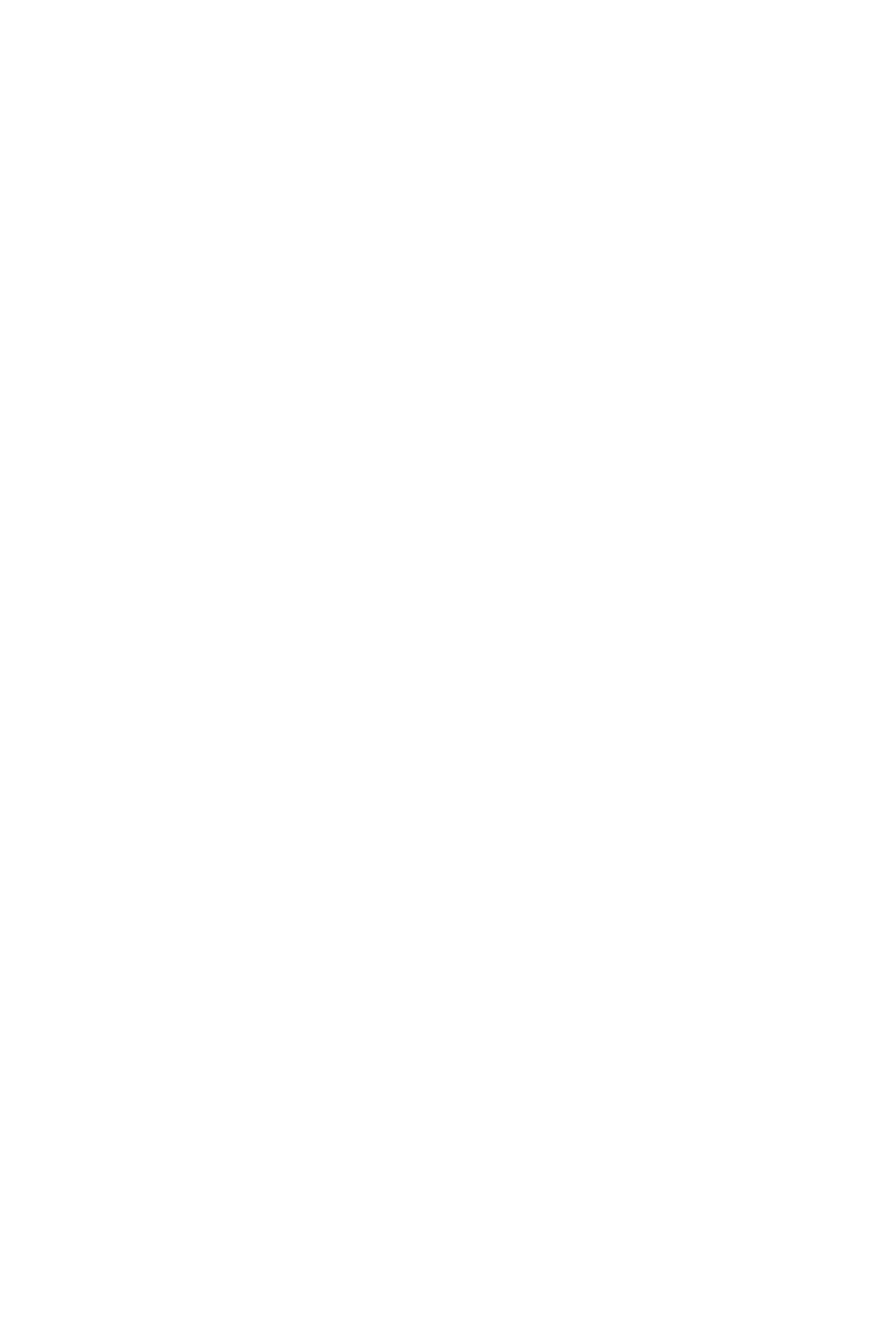## **Religion and the Secular State in Kyrgyzstan**

**Johan Engvall**

**© Central Asia-Caucasus Institute & Silk Road Studies Program –** A Joint Transatlantic Research and Policy Center American Foreign Policy Council, 509 C St NE, Washington D.C. Institute for Security and Development Policy, V. Finnbodavägen 2, Stockholm-Nacka, Sweden www.silkroadstudies.org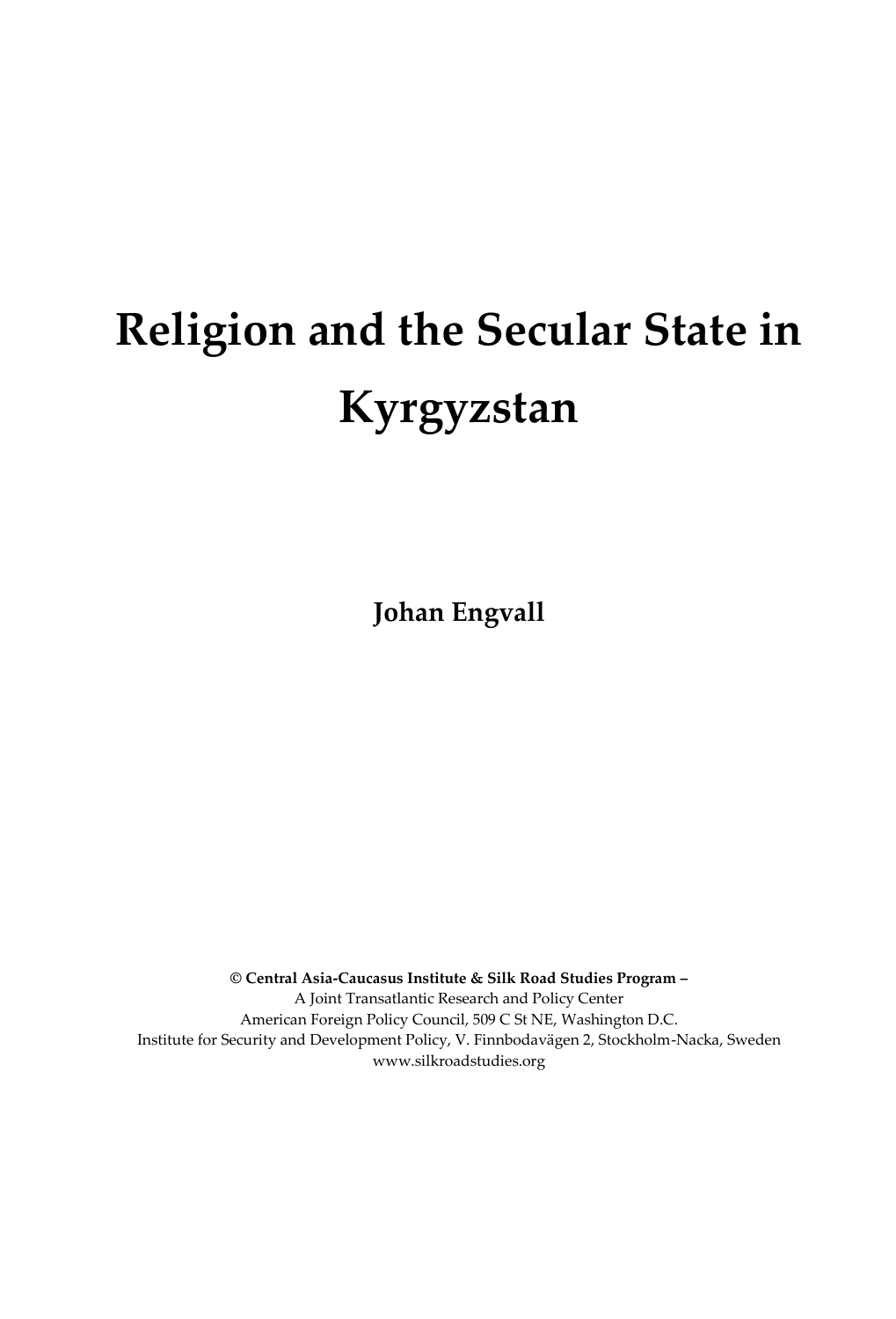"**Religion and the Secular State in Kyrgyzstan**" is a *Silk Road Paper* published by the Central Asia-Caucasus Institute and Silk Road Studies Program, Joint Center. The Silk Road Papers Series is the Occasional Paper series of the Joint Center, which addresses topical and timely subjects. The Joint Center is a transatlantic independent and non-profit research and policy center. It has offices in Washington and Stockholm and is affiliated with the American Foreign Policy Council and the Institute for Security and Development Policy. It is the first institution of its kind in Europe and North America, and is firmly established as a leading research and policy center, serving a large and diverse community of analysts, scholars, policy-watchers, business leaders, and journalists. The Joint Center is at the forefront of research on issues of conflict, security, and development in the region. Through its applied research, publications, research cooperation, public lectures, and seminars, it functions as a focal point for academic, policy, and public discussion regarding the region.

**© Central Asia-Caucasus Institute and Silk Road Studies Program, 2020** ISBN: 978-91-88551-15-3 Printed in Lithuania

Distributed in North America by: Central Asia-Caucasus Institute American Foreign Policy Council 509 C St NE, Washington DC 20002 E-mail: info@silkroadstudies.org

Distributed in Europe by: The Silk Road Studies Program Institute for Security and Development Policy Västra Finnbodavägen 2, SE-13130 Stockholm-Nacka E-mail: info@silkroadstudies.org

Editorial correspondence should be addressed to the European offices of the Joint Center (preferably by e-mail.)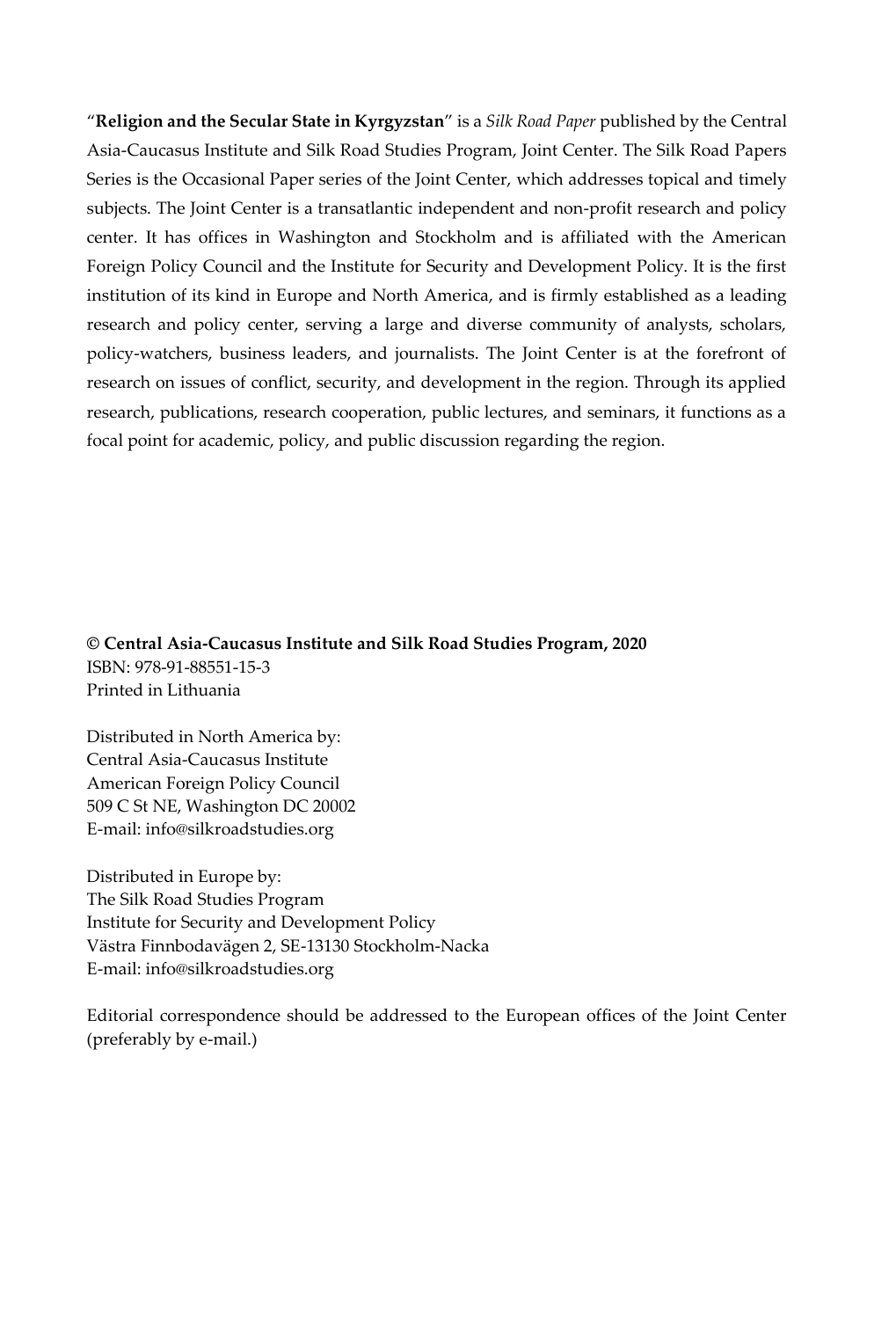### **Contents**

| Religious Traditions in Kyrgyzstan EU-Central Asia Relations  12 |  |
|------------------------------------------------------------------|--|
|                                                                  |  |
|                                                                  |  |
|                                                                  |  |
|                                                                  |  |
|                                                                  |  |
| Kyrgyzstan's Presidents in a Comparative Perspective  41         |  |
|                                                                  |  |
|                                                                  |  |
|                                                                  |  |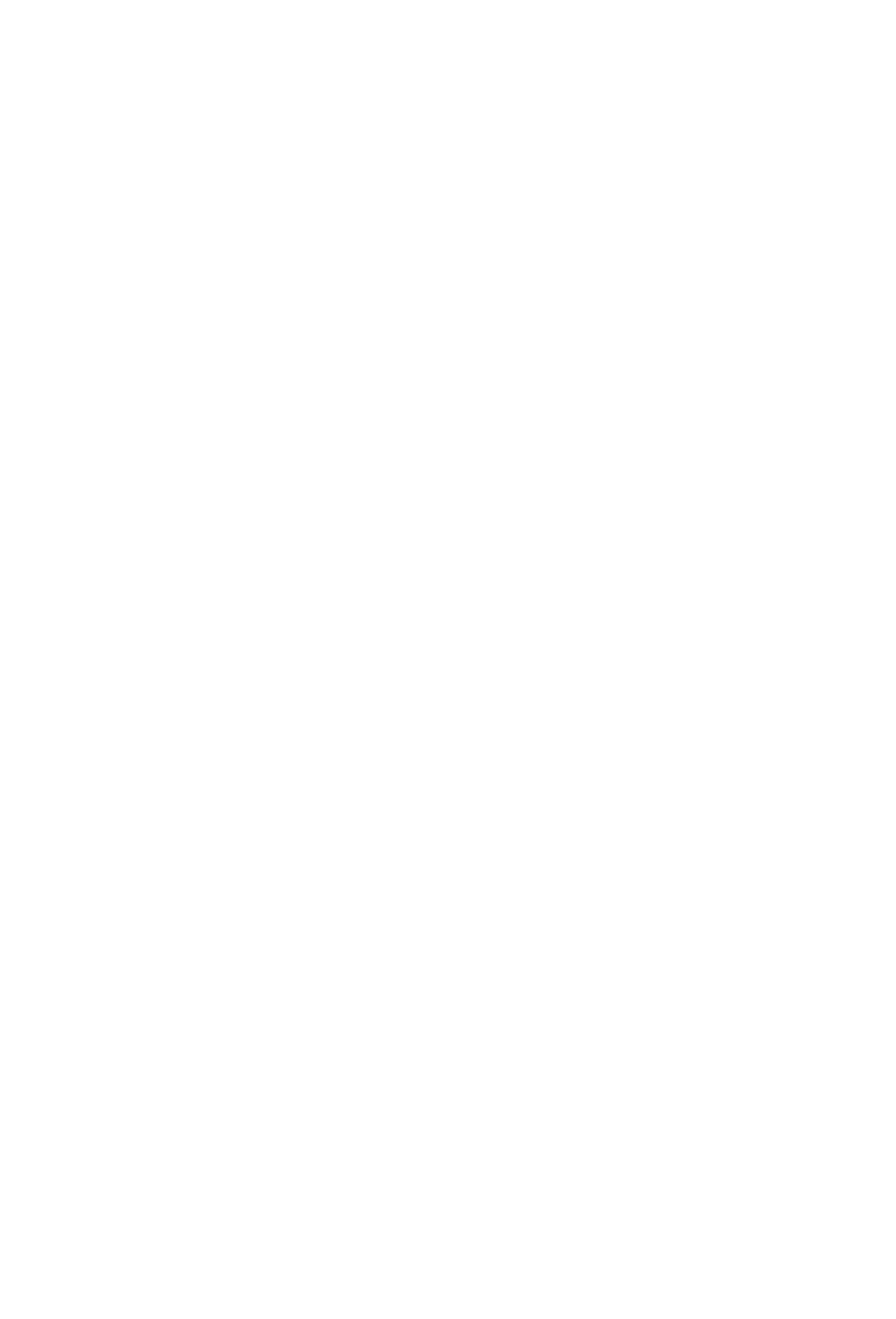#### <span id="page-6-0"></span>**Preface**

This Silk Road Paper is part of the ongoing research effort on secular governance, religion and politics at the Central Asia-Caucasus Institute & Silk Road Studies Program Joint Center. We issue this paper as a contribution to the meager research that exists on secular governance in Central Asia and the Caucasus.

While there is considerable opinion expressed by Western governments and NGOs on policies toward religion in Central Asia and the Caucasus, there is little analysis of what those policies actually are, what their intellectual antecedents may be, and what they intend to achieve. Indeed, until the publication in 2016 in this series of *Azerbaijan's Formula: Secular Governance and Civic Nationhood*, there had been no case study of what secular governance actually means in this regional context – let alone a comparative study of the similarities and differences among the Muslim-majority states of the region, who constitute half the secular states in the Muslim world.

That study was followed in 2018 by *Religion and the Secular State in Kazakhstan*, authored by Svante E. Cornell, S. Frederick Starr and Julian Tucker; and later that year by *Religion and the Secular State in Uzbekistan*, by Svante E. Cornell and Jacob Zenn.

This study of Kyrgyzstan's experience by Johan Engvall is particularly timely given that country's experience, which differs considerably from the rest of Central Asia as it has had a more liberal and permissive atmosphere – while gradually aligning itself with policies in the rest of the region.

Building on these and other case studies, the Joint Center will eventually produce a comparative study of secular governance in the region as a whole.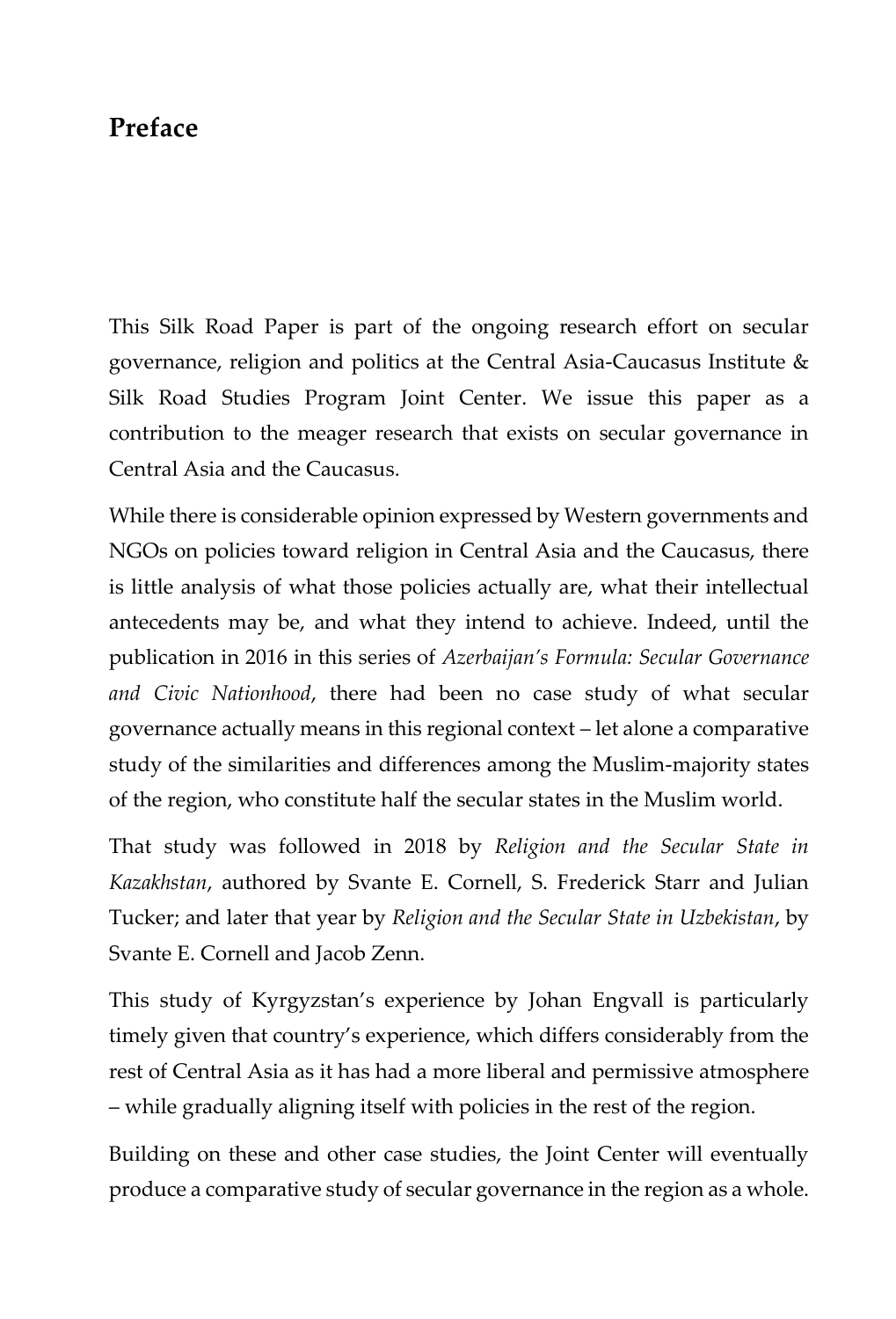#### <span id="page-7-0"></span>**Executive Summary**

Since independence, religion has become ever more important as an identity marker in Kyrgyzstan, with increased practical relevance in the everyday lives of many citizens. This religious revival poses challenges for a state that, like the other Central Asian states, has remained secular after the fall of communism. For this Muslim-majority state, the challenge has been to sustain the secularism of the state that was instituted during Soviet times, while replacing the anti-religious prejudice that characterized the militantly atheist socialist system with tolerance and respect for all religions. How has this played out in the past three decades?

In the early years of independence, the government took a liberal approach to religion, and the number of mosques and religious schools expanded rapidly. Foreign sources of religious influences, including ideological and financial, met few restrictions and could flow into the country from Saudi Arabia, Turkey and the Indian Subcontinent. By its fifth anniversary of independence, the number of mosques in Kyrgyzstan had already grown to more than 1,000, and the burst of mosque-building has continued unabated since then, standing at 2,669 officially registered mosques by 2016. Kyrgyzstan counts far more Islamic educational institutions than its larger neighbors Kazakhstan, Tajikistan and Uzbekistan.

Meanwhile, many Evangelical missionaries arrived in Kyrgyzstan in the 1990s in order to attract converts to various Christian churches. Protestant denominations from Europe, North America and South Korea played a particularly active role and thrived under the liberal religious environment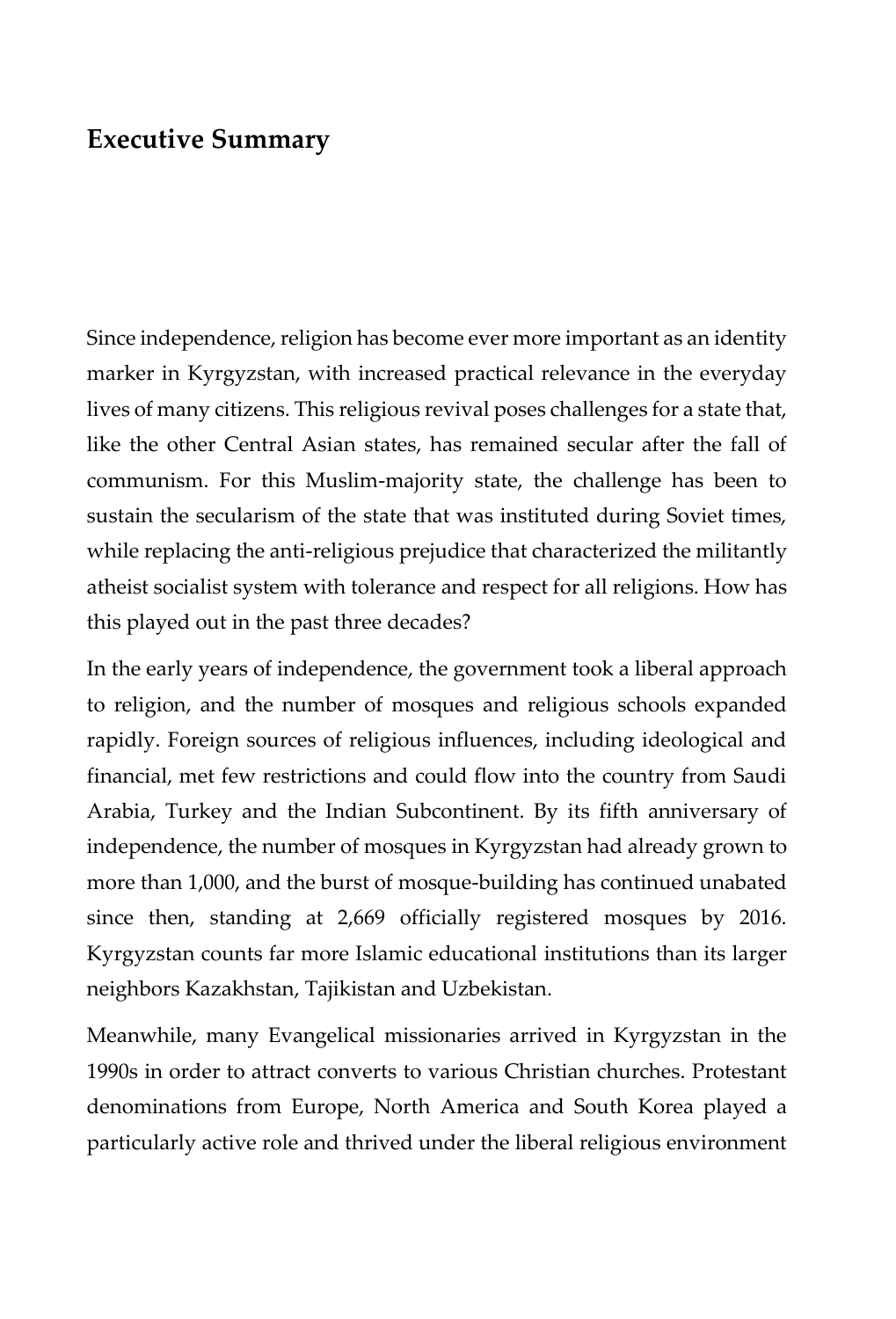of the 1990s. Since the beginning of the 2000s, however, foreign missionaries became subject of stricter controls effectively halting their expansion.

While Kyrgyzstan's first decade of independence was characterized by a liberal approach to the sphere of religion, measures have thereafter been taken to strengthen the government's regulatory powers and take a less neutral and more proactive approach to religious matters. First, Kyrgyzstani laws and policies separate between what is referred to as traditional faiths, on the one hand, and non-traditional faiths on the other. The former – Hanafi Islam and the Russian Orthodox Church – are prioritized and given preferential treatment due to their historical influence on the development of Kyrgyz statehood. In particular, support of official Hanafism has attracted increasing policy attention. The government has taken upon itself the task to promote and safeguard the traditions and principles of Hanafism in order to stem the influence of international Salafist movements in the country and to ensure the cohesion of society. The distinction between beneficial religious traditions and allegedly harmful versions of religion has become an increasingly central part of the relationship between the secular state and religious communities.

Second, the government has instructed the chief religious institutions – the nominally independent Muftiate and the State Commission for Religious Affairs – to provide better control and monitoring of religious organizations, but also to engage in closer cooperation with them. State intervention into the activities of religious institutions is mainly justified on the grounds of preventing religious extremism. For example, the hardened legislation introduced in the religious sphere in 2008 was intended to restrict the activities of extremist foreign religious organizations, such as the banned global Islamist movement Hizb-ut-Tahrir.

The Islamic extremist threat first emerged on Kyrgyzstan's political agenda in the late 1990s among growing fears that radical Islamic groups had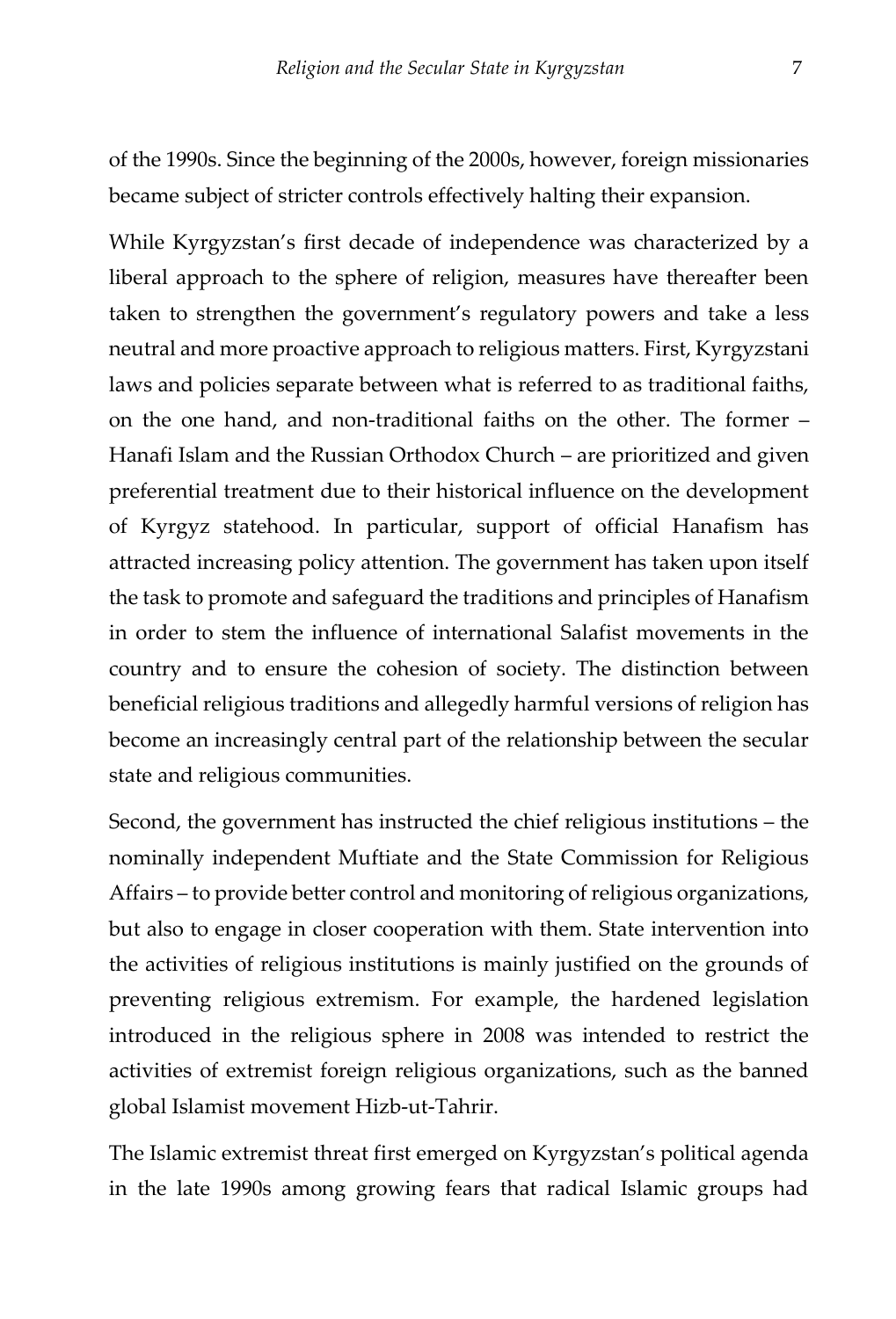established a presence in the religiously more conscious southern part of Kyrgyzstan. The threat became real in the summers of 1999 and 2000 when the Islamic Movement of Uzbekistan carried out armed incursions into southern Kyrgyzstan. Isolated terrorist incidents inside the country as well as radicalized citizens from Kyrgyzstan travelling to fight for the Islamic State and other jihadist groups in Syria have ensured that religious extremism and terrorism remain central factors in forming government policy in the religious field.

Kyrgyzstan's political project of secularism has had to confront and adjust to an increasingly diversified religious situation. The country's first president, Askar Akayev, initially took a rather laissez-faire approach to religion, while eventually driving state policy more in the direction of sheltering state and society from unwanted religious influences. His successor, Kurmanbek Bakiyev, continued and strengthened these policies as he mostly paid attention to Islam as a potential threat. While the third president, Almazbek Atambayev, was highly suspicious of foreign Islamic traditions, he endorsed traditional Kyrgyz Islam in public in a much more pronounced manner than his predecessors. Current president Sooronbai Jeenbekov appears intent on taking this rapprochement further by fostering a partnership between political and religious leaders.

In simple terms, three main attitudes can be identified in contemporary Kyrgyz society. First, there is the predominantly secular political, economic and intellectual elite in Bishkek. This once dominant group is gradually losing its position in a less secular society. Second, there is a large group of nationalist-minded Kyrgyz citizens who increasingly embrace moderate Hanafi Islam as part of that identity. Third, there are Islamic currents whose representatives try to convert existing Muslims to more conservative versions of Islam. It can be assumed that the relatively strong support for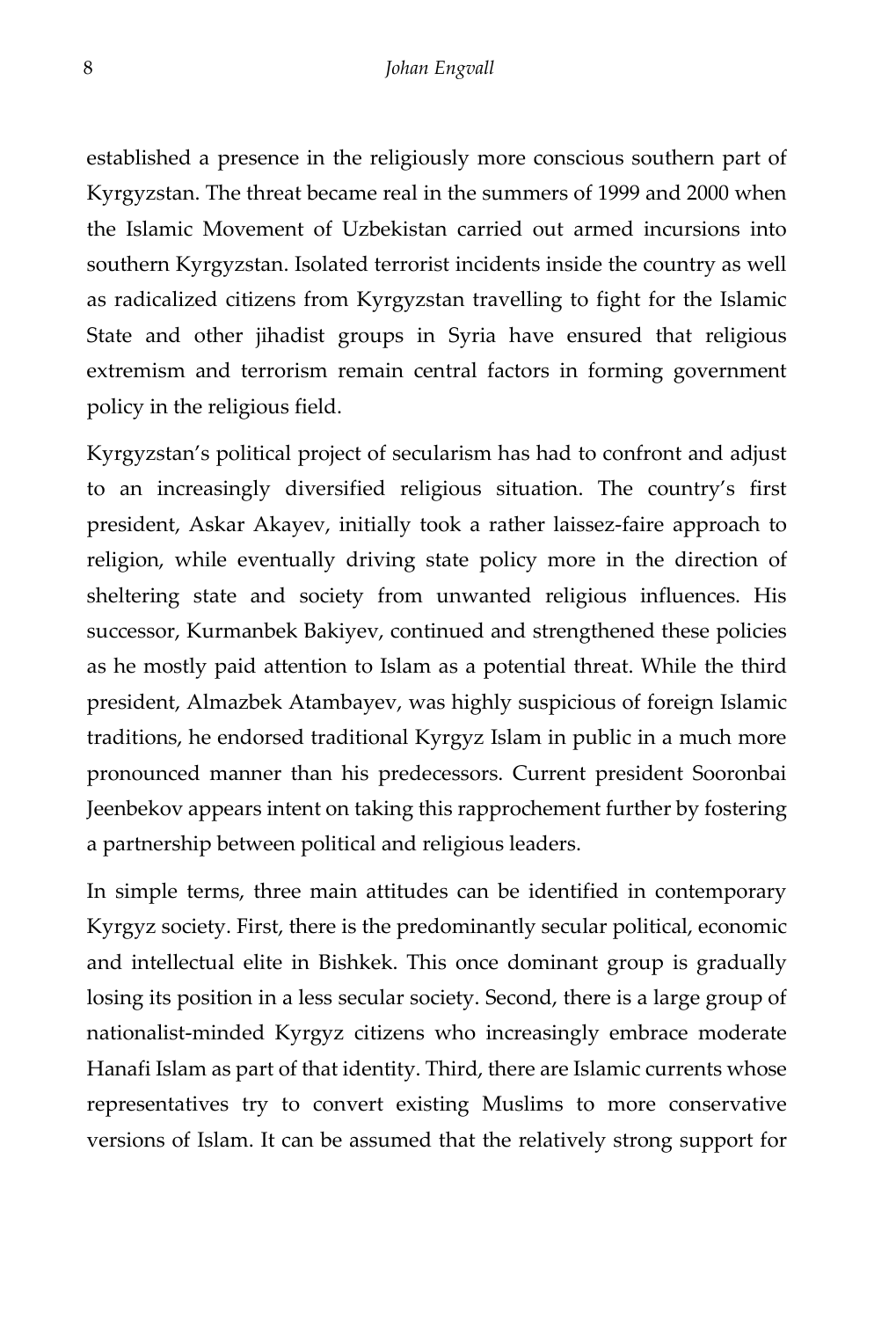Sharia in Kyrgyzstan, reported in certain survey data, is located chiefly among this group.

Despite the fact that religious organizations are prohibited from interfering in the government of the state, Islam has become an increasingly potent factor in politics. As society has become more religious, Islam has become an important source of legitimization for politicians and a resource for the mobilization of voters. In the early years of independence, the rapid increase of mosques was largely the result of foreign investments, the continued proliferation is now mainly secured through the financial prowess of local sponsors, including members of parliament. This is a reciprocal relationship. Clerics use their political connections to build up their own power bases. Politicians, in turn, enjoying clerical support strengthen their local electoral base.

In this light, Kyrgyzstan stands at a crossroads; sooner or later there will be a power shift away from the Soviet generation that has governed the country since independence. The question is, what comes with a new generation in power, and whether a post-Soviet generation of leaders will maintain the separation between politics and religion. Much depends on which of the three above-mentioned groups will constitute the backbone of future decision-makers.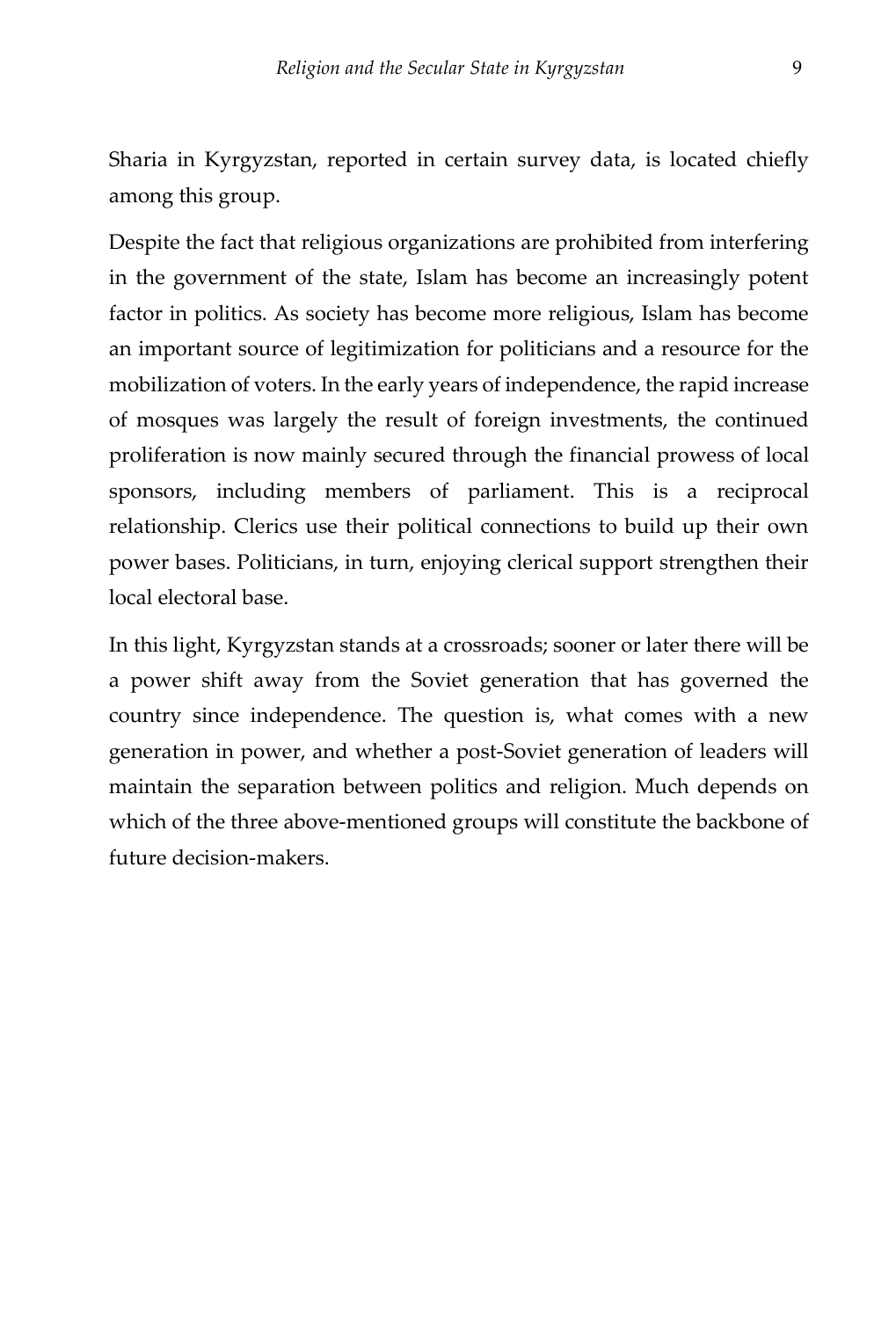#### <span id="page-11-0"></span>**Introduction**

Kyrgyzstan stands out in Central Asia, with its competitive political system and a vibrant civil society unmatched elsewhere in the region. This plurality also applies to the religious sphere, where many religious orientations, in particular different interpretations of Islam, compete for the souls and minds of the population. Over the past three decades, the religious situation in Kyrgyzstan has been constantly evolving as part of an ongoing search for Kyrgyzstan's post-Soviet ideological identity.

Since independence, Islam has become ever more important as an identity marker in the Muslim-majority state, with increased practical relevance in the everyday life of many citizens.<sup>1</sup> This religious revival poses intricate challenges for a state that has remained secular after the fall of communism. For Kyrgyzstan, the challenge has been to sustain the secularism of the state that was instituted during Soviet times, while replacing the anti-religious prejudice that characterized the militantly atheist socialist system with tolerance and respect for all religions, and official neutrality towards them. The purpose of this paper is to analyze this task: How has the state managed the relationship with religious movements in post-Soviet Kyrgyzstan?

The paper starts with an overview of religious developments in the country from a historical and contemporary perspective. It then discusses the major external influences in the sphere of religion since independence, including

<sup>&</sup>lt;sup>1</sup> The evolution of Islam in Kyrgyzstan since independence has been the subject of several rich ethnographic studies, including Julie McBrien, *From Belonging to Belief: Modern Secularisms and the Construction of Religion in Kyrgyzstan*, Pittsburgh: University of Pittsburgh Press, 2017; David W. Montgomery, *Practicing Islam: Knowledge, Experience, and Social Navigation in Kyrgyzstan*, Pittsburgh: University of Pittsburgh Press, 2016.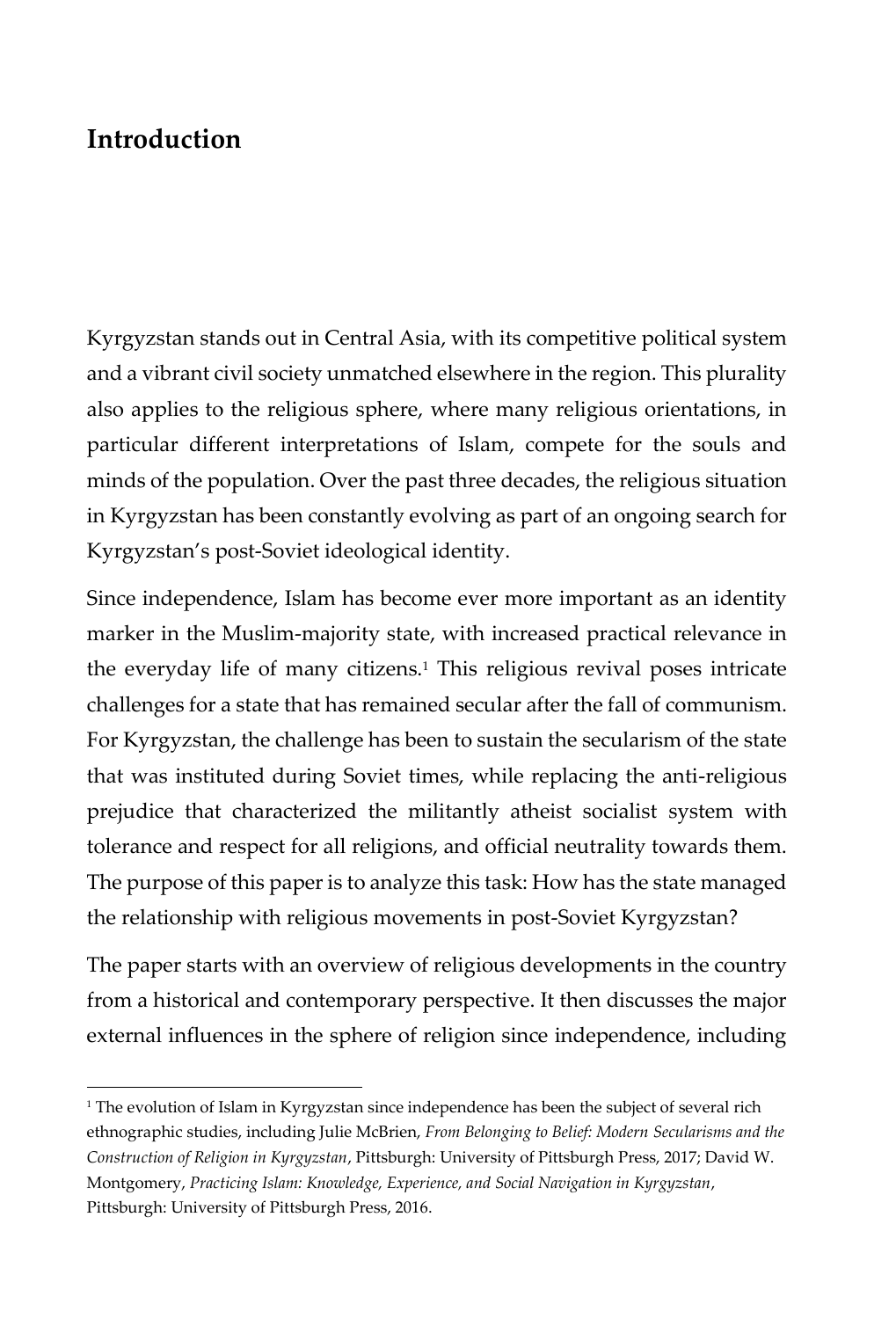the emergence of religious extremism and terrorist movements in the country. The subsequent section turns to Kyrgyzstan's model of secularism, focusing on the major ideas, institutions, laws, and policies underpinning it. The penultimate section includes a comparison of the religious policies of Kyrgyzstan's different presidents, followed by a discussion on the ever more delicate relationship between political power and religion. The final section presents some principal conclusions on the nature and direction of the relationship between state and religion in Kyrgyzstan at a time when it is approaching three decades as an independent state.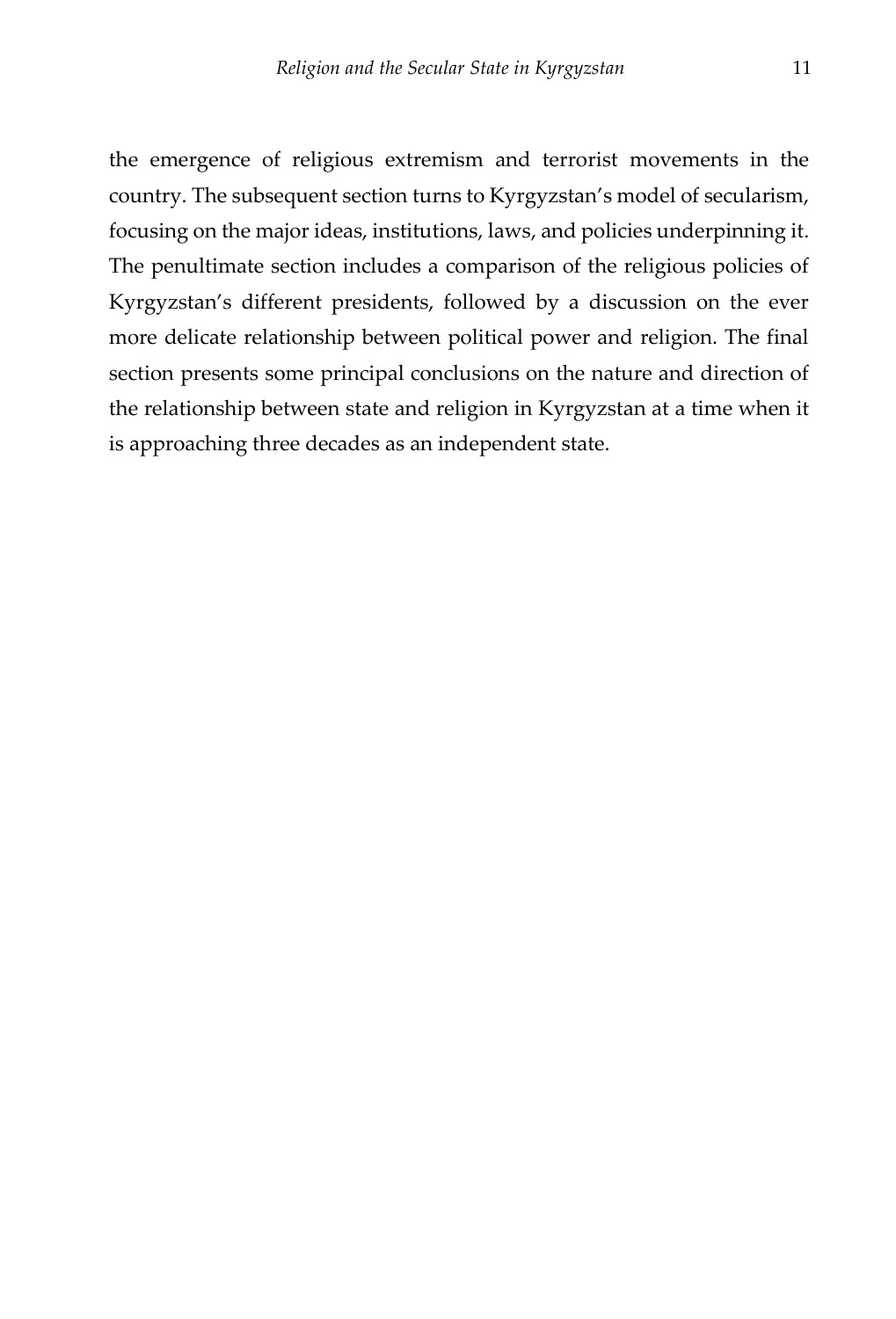## <span id="page-13-0"></span>**Religious Traditions in Kyrgyzstan EU-Central Asia Relations**

Kyrgyzstan is a country of complex and an unusually wide variety of religious traditions. From a historical perspective, what truly characterized the territory of present-day Kyrgyzstan was the co-existence of such diverse beliefs as Zoroastrianism, Buddhism, Shamanism, as well as different sects of Christianity and Islam. While Islam has been the dominant religion in the Central Asian region for nearly 1,300 years, it developed its stronghold in the sedentary oases in the southern parts of the region. In the mountainous territory of present-day Kyrgyzstan, Islam first arrived to the Kyrgyz part of the Fergana Valley. The nomadic Kyrgyz people established a dominant presence on the territory from the 16<sup>th</sup> century onwards. They were exposed to Islam through missionary activities carried out by settled people in East Turkestan and Fergana, not least due to the diligent work of the mystical and esoteric Sufi communities.<sup>2</sup> In particular, the Sufi Naqshbandi and Yasawi orders became widespread in Kyrgyzstan. Compared to the Uzbeks that had settled in southern Kyrgyzstan, the Kyrgyz nomads developed a lighter attachment to Islam, preferring to retain many of the pre-Islamic beliefs and rejecting dogmatic Islamic rituals.<sup>3</sup> This was particularly the case with Tengrism, the erstwhile belief of the Kyrgyz, with its strong focus on ritual pertaining to the cult of the sky.<sup>4</sup> The worship of sacred places and

<sup>2</sup> V. M. Ploskikh and D. D. Dzhunushaliev, *Istoriya kyrgyzov i Kyrgyzstana*, Bishkek: Raritet, 2009, p. 156.

<sup>3</sup> Ibid.

<sup>4</sup> Askar Akayev, *Kyrgyzskaya gosudarstvennost' i narodnyi epos Manas*, Bishkek: Uckun, 2002, p. 83.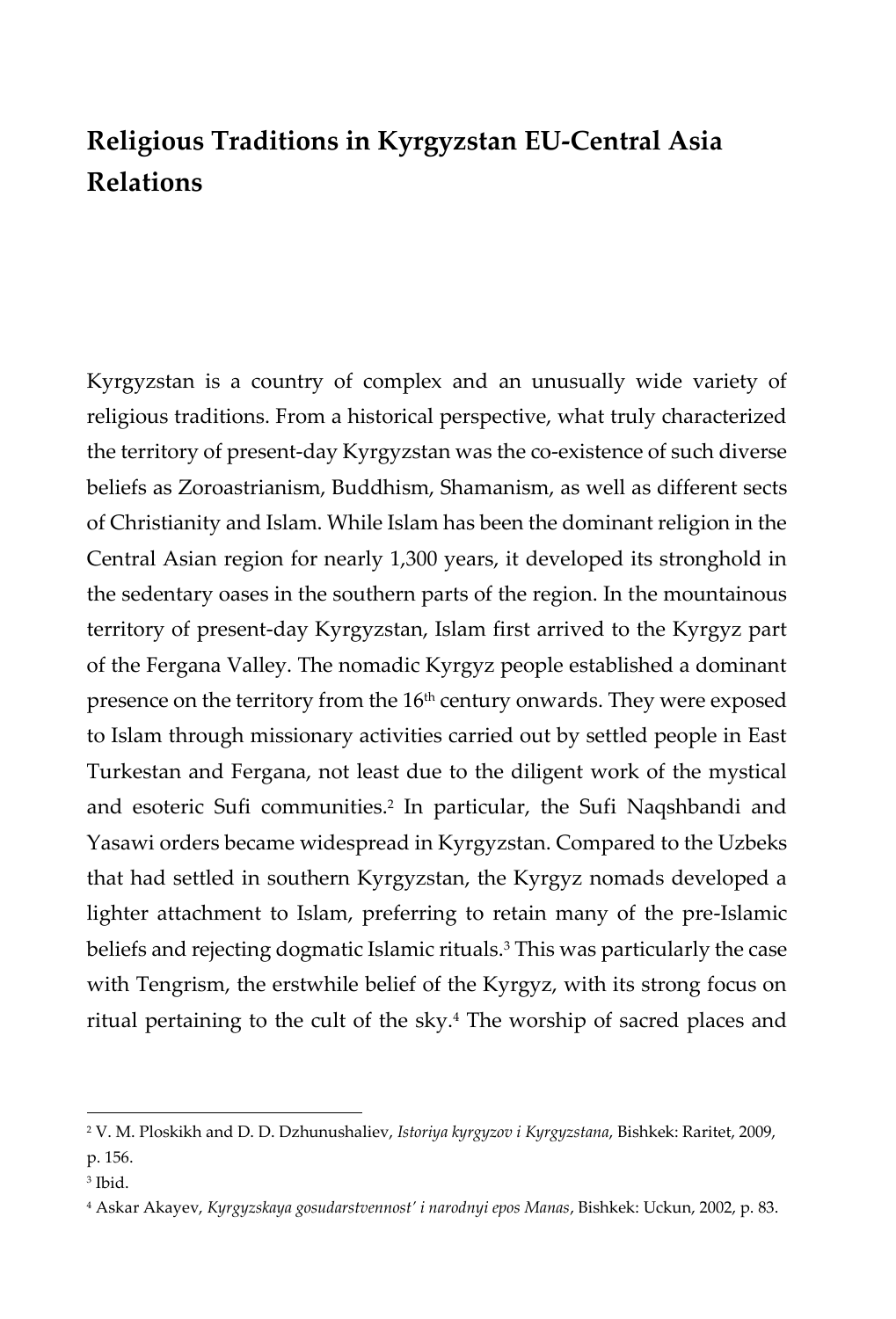ancestral spirits likewise remained widespread. Gradually, in the process of Islamization, many customs and ancient beliefs took Islamized forms.<sup>5</sup>

By the time of the incorporation of Central Asia into the Russian empire in the second half of the 19th century, Islamic expressions were markedly different among the Kyrgyz nomads than among the sedentary Uzbeks, Uighurs and Tajiks. The latter had since long developed formal Islamic institutions, such as mosques, madrasas and a clerical establishment, while the Kyrgyz had no such things.<sup>6</sup> To this day, Islam is more strongly anchored in the south of the country, where a more orthodox form of Islam was established not least among the large ethnic Uzbek population, than in its northern parts.

During the Soviet transformation of Central Asia, the secular and militantly atheistic state banned all religious activities outside the strictly controlled official channels. For Kyrgyzstan and the other socialist republics in Central Asia, the prime state body in control of Islamic affairs was the Spiritual Administration of Muslims of Central Asia and Kazakhstan (SADUM) established in 1943 and seated in Tashkent.<sup>7</sup> Seven decades of Soviet socialist rule, preached in schools and workplaces, left Kyrgyzstan isolated from the world's Muslim community as well as from religious training, religious texts and scholarship.<sup>8</sup> Religious people were largely forced to conduct their

<sup>5</sup> Anvar Bugazov, *Socio-Cultural Characteristics of Civil Society Formation in Kyrgyzstan*.

Washington, DC: Central Asia-Caucasus Institute & Silk Road Studies Program, July 2013, pp. 99-100.

<sup>6</sup> Ibid, p. 95.

<sup>7</sup> "Kak sozdavalsya muftiyat: pervye sovetskie kazy," *Prevention*, March 5, 2019, http://prevention.kg/?p=1937.

<sup>8</sup> Elmurat Ashiraliev, "Kyrgyzstan Attempts to Isolate Local Islam," *The Diplomat*, August 28, 2019; Martha Brill Olcott, "Religion and State Policy in Central Asia," *The Review of Faith & International Affairs*, 12, no. 4 (2014), p. 6.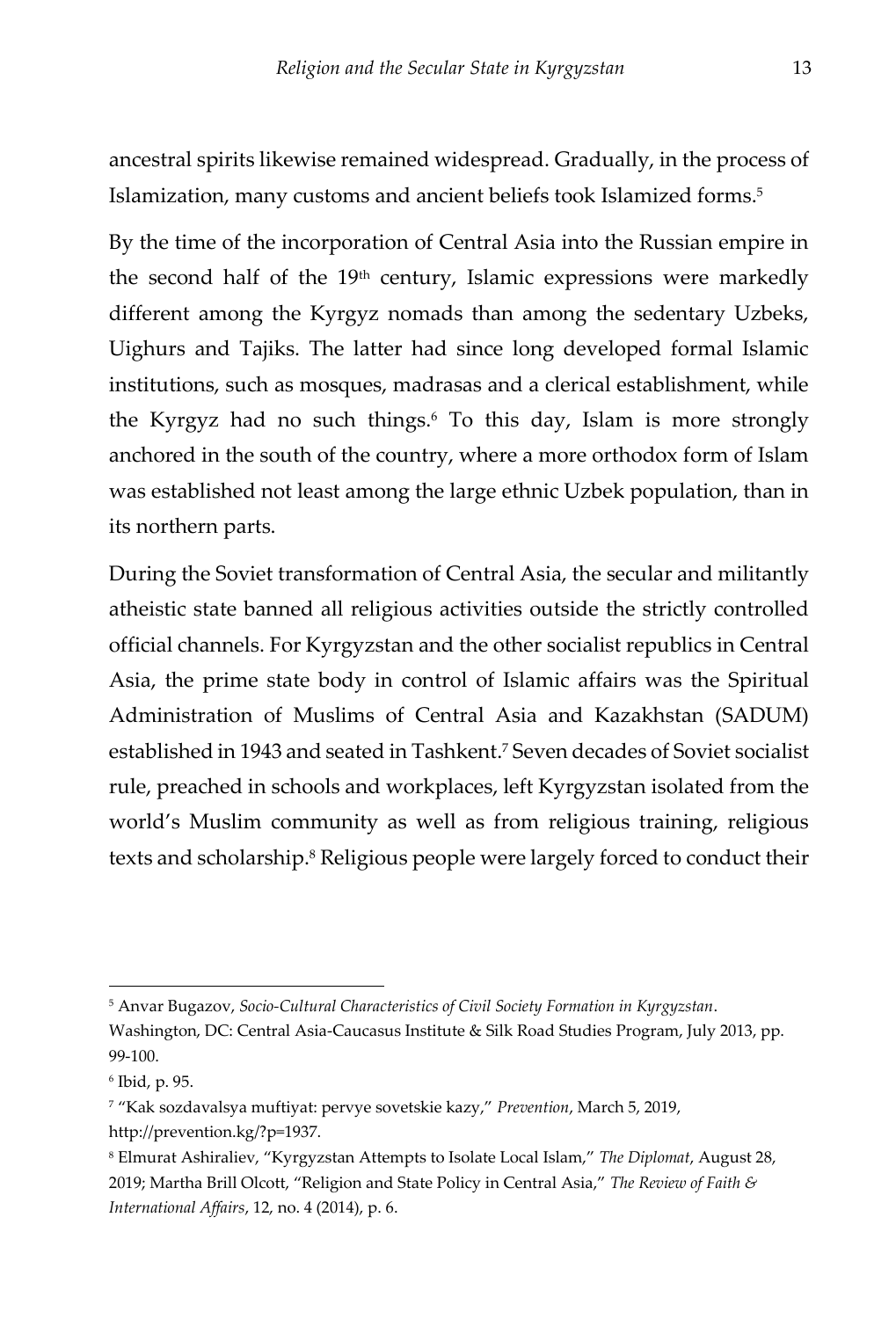spiritual rites in secret.<sup>9</sup> The Soviet policy of distancing Muslims in Central Asia from the scripture of Islam created a vacuum that was filled by traditional practices associated with folkloric Islam, more unorthodox, everyday religious practices.<sup>10</sup> In the late 1980s during the more liberal perestroika era, Kyrgyzstan displayed the first signs of an Islamic revival, with portions of the traditionally Muslim peoples becoming active worshippers.<sup>11</sup> Still, by the time of independence, there were no Islamic schools in Kyrgyzstan and the new state counted 39 officially registered mosques and 25 churches and parishes of the Russian Orthodox Church.<sup>12</sup>

The process of re-Islamization played out against the backdrop of chaos, unemployment, poverty and moral disillusion in the wake of the collapse of the Soviet Union. Literally overnight people in Kyrgyzstan and the rest of the post-Soviet world had to come to terms with a new reality, in which rules, norms and beliefs enforced through seven decades of Soviet socialism no longer applied. In the words of Kyrgyzstan's first president Askar Akayev, this represented perhaps "the greatest social, political and economic transformation of the twentieth century".<sup>13</sup> To grapple with the new realities and find some moral direction in times of uncertainty, people in Kyrgyzstan and the rest of Central Asia became more interested in religion, its doctrines, traditions and norms of behavior.

<sup>9</sup> Timur Kozukulov, "Searching for Solutions to the Problems of Islamic Education in

Kyrgyzstan," in *Kyrgyzstan Today*, edited by John Couper, Bishkek: Social research Center, American University – Central Asia, 2008, p. 130.

<sup>10</sup> Shahram Akbarzadeh, "Political Islam in Kyrgyzstan and Turkmenistan," *Central Asian Survey* 20, no. 4 (2001): 453.

<sup>11</sup> Shirin Akiner, *Kyrgyzstan 2010: Conflict and Context*, Washington, DC: Central Asia-Caucasus Institute & Silk Road Studies Program, 2016, p. 22.

<sup>12</sup> *Kontseptsiya gosudarstvennoi politiki v religioznoi sfere Kyrgyzskoi Respubliki*, Ukaz No. 324, May 6, 2006.

<sup>13</sup> Gregory Gleason, *The Central Asian States: Discovering Independence*, Boulder: Westview Press, 1997, p. 2.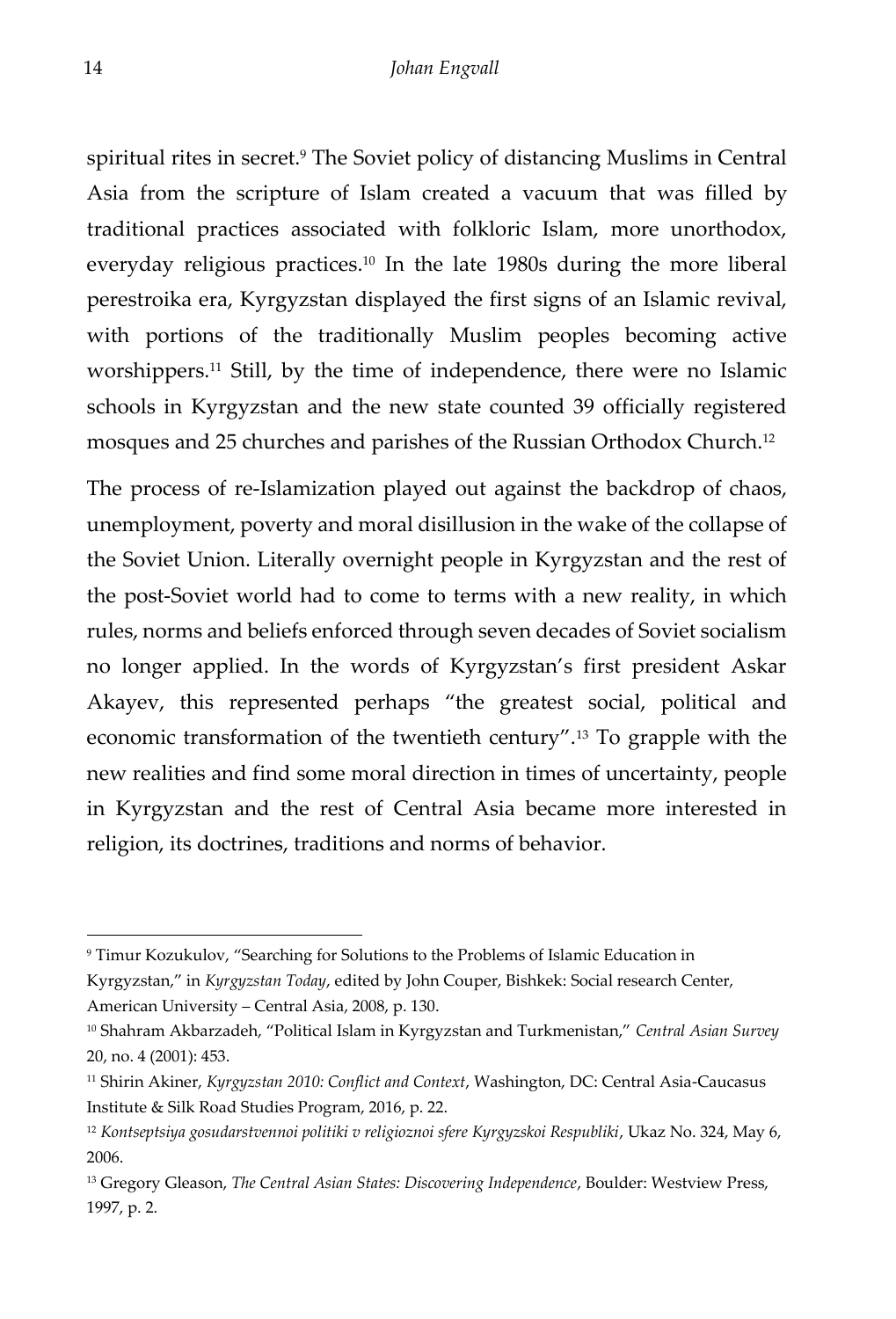In the early years of independence, Kyrgyzstan's authorities, led by President Akayev, took a liberal approach to religion, and the number of mosques and religious schools expanded rapidly on a flourishing religious market. Foreign sources of religious influences, including ideological and financial, flowed into the country from Saudi Arabia, Turkey and the Indian subcontinent. By its fifth anniversary of independence, the number of mosques in Kyrgyzstan had already grown to more than 1,000, and the burst of mosque-building has continued unabated since then. By 2016, Kyrgyzstan sported 2,669 officially registered mosques to cater the 6 million Kyrgyzstani citizens. In fact, the number of mosques has outgrown the number of secondary schools in the country. At the time, the number of mosques in Kyrgyzstan In comparison, Kazakhstan had 2,516 registered mosques in 2016, while the figures for Tajikistan and Uzbekistan were 3,930 and 2,065, respectively.<sup>14</sup> The rapid growth of mosques posed a serious staffing problem since they needed to be filled with a corresponding number of trained Imams. In 2016, Kyrgyzstan had a total of 2,500 Imams. According to the deputy director of the State Commission for Religious Affairs (SCRA), only 20 percent of them have a basic religious education.<sup>15</sup>

The religious situation in Kyrgyzstan is versatile and constantly changing. There are many divisions inside the country on how Islam should be interpreted and practiced. Some Islamic currents are tolerant, others much stricter. Notwithstanding the growing influence of strict conservative preaching, overall Islam is predominantly seen as a way of life rather than a

<sup>14</sup> "Islam i gosudarstva Tsentral'noi Azii: Ritorika i praktika otnoshenii," *Fergana.ru*, February 11, 2017, https://www.fergananews.com/articles/9618; Elmira Nogoibaeva (ed.), *Tsentral'naya Aziya: Prostranstvo 'shelkovoi demokratii'. Islam i gosudarstvo*, Almaty: Friedrich Ebert Stiftung, p. 8.

<sup>15</sup> "Budushchee religioznogo obrazovaniya v Kyrgyzstane," *K-News*, September 8, 2016, https://knews.kg/2016/08/09/budushhee-religioznogo-obrazovaniya-v-kyrgyzstane/.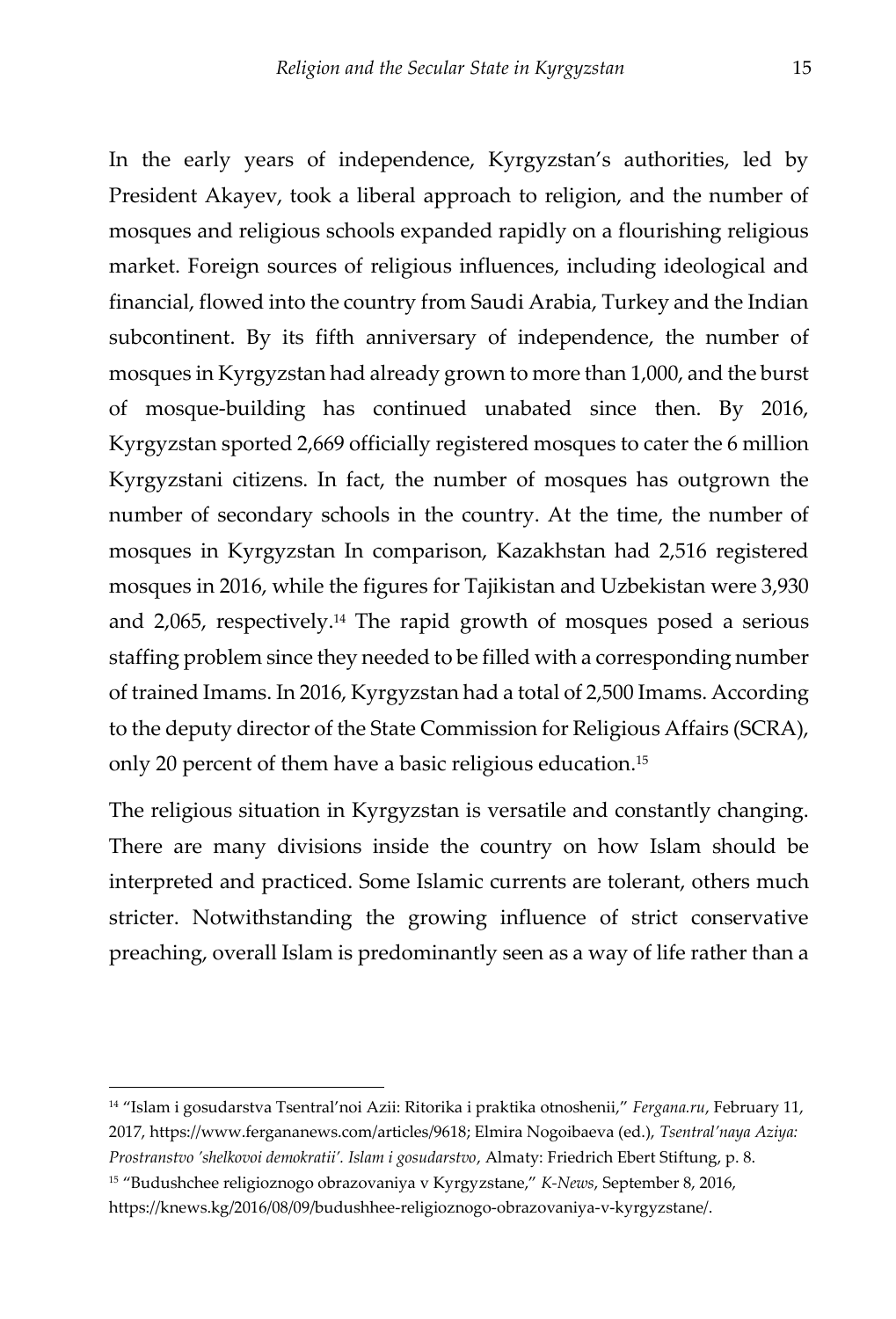dogmatic religious system.<sup>16</sup> The traditional co-existence between the Sunni Islam of the Hanafi School and certain elements of pre-Islamic forms of belief, such as worship of nature and deceased ancestors, remain widespread in Kyrgyzstan. Orthodoxy is still the second most practiced faith in the country and referred to as a traditional religion due to its impact on the history of Kyrgyz statehood. However, due to mass emigration, the Russian minority in Kyrgyzstan has decreased from 21.5 percent of the population in 1989 to 5.6 percent in 2018.<sup>17</sup> As a result, the relative weight of the Russian Orthodox Church has declined since the 1990s.

A 2013 global Pew survey of Muslims' attitudes provides data of what being Muslim actually means in Kyrgyzstan compared both to other Central Asian states as well as other areas of the world. Somewhat surprisingly, Kyrgyzstan's Muslims show the strongest support for Sharia law in Central Asia with 35 percent of responding Muslims supporting it. This high level of support for Sharia differs markedly from Azerbaijan and Kazakhstan, where 8 and 10 percent of Muslim respondents, respectively, expressed support for Islamic law. In Central Asia, only Tajikistan comes close with roughly a quarter of Muslim respondents expressing support for Sharia law.<sup>18</sup> Similarly, a survey-based study on radicalization among young people in Kyrgyzstan reported that one-third of Muslim respondents supported the introduction of Sharia law.<sup>19</sup>

<sup>&</sup>lt;sup>16</sup> Alexander Wolters, "The State and Islam in Central Asia: Administering the Religious Threat or Engaging Muslim Communities?" Private Hochschule Göttingen, Research Paper No. 2014/03, p. 5.

<sup>&</sup>lt;sup>17</sup> In numbers, this means a reduction from over 900,000 in 1989 to about 350,000 in 2018. The biggest emigration took place in the 1990s, but continued also in the 2000s.

<sup>18</sup> Pew Research Center, *The World's Muslims: Religion, Politics and Society*, Washington, DC, 2013,

p. 15. Neither Turkmenistan nor Uzbekistan were included in the study.

<sup>&</sup>lt;sup>19</sup> Emil Nasritdinov, et al., "Vulnerability and Resilience of Young people in Kyrgyzstan to Radicalization, Violence and Extremism: Analysis across Five Domains," *CAP paper, no. 213*, January 2019, p. 21.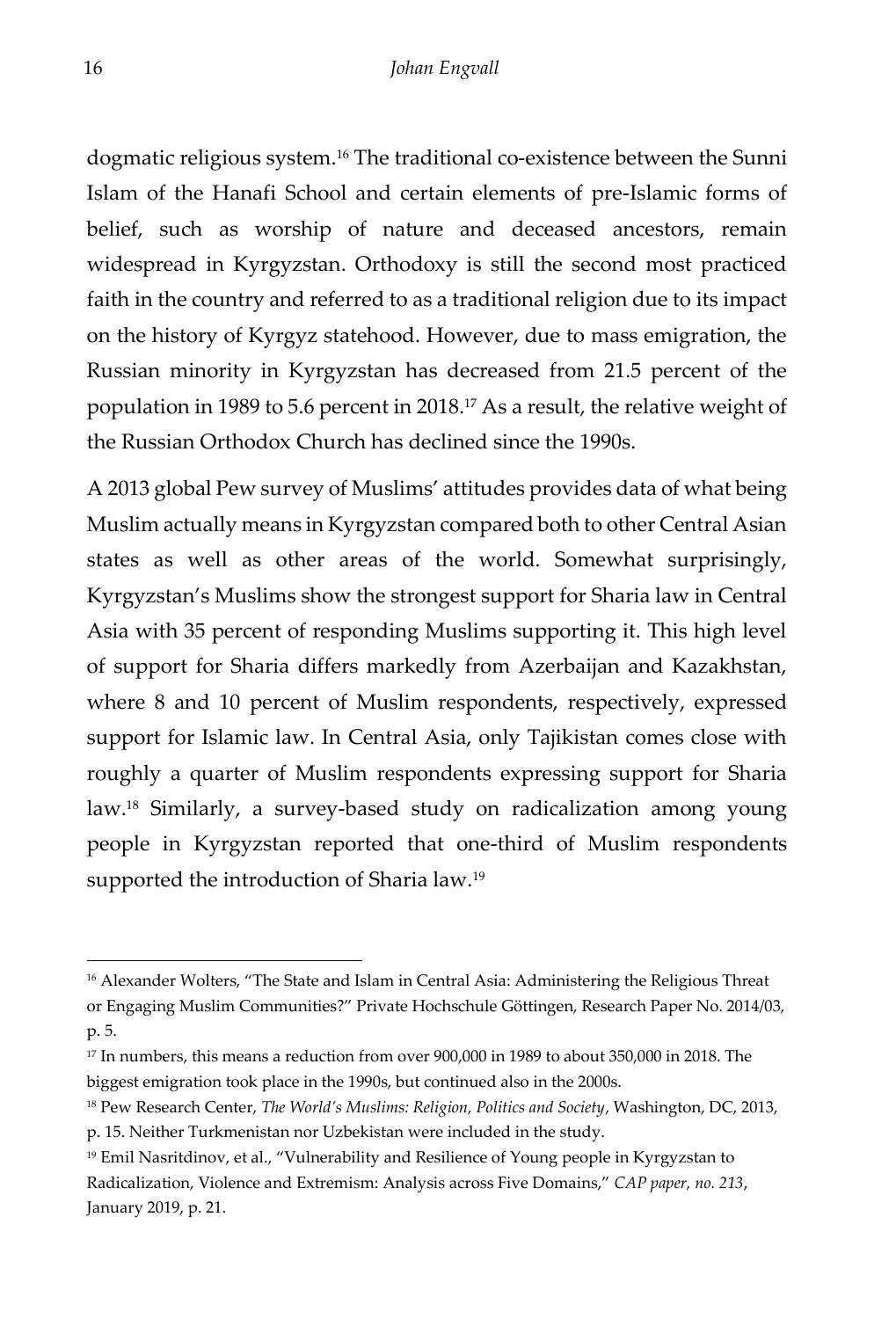Kyrgyzstan is also the only state in Central Asia and Southern and Eastern Europe where more than half of the Muslims support corporal punishments. Among Kyrgyzstan's Muslims who support Sharia, 14 percent approve of the death penalty for leaving Islam – higher than among Kazakh Muslims where the figure is only four percent, but low in comparison to 86 percent of pro-Sharia Egyptians and 76 percent of Pakistanis.<sup>20</sup> Ten percent supported a large role for religious leaders in politics, with 36 percent supporting "some" role for them, higher than in Kazakhstan where 3 percent supported a strong role and 20 percent wished to see some role of religious leaders in politics.<sup>21</sup> Overall, the idea of secular statehood is weaker among Kyrgyzstan's Muslims compared to other post-Soviet Muslimdominated states, such as Azerbaijan and Kazakhstan, where Muslims strongly support secularism and have more tolerant views on religion, including in the private sphere.

<sup>20</sup> Pew Research Center, *The World's Muslims*, p. 52-55.

<sup>21</sup> Ibid, p. 64.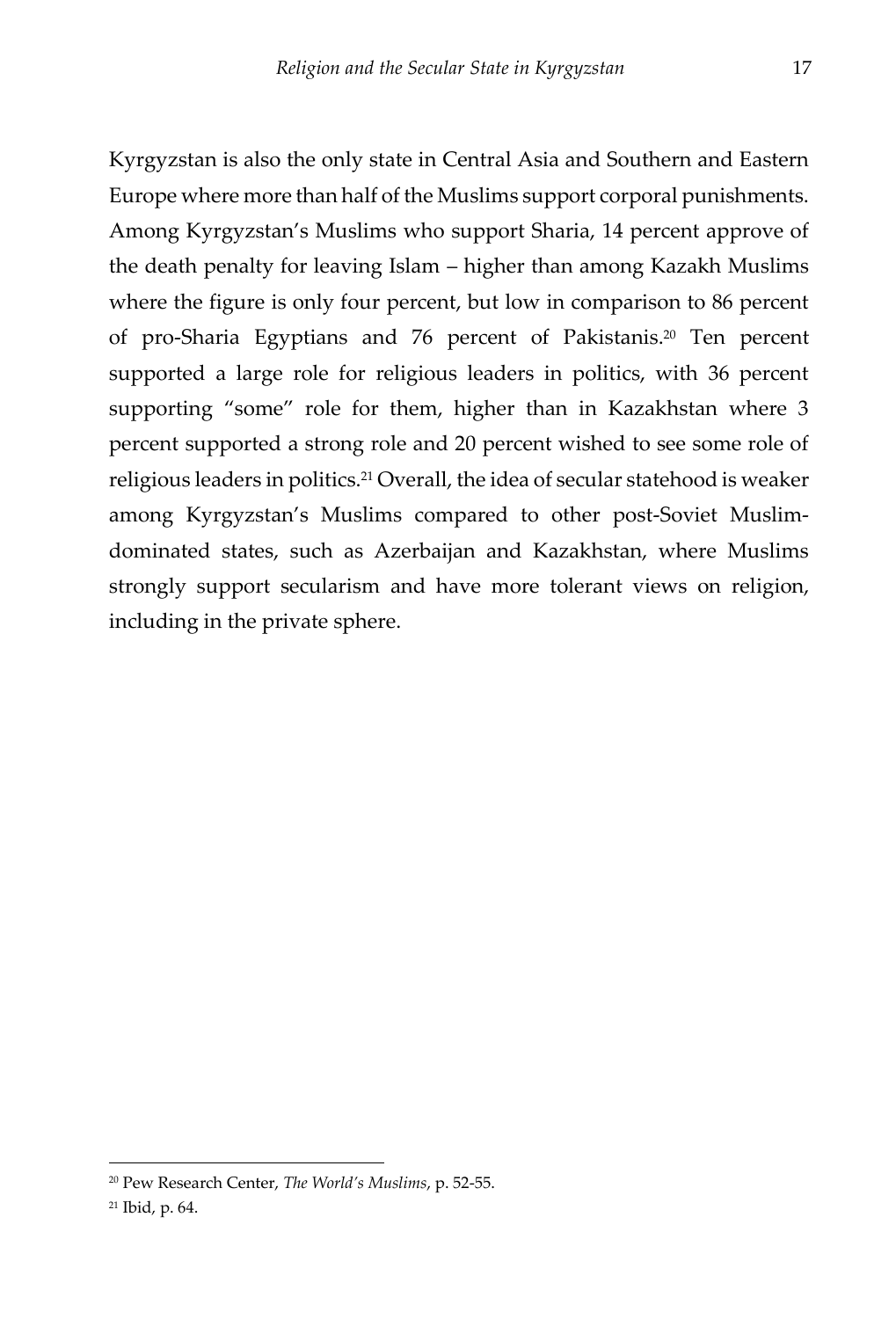#### <span id="page-19-0"></span>**External Influences**

In the 1990s, the Kyrgyz government paid little attention to regulating religious matters; because of this liberal approach, religious movements and organizations were allowed to operate with a considerable degree of freedom. Some foreign countries and Islamic organizations lend their helping hand to the Islamic revival in Kyrgyzstan. The main sources of influx of diverse Islamic influences in Kyrgyzstan were Turkey, the Arabian Peninsula, the Middle East and the Indian subcontinent. Each of these currents merit a closer discussion.

The Turkish state, through its powerful Directorate for Religious Affairs, Diyanet, has been active in providing religious training as well as funding the construction of schools, mosques and madrasas across Kyrgyzstan. Diyanet established a faculty of theology at Osh State University already in 1993, and in 2011 it also opened a faculty of theology at the Kyrgyz-Turkish Manas University.<sup>22</sup> The purpose is to prepare professionals in the fields of Islamic theology, history, law, language and Islamic economics. The faculty at Manas University enrolls over 250 students.<sup>23</sup> In the fall of 2018, Turkish president Recep Tayyip Erdoğan joined his Kyrgyz counterpart Sooronbay Jeenbekov in the opening of the much-awaited Diyanet-financed Central Mosque of Imam Sarakshi built in Bishkek.<sup>24</sup> The mosque has the capacity to accommodate 30,000 people and is the biggest in Central Asia.<sup>25</sup> During

<sup>22</sup> Kanybek Kudayarov, "Religious influence of Turkey in Kyrgyzstan," undated, pp. 12-13.

<sup>23</sup> Faculty of Theology, Kyrgyz-Turkish Manas University, http://intl.manas.edu.kg/en/theology.

<sup>24</sup> Imam Sarakshi was a prominent eleventh century Hanafi scholar born near the border of present-day Iran and Turkmenistan.

<sup>25</sup> "Erdogan inaugurates Central Asia's largest mosque in Kyrgyzstan," *Daily Sabah*, September 2, 2018.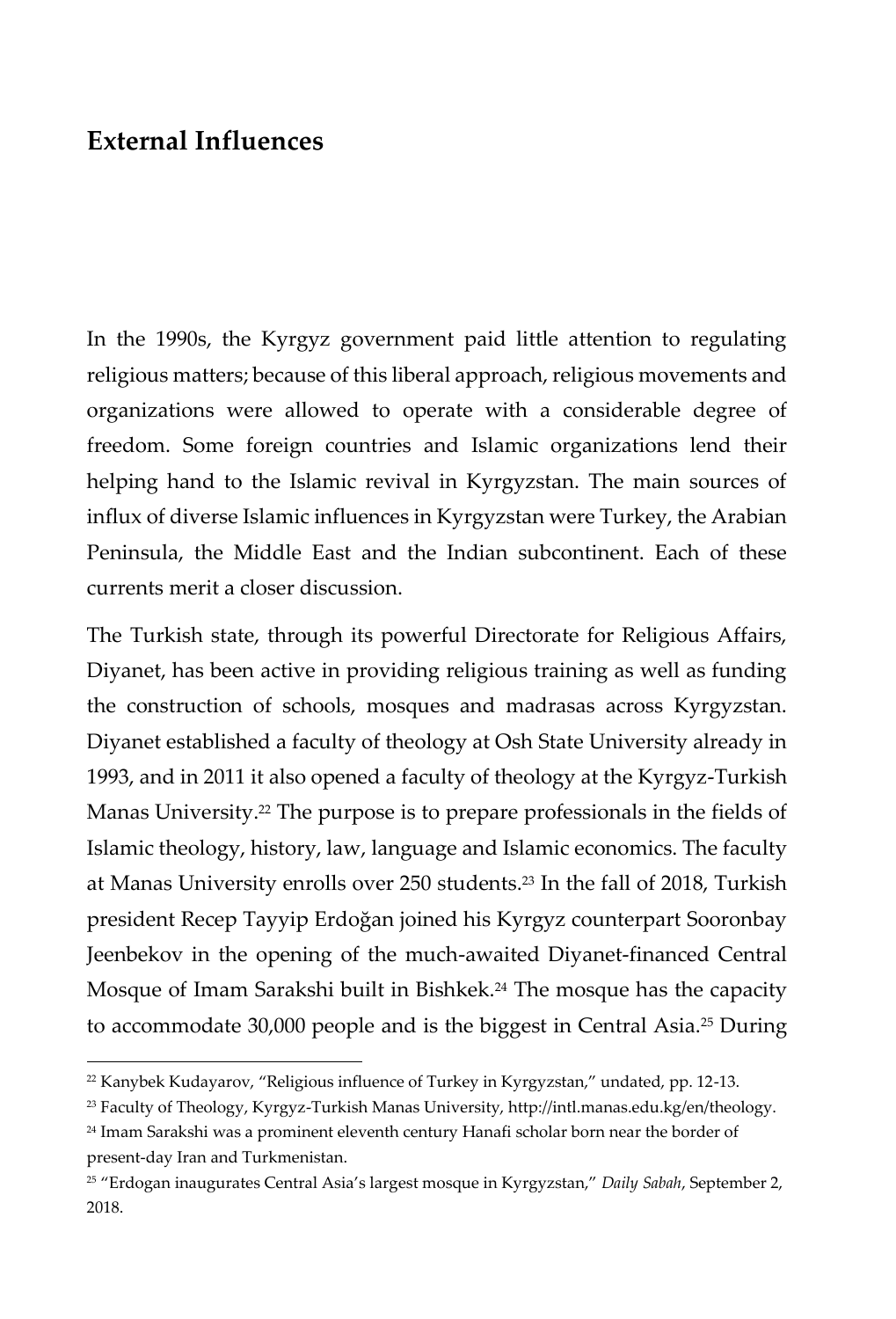its construction, the Director General of Diyanet described the mosque as "a great gift of the Turkish people to the Kyrgyz people."<sup>26</sup>

Besides religious efforts officially sponsored by the Turkish state, several other Islamic movements and organizations of Turkish origin operate in Kyrgyzstan. Since the 1990s, Hizmet, popularly known as the Gülen movement after its spiritual leader, cleric Fethullah Gülen, has played a particularly prominent role. Starting in the 1990s, it opened several private schools, student residences, and a university.<sup>27</sup> The movement became renowned for its high quality of education, a scarcity in the country's crumbling school system, and quickly became popular with the elites.<sup>28</sup> After the failed coup in Turkey of 2016, attributed to the Gülen movement, the Turkish authorities have put immense pressure on their Kyrgyz counterparts to close down these schools, but to no avail.<sup>29</sup> Other noteworthy movements include the Süleymancilar (an offshoot of the Naqshbandi movement), which runs several educational institutions in the country, and the Turkish Nurcu movement (followers of the Kurdish theologian Said Nursi).<sup>30</sup>

The Turkish organizations have been particularly successful in the educational market and the various institutions have successfully targeted the educated strata of the population. They have cultivated a reputation as progressive advocates of modern interpretations of Hanafi Islam, while not

September 11, 2018, https://eurasianet.org/kyrgyzstan-and-turkey-theres-no-getting-past-gulen.

<sup>30</sup> The Gülen movement had its origins in the Nurcu brotherhood, but established as an independent movement in the late 1970s.

<sup>26</sup> Kudayarov, "Religious influence of Turkey in Kyrgyzstan," p. 9.

<sup>27</sup> For details, see official website of Fethullah Gülen, "Contributions of the Gülen schools in Kyrgyzstan", https://fgulen.com/en/home/1341-fgulen-com-english/conference-

papers/contributions-of-the-gulen-movement/25836-contributions-of-the-gulen-schools-inkyrgyzstan.

<sup>28</sup> Bayram Balci, "Fethullah Gülen's Missionary Schools in Central Asia and their Role in the Spreading of Turkism and Islam," *Religion, State & Society*, 31, no. 2 (2003), pp. 151-177.

<sup>29</sup> See for example, "Kyrgyzstan and Turkey: There's no getting past Gülen," *Eurasianet*,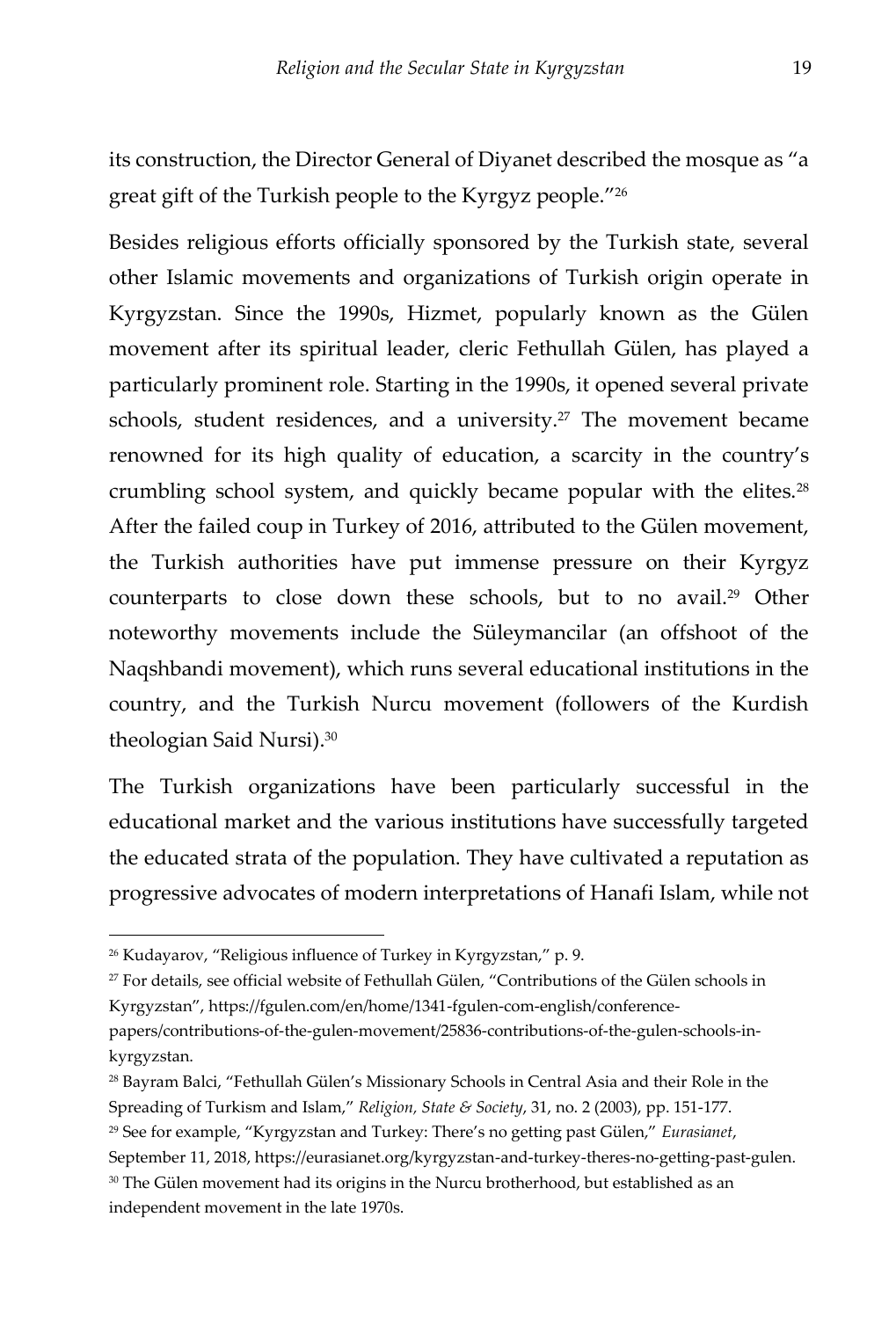focusing on issues that tend to make secularly oriented political elites uneasy, such as Islamic dress codes and appearances.

Salafi currents, initially referred to as Wahhabi, came to Kyrgyzstan primarily from the Gulf. Saudi Arabia in particular but also Kuwait and Qatar provided sponsorship for the construction of mosques, typically channeled through Islamic charitable funds. Salafism emphasizes strict adherence to the original texts of early Muslims and thus seeks to purify Islam from the folk practices that are popular in Kyrgyzstan. Kyrgyz students also travelled to these countries to conduct their religious education. Kyrgyz graduates of Islamic institutions in Saudi Arabia and Egypt often spread Salafi ideas after returning home.<sup>31</sup> Most Salafis maintain an apolitical profile, but over time the government has banned several jihadist and takfirist Salafi groups.<sup>32</sup> A survey-based study of religion among youth found out that Salafi sympathizers derive their information from the Internet to a much higher extent than other religiously active groups.<sup>33</sup> This makes Salafi currents more difficult to control.

Devotion to conservative forms of Islam is especially strong in the Kyrgyz part of the Fergana Valley, which is home to a large but alienated Uzbek minority.<sup>34</sup> It was here that Hizb-ut-Tahrir, a global Islamist movement originating in the Middle East but now based in Western Europe, developed

<sup>&</sup>lt;sup>31</sup> Nasritdinov, et al., "Vulnerability and Resilience of Young People", p. 13. See also Svante E. Cornell, S. Frederick Starr and Julian Tucker, *Religion and the Secular State in Kazakhstan*,

Washington, DC: Central Asia-Caucasus Institute & Silk Road Studies Program, April 2018, pp. 50-51.

 $32$  Takfirist groups engage in the highly controversial practice of declaring other Muslims to be non-believers. Nasritdinov, et al., "Vulnerability and Resilience of Young People", p. 13. <sup>33</sup> Ibid, p. 25.

<sup>34</sup> In June 2010, deadly inter-ethnic riots between Kyrgyz and Uzbeks in southern Kyrgyzstan took the lives of some 470 people, according to the report of the independent international commission investigating the violence. While there has been no repeat of the violence, tensions between the two communities remain as the judicial system has failed to hold the main perpetrators accountable.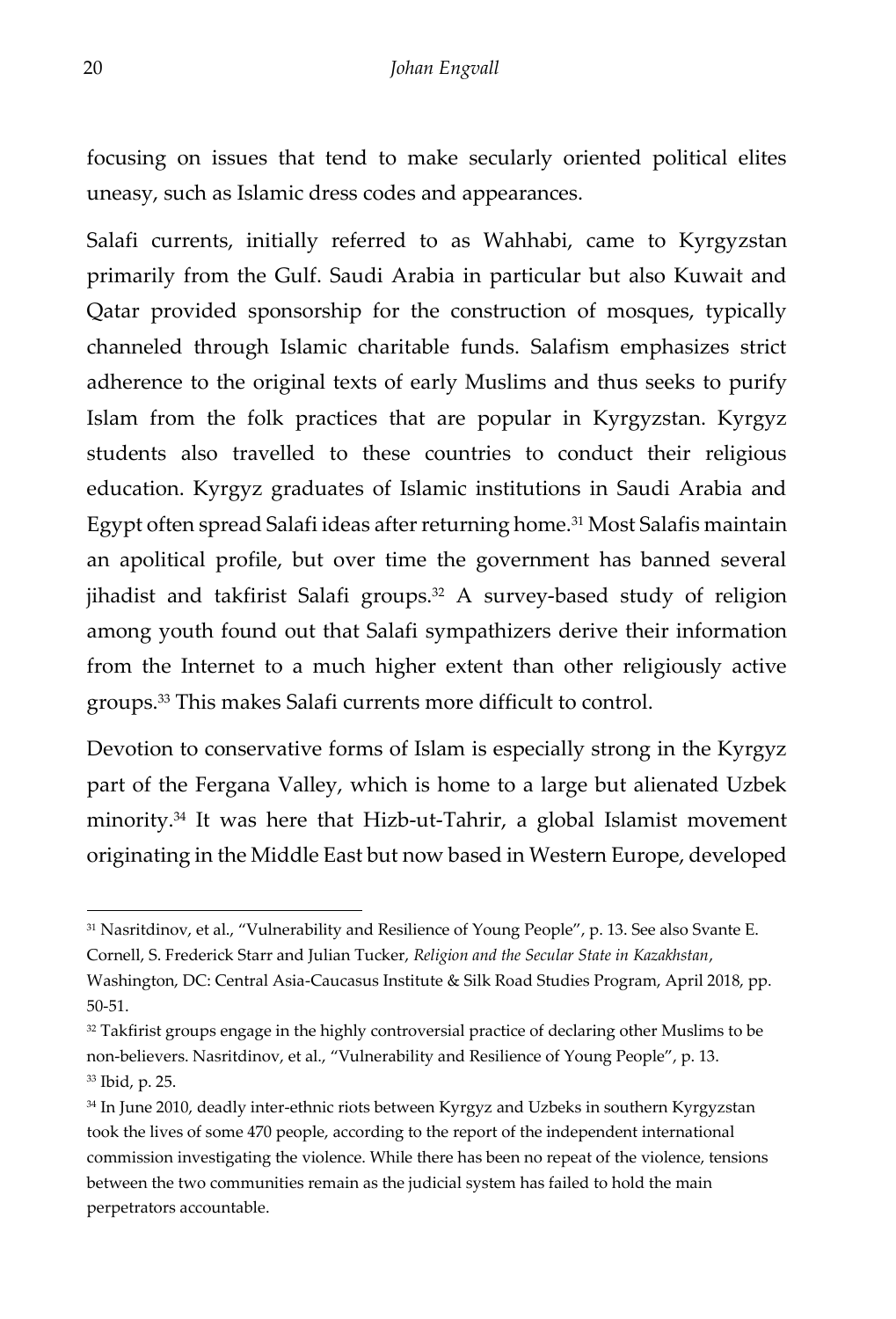its stronghold. The movement refrains from violence but has the declared aim to re-create a Caliphate uniting all Muslims and, therefore, preaches the overthrow of secular governments. It started to spread among ethnic Uzbeks in Kyrgyzstan in the 1990s, but subsequently spread among ethnic Kyrgyz as well, both in the north and in the south.<sup>35</sup> In August 2003, the Kyrgyz Supreme Court banned the movement.<sup>36</sup> While there was much debate on the organization's proliferation in the country in the mid-2000s, it appears to have plateaued since then, but estimates still put its clandestine membership in the thousands. Its disproportionate receptivity among ethnic Uzbeks has partly been explained by the pan-Islamic movement's vision of a society that does not emphasize ethnic divisions, and partly by the traditionally stronger Muslim identity of the Uzbeks compared to the Kyrgyz.<sup>37</sup>

The Osh province and the city of Osh became a hub for conservative Islamic preaching. A prominent role was played by the Kamalov family, especially Sadykzhan Kamalov – the last Kyrgyz Soviet Mufti between 1987 and 1990. An ethnic Uzbek and Salafi-bent theologian, he received part of his religious training in Libya in the early 1980s.<sup>38</sup> Kamalov and his family members have over the decades criticized the Kyrgyz Muftiate for its subservient stance to the state. They have been equally critical of local folkloric Islam, which they see as a distortion of pure Islam. A younger Kamalov brother, Muhammadrafik, served as the Imam of the mosque in the town of Kara-Suu on the border with Uzbekistan for two decades until security forces killed him in mysterious circumstances during an anti-terrorism operation

<sup>35</sup> Emmanuel Karagiannis, *Political Islam in Central Asia: The Challenge of Hizb-ut-Tahrir*, New York: Routledge, 2010, 66-70.

<sup>36</sup> N. Esenemanova and R. Veitsel, *Zapreschennaya Hizb ut Tahrir v Kyrgyzstane: Nachalo i zakat*, Bishkek, 2016, p. 3.

<sup>37</sup> Jacob Zenn and Kathleen Kuehnast, "Preventing Violent Extremism in Kyrgyzstan," United States Institute of Peace, Special Report 355, October 2014, p. 5.

<sup>38</sup> Akbarzadeh, "Political Islam in Kyrgyzstan and Turkmenistan," p. 460.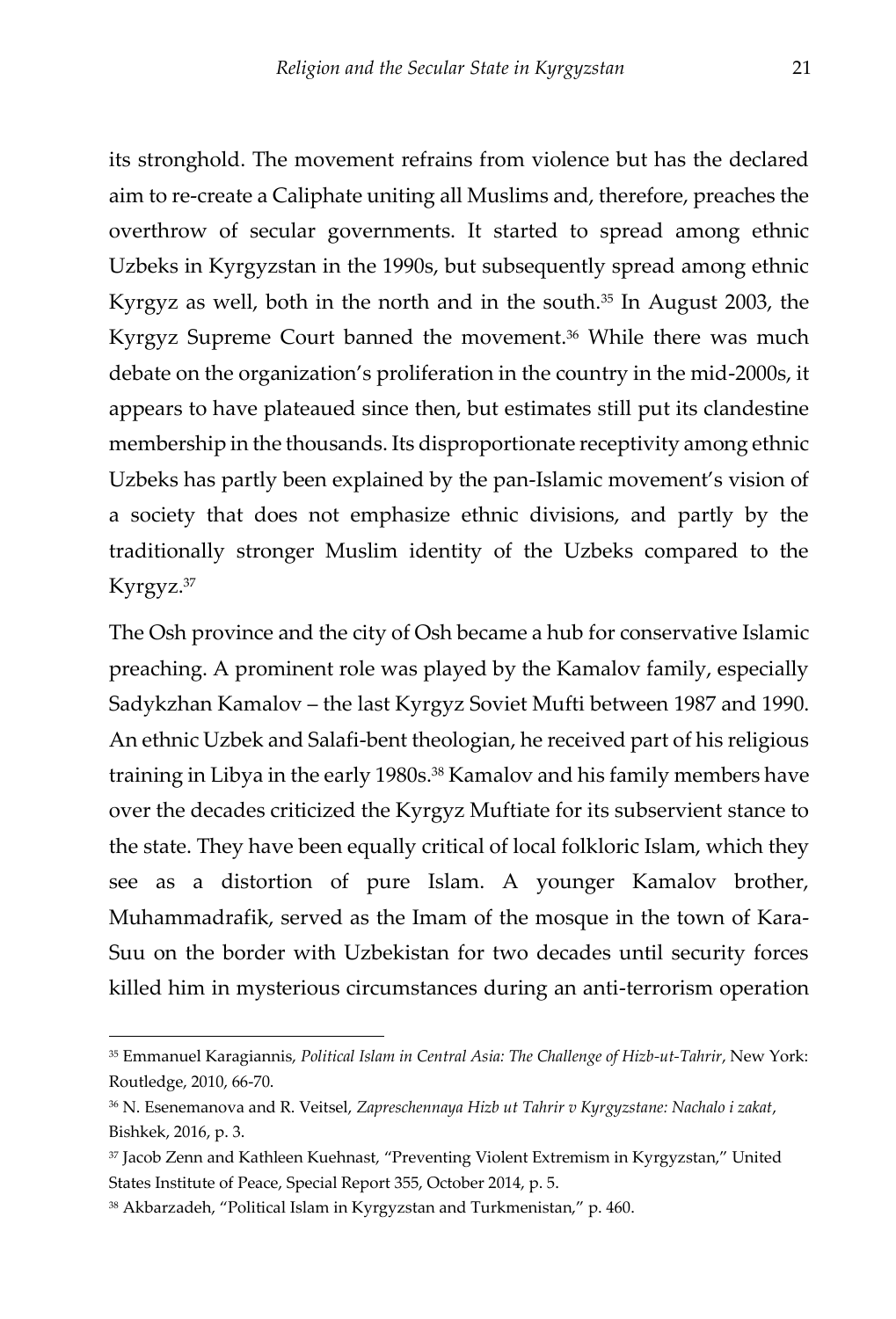in 2006. After the killing, his son Rashod Kamalov took over as the mosque's cleric.<sup>39</sup> However, in late 2015 a court sentenced him to ten years in a maximum-security prison under the criminal articles of "inciting religious hatred" and "possessing extremist materials".<sup>40</sup> The Kamalov family's sources of funding have included Pakistan, Saudi Arabia and Kuwait.<sup>41</sup>

Finally, Tablighi Jamaat – a globally active proselytizing Islamic movement founded in India in 1927 as a spin-off from the Deobandi movement – has steadily expanded its presence in Kyrgyzstan. It is neither officially registered nor banned in Kyrgyzstan. The movement is governed from its offices abroad and is not considered to have any cells in Kyrgyzstan, only followers.<sup>42</sup> Tablighi Jamaat began its missionary activities in the 1990s. Initially, Pakistani missionaries spearheaded the call to join the movement, but since then local citizens have taken over as proselytizers. So successful has the movement been that Kyrgyzstan has become one of its centers with a membership base that is growing every year. At the heart of this grassroots movement is the concept of *dawat* (call) with the meaning that missionaries (*dawachi*) travel the country to educate fellow Muslims about their faith. Today, Tablighi Jamaat is the most active mass Muslim movement in the country, with a particularly strong appeal among young people.<sup>43</sup> Worth

<sup>39</sup> Eric McGlinchey, "Islamic Revivalism and State Failure in Kyrgyzstan," *Problems of Post-Communism*, 56, no. 3 (2009), pp. 16-28.

<sup>40</sup> Viktoria Prediger, "Rashod Kamalov sidit, i eto tochno," *Vesti.kg*, August 15, 2017.

https://vesti.kg/politika/item/47414-rashod-kamalov-sidit-i-eto-tochno.html. Others argue that the real reason for the arrest was the cleric's criticism of Kyrgyz law enforcement agencies. See David Trilling, "Kyrgyzstan: Extremism Charges, Vague and Secretive, Open Door to Abuses," *Eurasianet*, June 209, 2015, www.eurasinaet.org/node/74061.

<sup>41</sup> Akbarzadeh, "Political Islam in Kyrgyzstan and Turkmenistan", p. 462.

<sup>42</sup> "V Kyrgyzstane net yacheek 'Tabligi Dzhamaata', no est' posledovateli organizatsii," *24.kg*, February 14, 2019,

https://24.kg/obschestvo/109219\_vkyirgyizstane\_net\_yacheek\_tabligi\_djamaata\_noest\_posledova teli\_organizatsii/.

<sup>43</sup> Roza Duisheeva, "Should Tablighi Jamaat be banned in Kyrgyzstan?" *CABAR*, undated. See also Nasritidinov et al., "Vulnerability and Resilience of Young People", p. 24.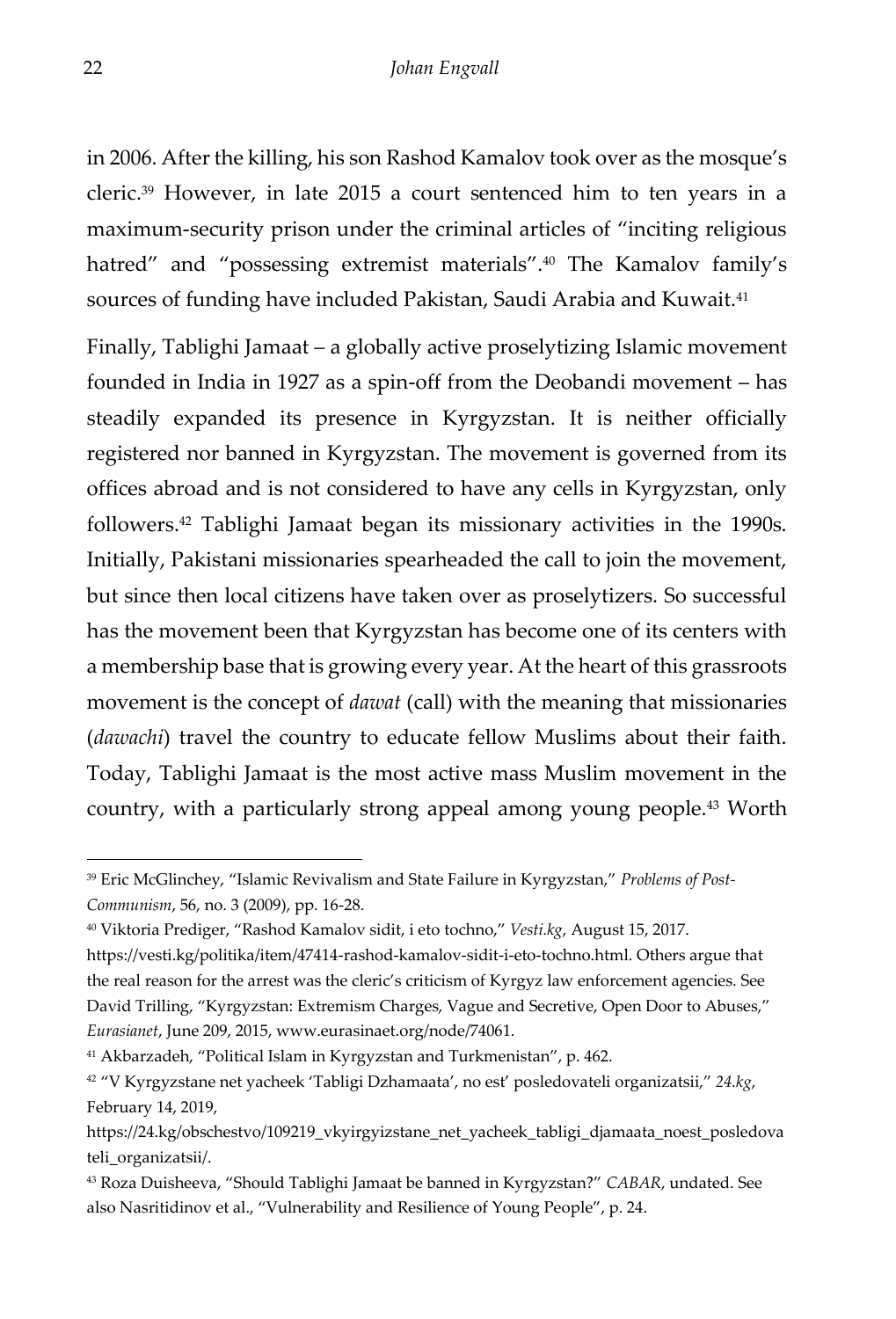noting is that the members of the movement almost exclusively are found among ethnic Kyrgyz, while it has found much less traction among the ethnic Uzbek minority. Recruitment to Tablighi Jamaat has a bottom-up dynamic and targets the popular levels of society, while being comparatively less active at the top echelons of the religious establishment.<sup>44</sup>

Tablighi Jamaat is banned in other Central Asian countries, but Kyrgyz authorities have concluded that the movement's apolitical nature leads them to allow it to continue its activities throughout the country. Some government representatives and experts also see the movement as a counterbalance to the spread of much feared Salafi ideas and practices in Kyrgyzstan.<sup>45</sup> Nonetheless, the relationship between Tablighi Jamaat and official structures are uneasy and characterized by mistrust. Intermittently, some Kyrgyz politicians raise the issue of banning the movement, arguing that Kyrgyzstan should conform to the decisions taken in the other regional states as well as Russia and China.<sup>46</sup>

In some corners, the movement is seen as blurring the lines between traditional and non-traditional Islam since Tablighi Jamaat, while technically Hanafi, incorporates elements of Salafi ideology. The Muftiate holds the opposite view, arguing that Tablighi Jamaat is an organization that professes traditional Islam and contributes to the spread of the Hanafi madhab. This is not surprising since Kyrgyzstan's Grand Mufti from 2014 has been Maksatbek Toktomushev, who is known for his close association with Tablighi Jamaat. Born in the Osh province, he spent a decade (1996- 2005) studying at the Madrasa Arabia Raiwind in Lahore, Pakistan – the

<sup>44</sup> Bayram Balci, "Reviving Central Asia's Religious Ties with the Indian Subcontinent? The Jamaat al Tabligh," Carnegie Endowment for International Peace, March 19, 2015.

<sup>45</sup> Duisheeva, "Should Tablighi Jamaat be banned in Kyrgyzstan?"

<sup>46</sup> "V Kyrgyzstane deputat predlozhil zapretit' organizatsiyu 'Tabligi Dzhamaat," *Radio Azattyk*, September 13, 2018, https://rus.azattyq.org/a/29487261.html. Yakan Inkar – a splinter group of Tablighi Jamaat – is banned in Kyrgyzstan.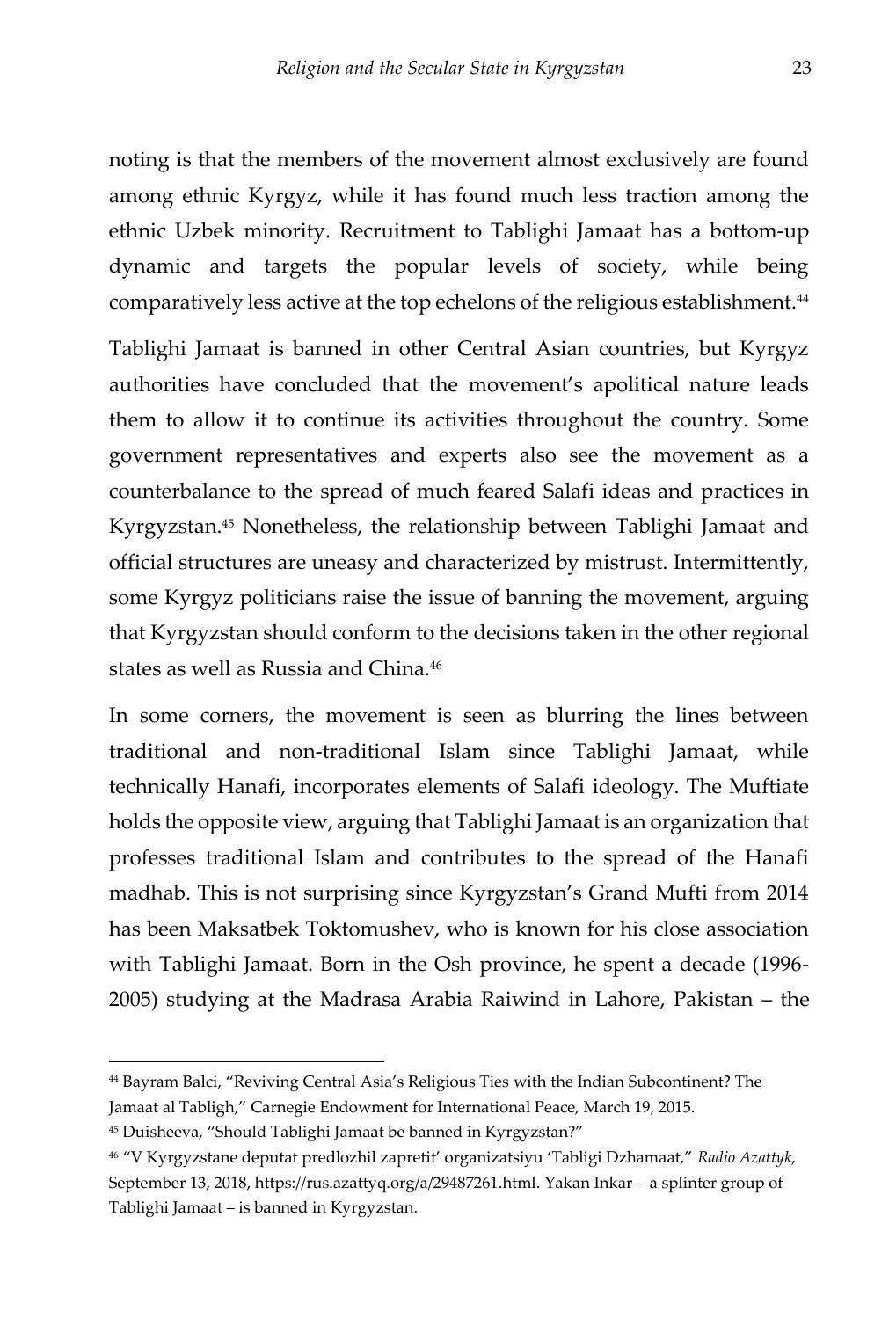center of Tablighi Jamaat in Pakistan – receiving a degree in Islamic law. After his education, he taught at the Abdulla ibn Masud madrasa in Bishkek, was elected kazi of Bishkek city and in 2013 deputy Mufti of Kyrgyzstan. In 2017, he was re-elected as Grand Mufti of Kyrgyzstan.<sup>47</sup> In the words of the Grand Mufti:

Such a community is not registered with us. In Kyrgyzstan, there is no Tablighi Jamaat organization. "Dawat" means a call, "tabligh" means bringing (in the sense of bringing information about Islam to the people). If they benevolently and patiently preach the Hanafi madhab, one cannot perceive them as a separate group, to be expelled from society. To the contrary, the call for prayer is the same duty of a Muslim as the performance of the prayer itself. Dawat is a call for people to suppress sinful impulses in themselves and others.<sup>48</sup>

Under Toktomushev's leadership, the Muftiate has created a special department to support Tablighi Jamaat preachers (*dawatists*) despite the fact that it is not a registered religious organization.<sup>49</sup> To make their appearances less "foreign" and aligned more with Kyrgyz culture, the Muftiate has received sponsorship to produce special attire for *dawatists* that corresponds to local traditions.<sup>50</sup>

Thus, even though suspicion remains, especially in secular political and intellectual circles, the growing appeal of Tablighi Jamaat means that its followers are increasingly present in religious bodies and in the state apparatus. The long-term challenge posed by this movement pertains to the

<sup>47</sup> "Maksatbek Toktomushev," *Centrasia.org*, https://centrasia.org/person.php.

<sup>48</sup> Samat Dzhumakadyrov, "V KR predlagayut zapretit' deyatel'nost' 'Tabligi dzhamaat'," *Radio Azattyk*, November 26, 2015, https://rus.azattyk.org/a/27389035.html.

<sup>49</sup> Alikbek Mamataev, "Tikhii legion: V Kyrgyzstane razrastaetsya religioznoe dvizhenie 'Tabligi Dzhamaat'," *Fergana.ru*, July 2, 2016, https://www.fergananews.com/articles/9015.

<sup>50</sup> See interview with the Grand Mufti in Asel Shabdanova, "Muftii: V Kyrgyzstane budem rasprostranyat' tol'ko hanafizm," *Vechernii Bishkek*, April 9, 2014,

https://www.vb.kg/doc/268326\_myftiy:\_v\_kyrgyzstane\_bydem\_rasprostraniat\_tolko\_hanafizm.h tml.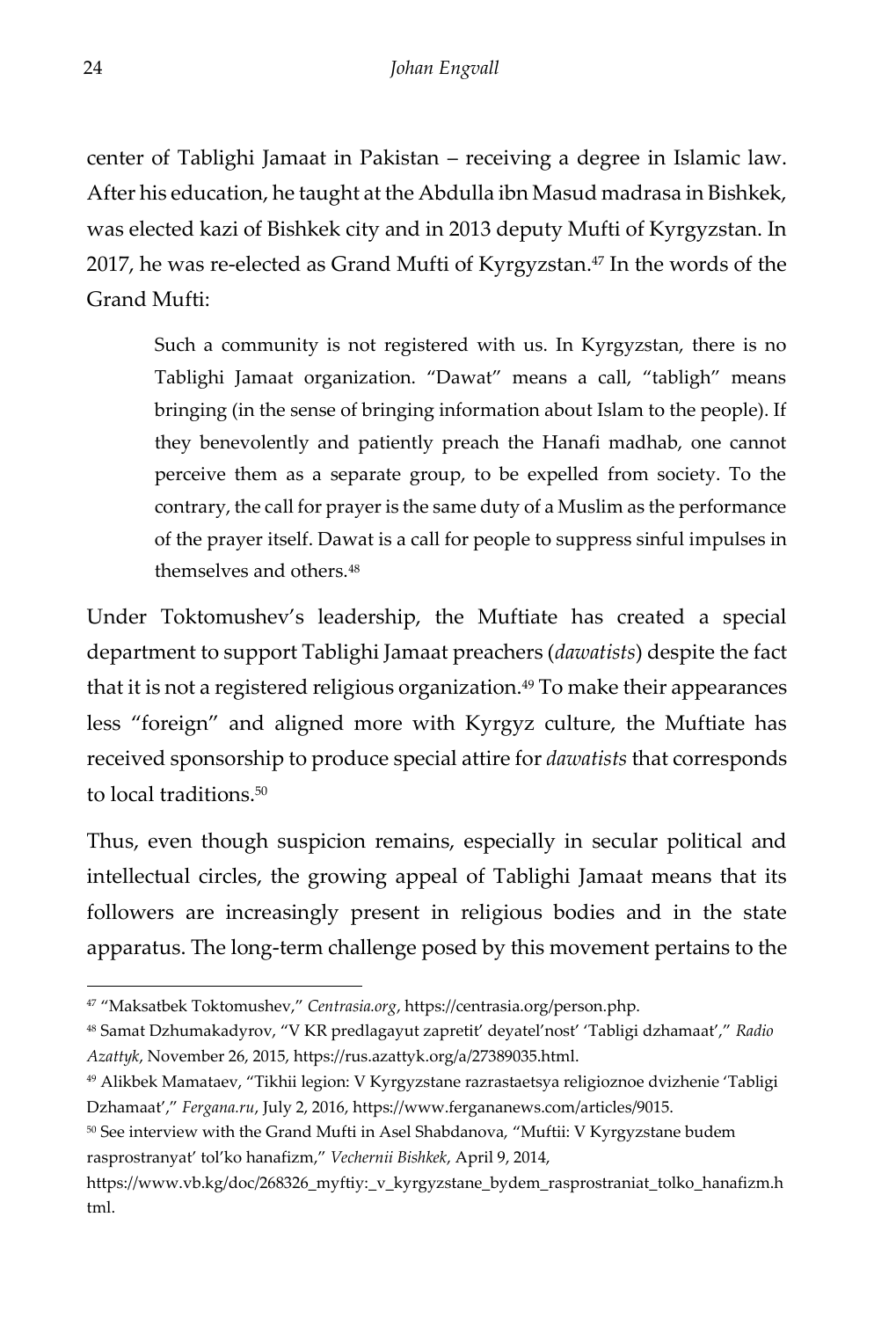fact that it seeks to Islamize the broad masses of the population and the potential impact that would have on the secular nature of the Kyrgyz state.

Apart from Islamic movements, many Evangelical missionaries arrived in Kyrgyzstan in the 1990s in order to attract converts to various Christian churches. Protestant denominations from Europe, North America and South Korea played a particularly active role and thrived under the liberal religious environment of the 1990s. There was a great diversity of Protestant missionaries, including Presbyterians, Mennonites, and Pentecostals, among others. Each of them had their own theology and distinct missionary approach. By the early 2000s, some scholars estimated the total number of Kyrgyz converts to Christianity to about 25,000.<sup>51</sup> The openness in the religious field turned Kyrgyzstan's capital Bishkek into a regional missionary center, including for Jehovah's Witnesses, Bahais and other groups unable to operate in the rest of Central Asia.<sup>52</sup> Besides urbanized ethnic Kyrgyz, the prime target for conversion were the Russian Orthodox community, and many protestant movements gained followers from the Slavic population. Displeased with the combination of mass emigration and conversion among Slavs, the Russian Orthodox Church in Kyrgyzstan joined forces with the Muftiate in pushing for stricter policies on proselytism.<sup>53</sup>

Christian missionaries bolstered their appeal among the younger generation by arranging summer camps as well as English, computer and sports

<sup>&</sup>lt;sup>51</sup> By the early 2000s, about 1,000 missionaries were active in Kyrgyzstan, of which 700 were Protestant Christians (Mathijs Pelkmans, "Missionary Encounters in Kyrgyzstan: Challenging the National Ideal," *Central Eurasian Studies Review* 4, no. 1 (2005), pp. 13-14.

<sup>52</sup> John Anderson, *Kyrgyzstan: Central Asia's Island of democracy*, Amsterdam: Harwood, 1999, p. 33.

<sup>53</sup> Sébastien Peyrouse, "The Partnership between Islam and Orthodox Christianity in Central Asia," *Religion, State & Society*, 36, no. 4 (2008), pp. 393-405.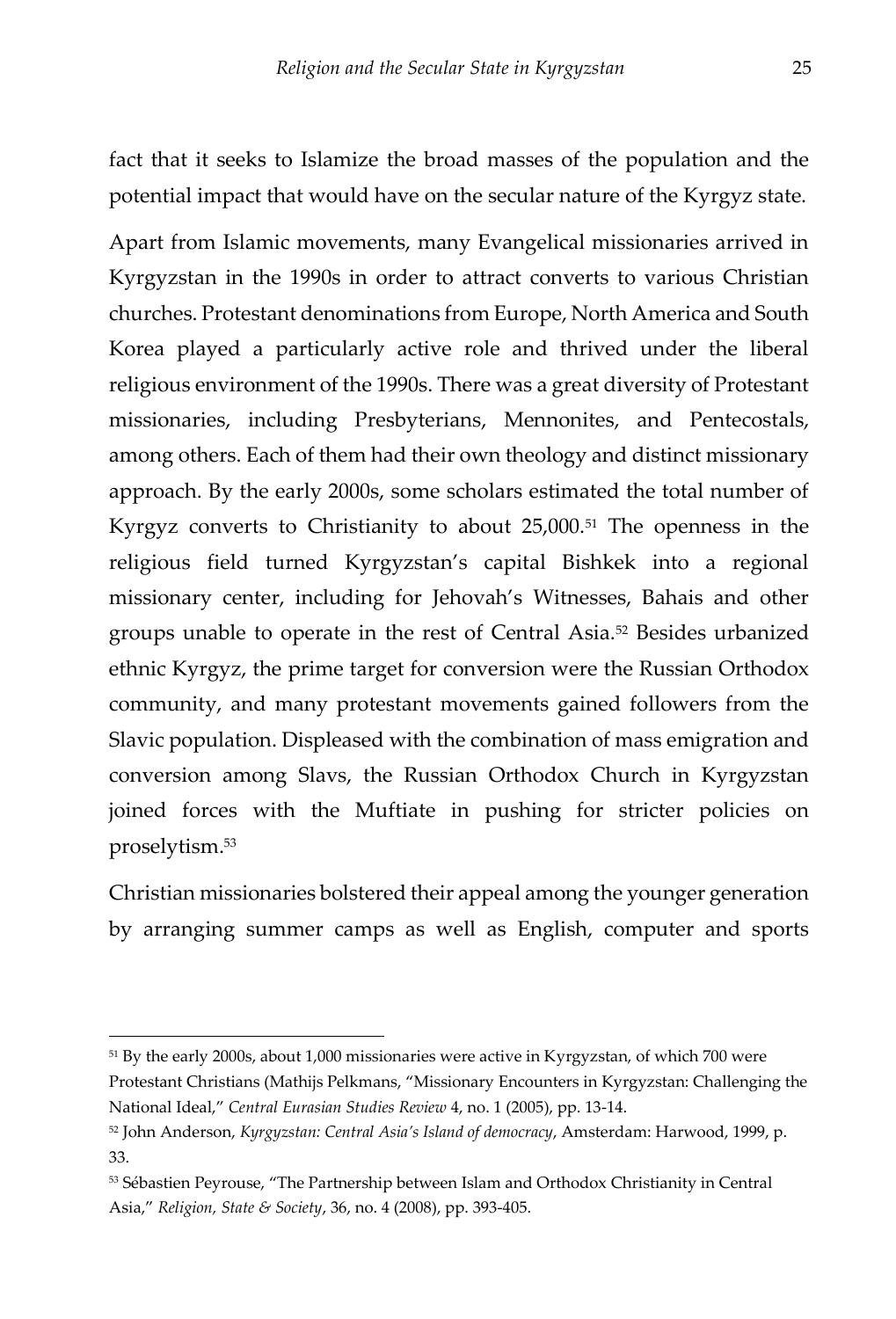classes.<sup>54</sup> They found an especially curious target group among the generation who had been initially steeped in the Soviet system, but had to come to terms with the fact that "they were no longer going to be Pioneers or Komsomols", as described by a Kyrgyz Christian born in the late 1970s. According to the same source, "Among my friends and acquaintances at the time of studying at the university, almost everyone had out of curiosity attended Bible studies groups at least once. Those who denied it probably lied."<sup>55</sup>

Since the beginning of the 2000s, however, foreign missionary activities became *de facto* subject of stricter controls. Kyrgyz media also reported about Christian missionaries in increasingly unfavorable terms arguing that these "alien" churches may have a destabilizing impact on Kyrgyz society.<sup>56</sup> Their room for maneuver shrank *de jure* when the government introduced the new law on religion at the end of 2008. Moreover, as Kyrgyz national identity, including the Islamic element, has grown stronger, those contemplating converting today face harder obstacles in terms of social exclusion than was the case a decade ago.

<sup>54</sup> International Crisis Group, "Central Asia: Islam and the State," *ICG Asia Report No 59*, Osh/Brussels, July 10, 2003, p. 23.

<sup>55</sup> Author discussion with Kyrgyz citizen.

<sup>56</sup> Mathijs Pelkmans, "'Culture' as a tool and an obstacle: missionary encounters in post-Soviet Kyrgyzstan," *Journal of the Royal Anthropological Institute* 13 (2007), p. 895.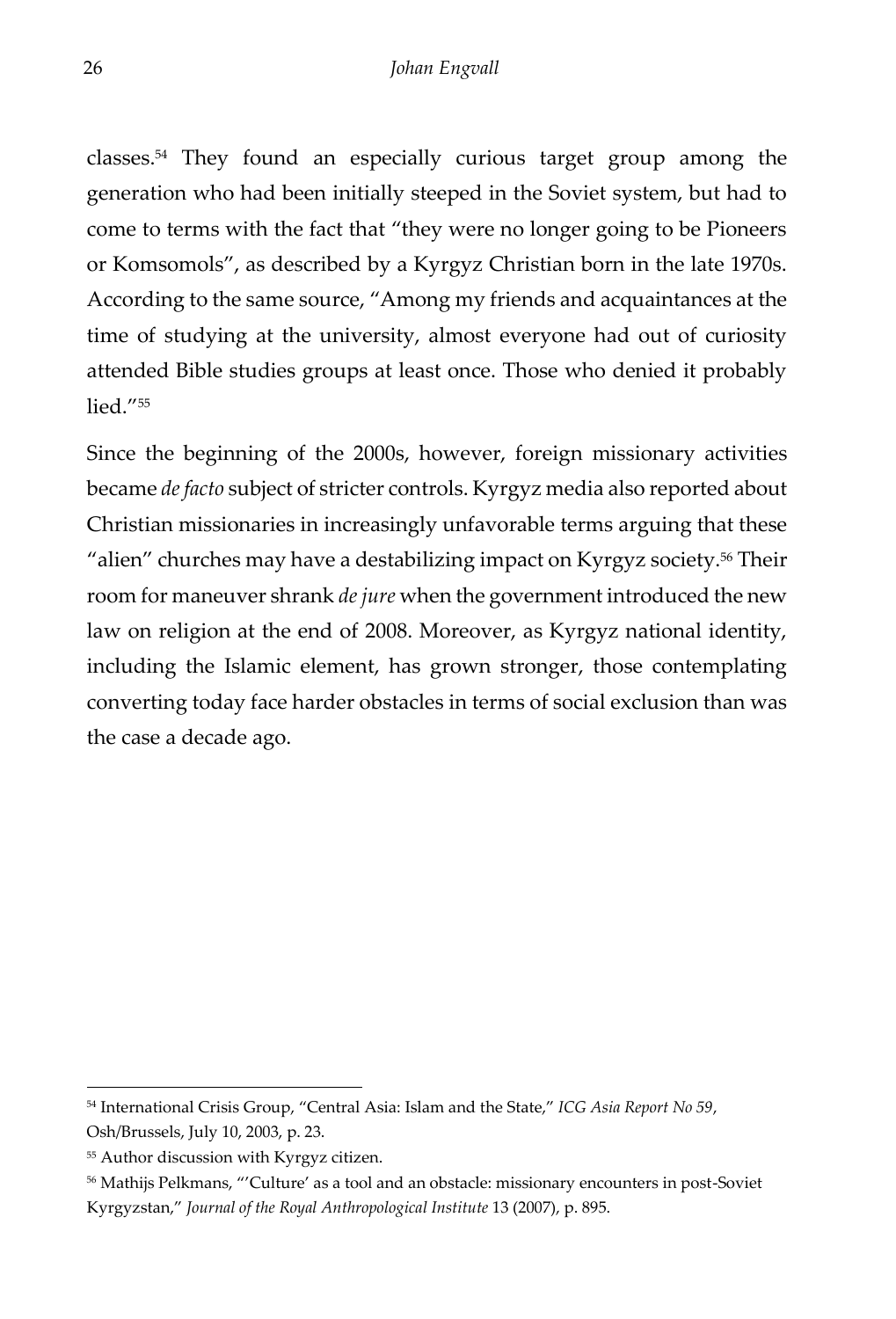#### <span id="page-28-0"></span>**Religious Extremism and Terrorism**

The Islamic extremist threat emerged on Kyrgyzstan's political agenda in the late 1990s. Radical "foreign" Islamic influences found fertile ground in the religiously more conscious southern part of Kyrgyzstan. Moreover, central governmental control was always weaker in the south than in the north. Already in 1998, Uzbekistan's president Islam Karimov claimed that Osh had become the "capital" of Wahhabism.<sup>57</sup> Nonetheless, to some extent the growth in radical religious movements in Kyrgyzstan in the late 1990s and onwards seems to have been at least partly imported from Uzbekistan following the Uzbek authorities' heavy-handed purging of radical Islamist individuals and groups from the country.

Kyrgyzstan's first real experience with Islamic terrorism came in the summer of 1999, when the Islamic Movement of Uzbekistan (IMU) carried out armed attacks in southwestern Kyrgyzstan and took a mayor and three officials' hostage in Osh. The incursion caught the Kyrgyz authorities off guard, but eventually the hostages were released in exchange for a 50,000 USD ransom and transportation of the militants by helicopter to Afghanistan. Only two weeks later, a new incursion took place in the southernmost Batken region where further hostages were taken, including four Japanese geologists. The geologists were finally released to the Japanese government after two months, at a reported price of 2 million USD. The next summer, IMU militants were back in Batken attacking areas near

<sup>57</sup> "Worries about Islam," *The Economist*, February 19, 1998,

https://www.economist.com/asia/1998/02/19/worries-about-islam.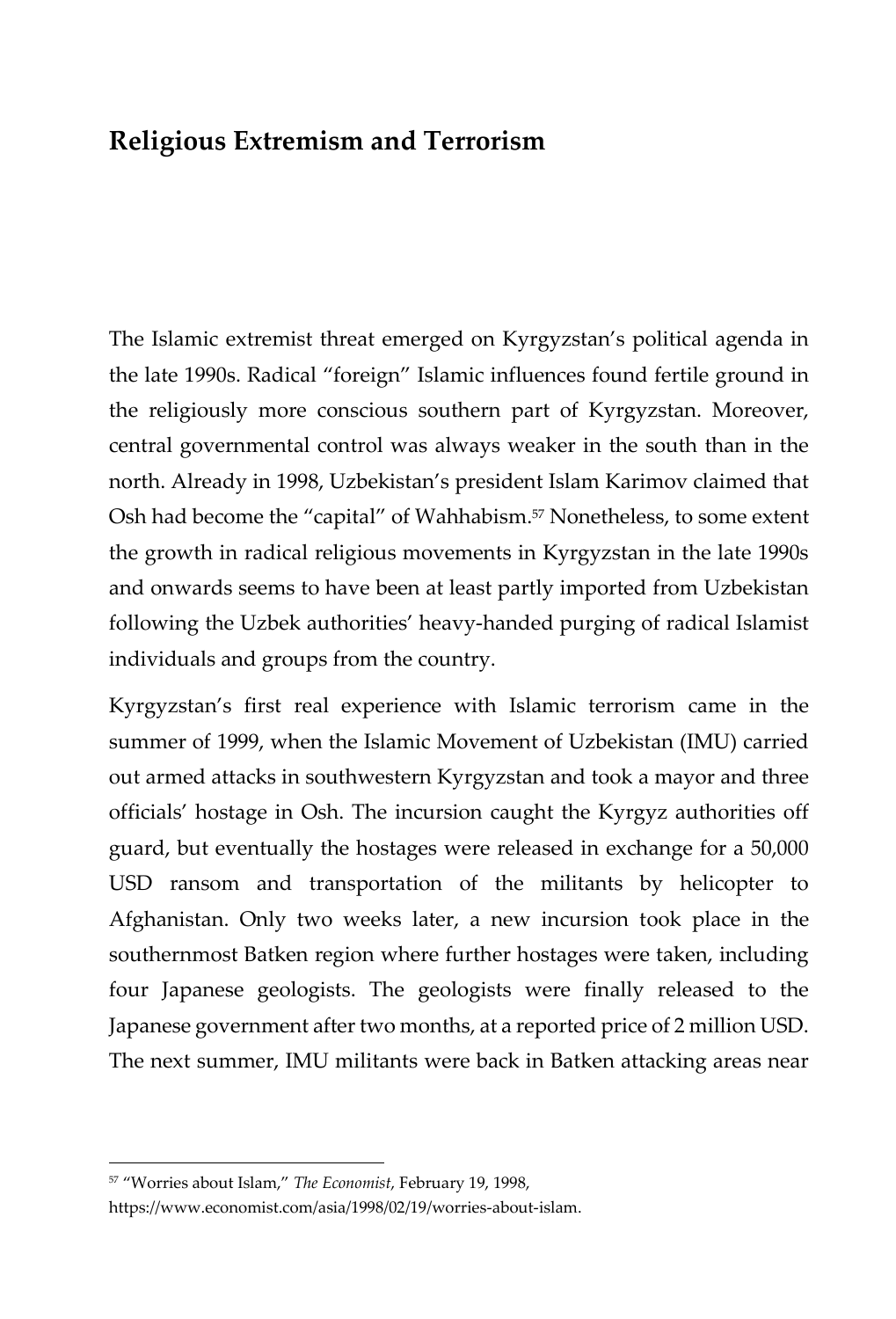the Uzbek exclave Sokh and the Tajik exclave Vorukh.<sup>58</sup> In 2002 and 2003, the IMU masterminded explosions in public places in Bishkek and Osh killing 10 people.<sup>59</sup> IMU militant incursion into southern Kyrgyzstan, and the growing presence of Hizb-ut-Tahrir in the country, made the Kyrgyz leadership a willing ally in the global war on terror following 9/11. In 2003, Akayev allowed the U.S. government to lease the Manas airbase near Bishkek to support its military campaign in Afghanistan.

A decade later, the civil war in Syria and the subsequent rise of the Islamic State (IS) brought terrorism back to the political agenda. As of the end of 2016, the government had registered that 863 citizens from Kyrgyzstan had travelled to foreign fighting zones, most of them to join IS and other jihadist groups in Syria. According to government figures, most recruits (more than three-quarters) hailed from southern Kyrgyzstan, with an overrepresentation of ethnic minorities.<sup>60</sup>

Terrorist incidents inside Kyrgyzstan have been relatively rare occurrences, but notable exceptions include a violent prison break in 2015 by convicted extremists as well as an ethnic Uighur suicide bomber's attempt to blow up the Chinese embassy in Bishkek in 2016. According to the Kyrgyz security services, the real mastermind behind the attack on the Chinese embassy was an ethnic Uzbek from Osh province connected to the al-Qaeda-aligned al-

<sup>&</sup>lt;sup>58</sup> Johan Engvall, "The State under Siege: The Drug Trade and Organised Crime in Tajikistan," *Europe-Asia Studies* 58, no. 6 (2006), p. 838.

<sup>59</sup> United Nations Security Council, "Islamic Movement of Uzbekistan,"

https://www.un.org/securitycouncil/sanctions/1267/aq\_sanctions\_list/summaries/entity/islamicmovement-of-uzbekistan.

<sup>60</sup> Anna Matveeva, "Radicalisation and Violent Extremism in Kyrgyzstan," *The RUSI Journal* 163, no. 1 (2018), pp. 30-46.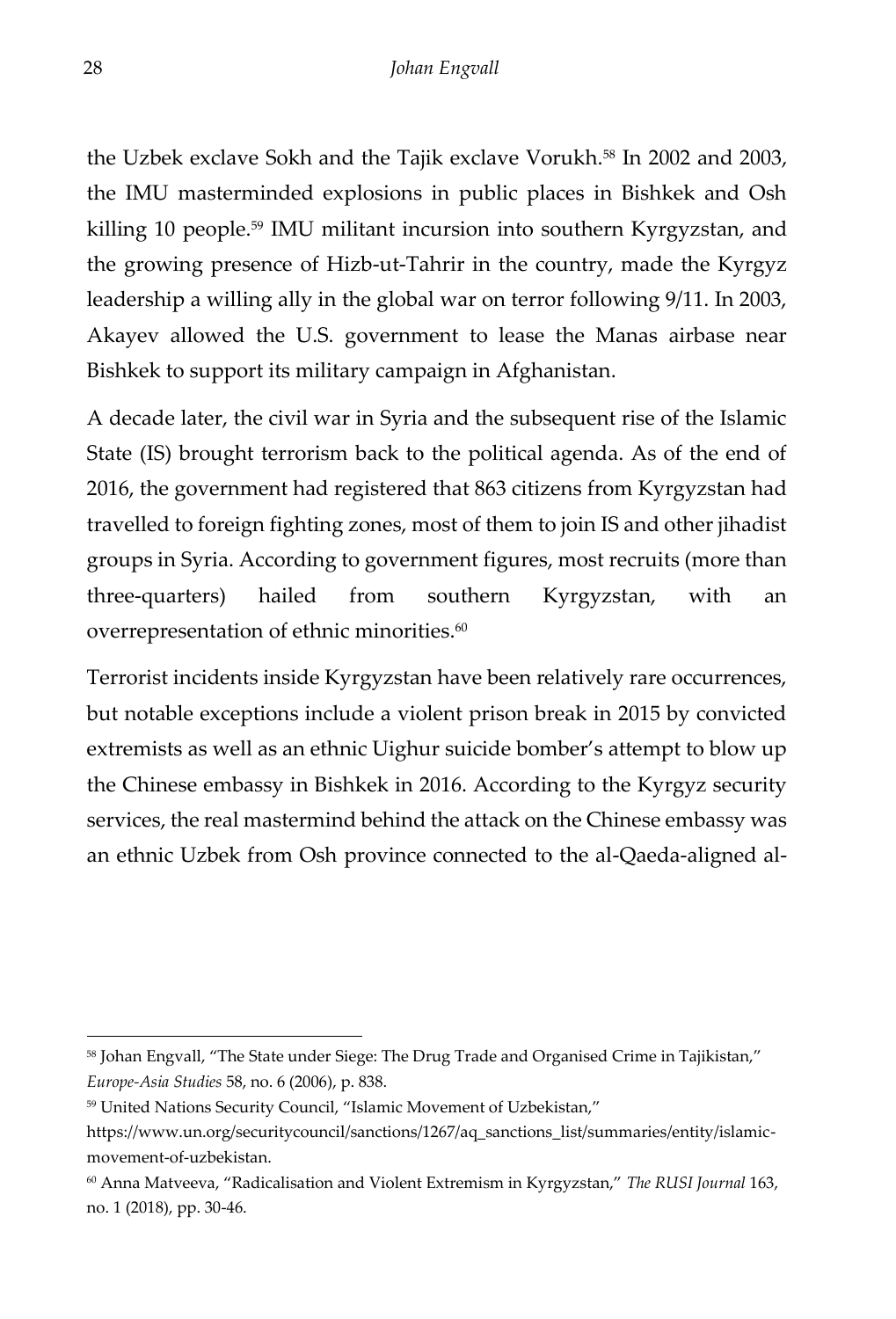Nusra Front in Syria.<sup>61</sup> Kyrgyz security structures have also reported several cases of detecting and neutralizing small extremist groups plotting attacks.<sup>62</sup>

According to Kyrgyz law, extremism pertains to a broad set of activities aiming for example to overthrow the existing constitutional order; undermine the state's integrity and security; incite social, racial, national, religious, class and tribal hatred; destroy "human personality" and threaten human health and life.<sup>63</sup> According to official statistics, law enforcement agencies list approximately 2,000 individuals as extremists or terrorists. In the past years, the government has maintained bans on approximately 20 religious groups considered extremist.<sup>64</sup> Half of them are known to have a presence in the country while the others were banned after pressure from neighboring states, not least Russia.<sup>65</sup> A group that stands out is Hizb-ut-Tahrir. In Kyrgyzstan, there are reportedly more Hizb-ut-Tahrir sympathizers imprisoned or placed on the security watch list than from any other organization. The government fears that the group may serve as a stepping-stone to violent extremism. $^{66}$ 

Radicalization in Kyrgyzstan is a complex phenomenon, driven by a combination of factors. Survey-based research on youth has observed that the risk of radicalization is higher among certain religious groups as well as

<sup>61</sup> International Crisis Group, "Kyrgyzstan: State Fragility and Radicalisation," *Europe and Central Asia Briefing No. 83*, Osh/Bishkek/Brussels, October 3, 2016, p. 13.

<sup>62</sup> Matveeva, "Radicalisation and Violent Extremism", p. 41.

<sup>63</sup> Zakon Kyrgyzskoi Respubliki, "O protivodeistvii ekstremistskoi deyatel'nosti," No. 150,

August 17, 2005. The law on countering extremist activities has been amended in several rounds, most recently in 2016.

<sup>64</sup> These include al-Qaida, the Taliban, Islamic Movement of Eastern Turkistan. Kurdish Peoples' Congress, Organization for the Release of Eastern Turkistan, Hizb ut-Tahrir, Islamic Jihad Union, Islamic Party of Turkistan, Unification (Mun San Men) Church, Takfir Jihadist, Jaysh al-Mahdi, Jund al-Khilafah, Ansarullah, Takfir Wal-Hijra, Akromiya, ISIS, Jabhat Al-Nusra, Katibat al-Imam al-Buhari, Jannat Oshiqlari, Yakan Inkar and the Jama'at al-Tawhid Wal-Jihad.

<sup>65</sup> Matveeva, "Radicalisation and Violent Extremism", p. 38.

<sup>66</sup> Ibid, p. 38.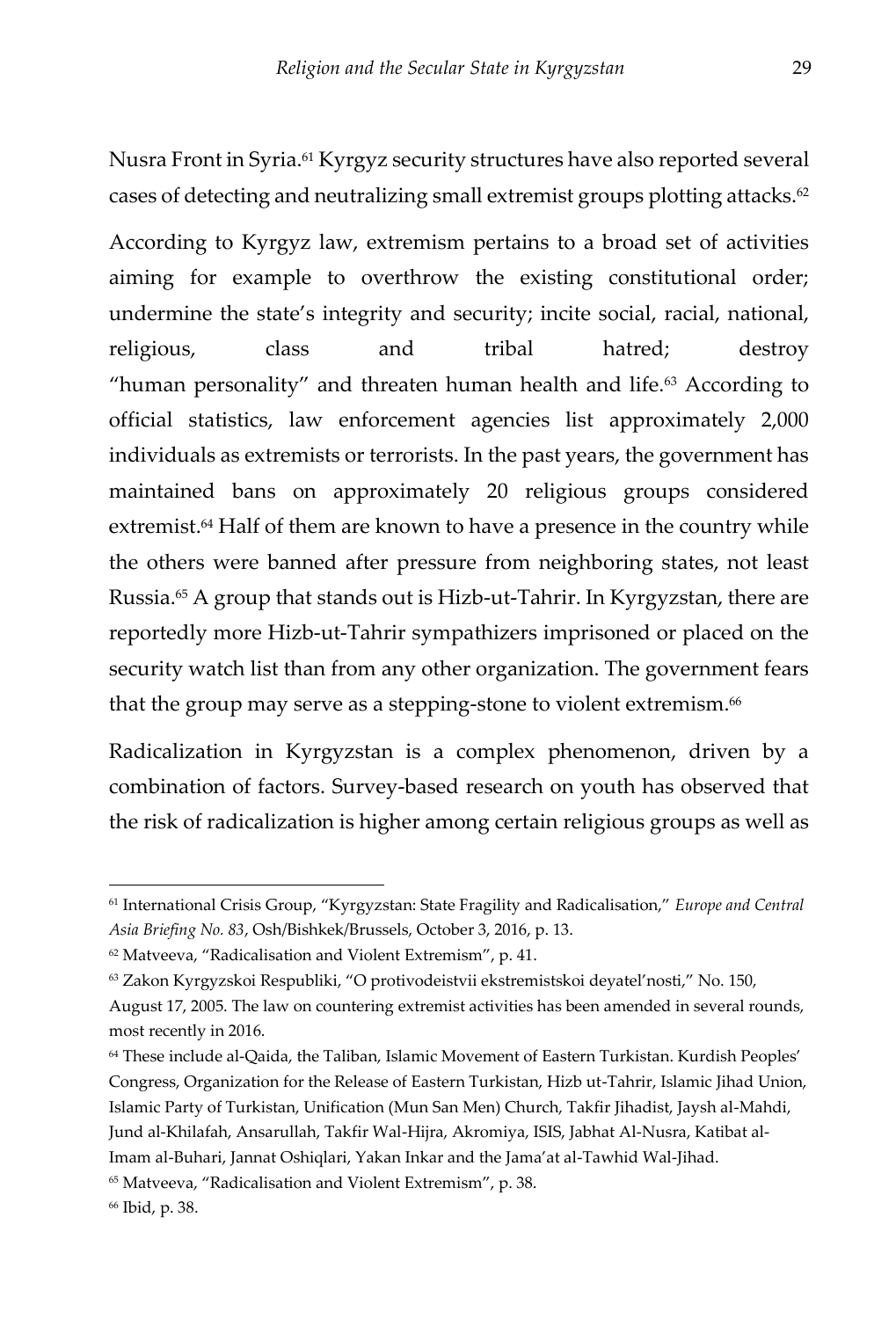in certain geographic parts of the country. Sympathizers of Salafi groups have higher potential for radicalization than those sympathizing with modernist Turkish groups, such as Hizmet and Nurcu. Meanwhile, young people from the southern regions of the Batken province and Osh city are particularly vulnerable to radicalization. Both areas have a recent history of highly conflictual interethnic relations. In contrast, young people in northern Kyrgyzstan, particularly in Naryn, Issyk-Kul and Chui provinces, are more resilient to radical religious ideas.<sup>67</sup>

<sup>67</sup> Nasritdinov, et al., "Vulnerability and Resilience of Young People", p. 43.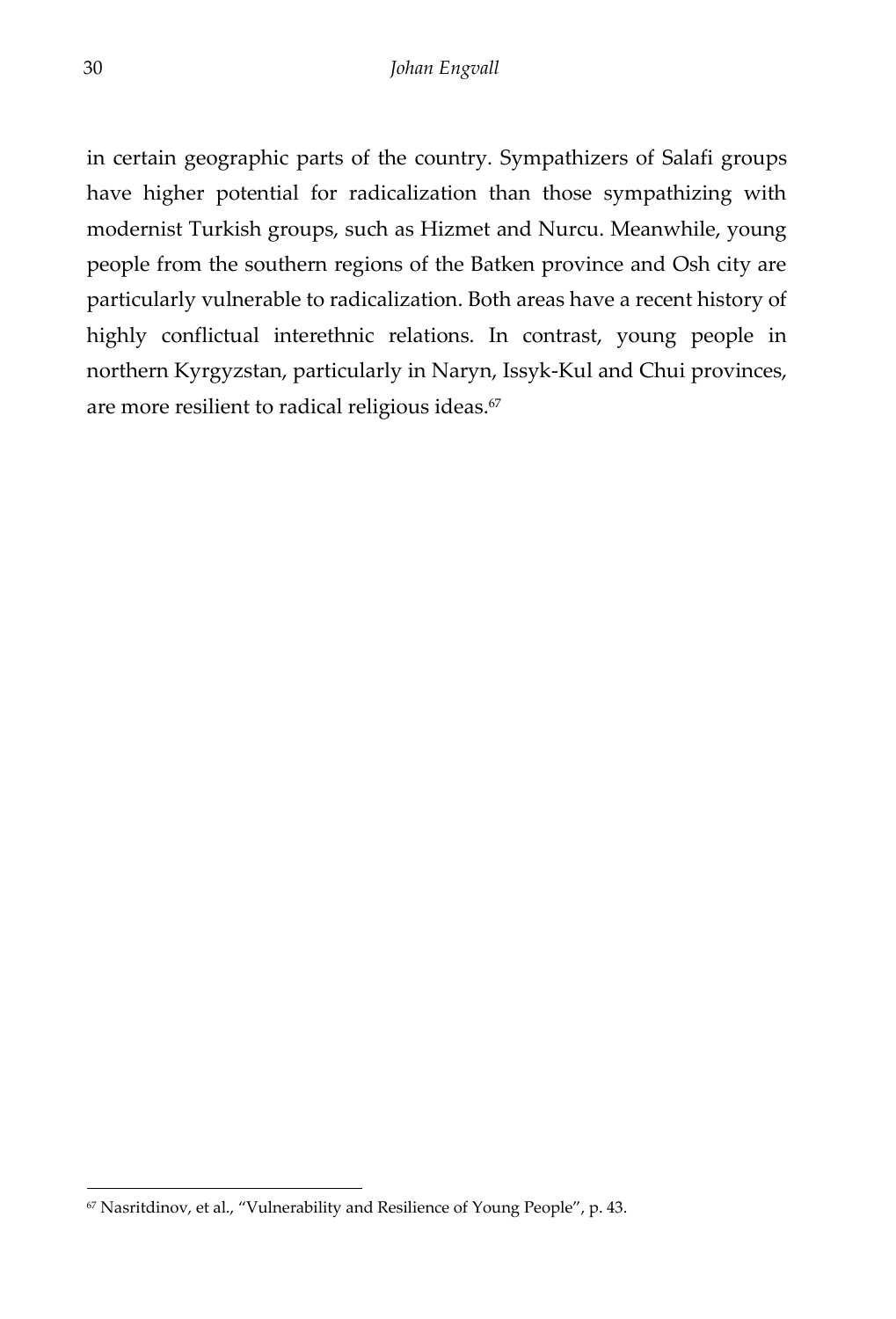#### <span id="page-32-0"></span>**Kyrgyzstan's Model of Secularism**

The separation of religion from the state is enshrined in the constitution of the Kyrgyz Republic. Besides designating the state as secular, the constitution declares that no religion can be established as the state religion or be mandatory, and guarantees that religious institutions are separated from the state.<sup>68</sup> Involvement of religious organizations and clergymen in the government of the state are forbidden, and no faith-based political parties are allowed. $69$  The constitution guarantees the right for freedom of belief and religion, and specifies that limitations can only be invoked by the parliament in order to protect national security, public order, health and morale of citizens and the protection of the rights and freedoms of others.<sup>70</sup>

At the same time, Kyrgyzstani laws and policies separate between what is referred to as traditional faiths, on the one hand, and non-traditional faiths on the other. The former – Hanafi Islam and the Russian Orthodox Church – are prioritized and given preferential treatment due to their historical influence on "the establishment and development of Kyrgyz statehood."<sup>71</sup> Following demographic changes, the official attention paid to the role of the Russian Orthodox Church has decreased, and today the main traditional religion emphasized is Hanafi Islam. In contrast, forms of Islam that are not traditionally Kyrgyz in nature are perceived as a potential threat to the state and its institutions. Therefore, the government has taken upon itself the task to promote and safeguard the traditions and principles of Hanafism, to

<sup>68</sup> *Konstitutsiya Kyrgyzskoi Respubliki*, Articles 1 and 7.

<sup>69</sup> Ibid, Articles 4 and 7.

<sup>70</sup> Ibid, Articles 20 and 32.

<sup>71</sup> *Kontseptsiya gosudarstvennoi politiki v religioznoi sfere Kyrgyzskoi Respubliki*, May 6, 2006.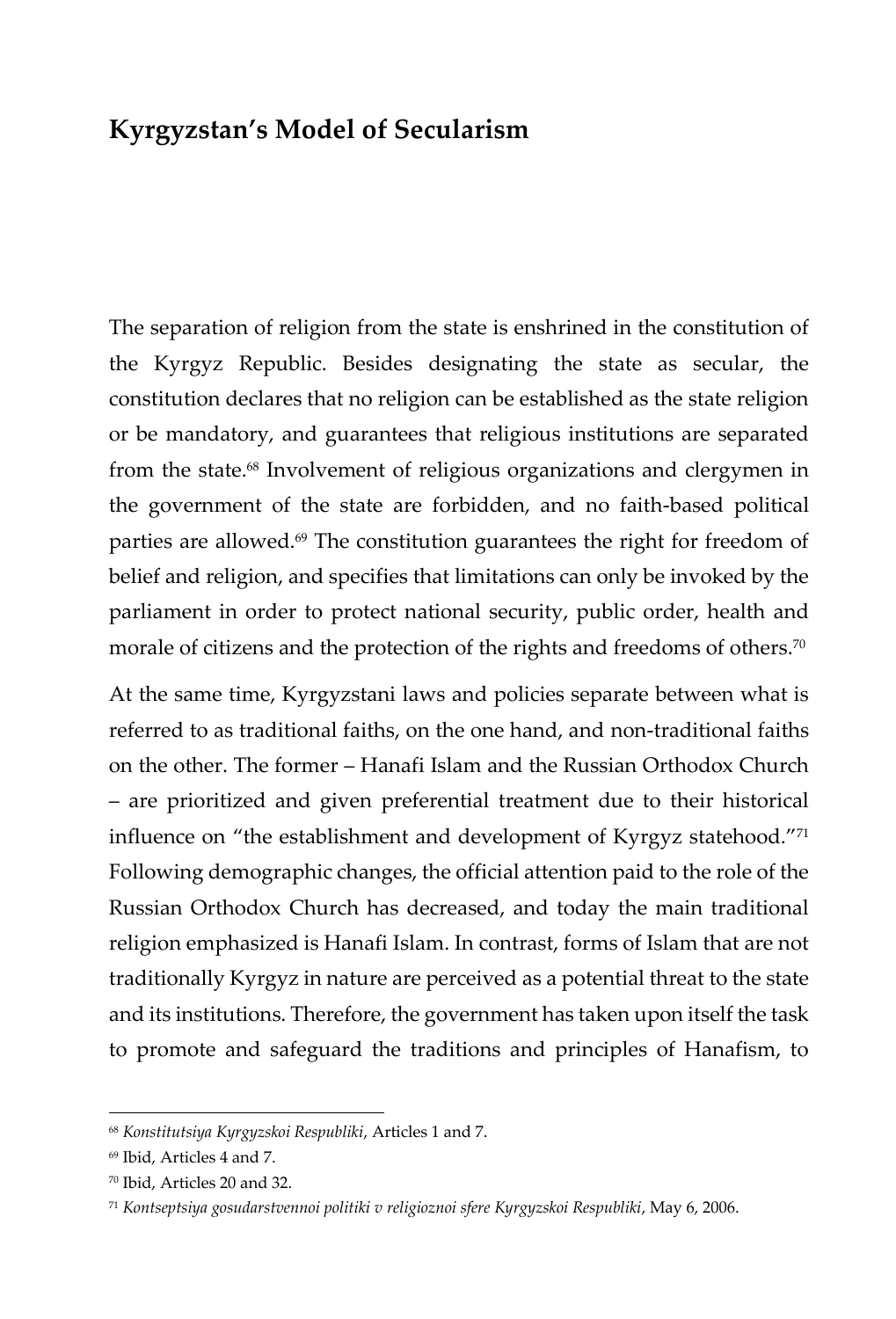block the alien practices of international Salafist movements and to ensure the cohesion of society.<sup>72</sup> The distinction between beneficial religious traditions and allegedly harmful versions of religion has become an increasingly central part of the relationship between the secular state and religious communities. Consequently, more and more governmental thinking focuses on how to create the conditions for strengthening the development of official Hanafi Islam. But attempts to implement a coherent long-term policy to strengthen official Islam have remained patchy, as acknowledged by current president Jeenbekov.<sup>73</sup>

From a secular point of view, the relationship between the state and religious education has proven a major challenge. In Kyrgyzstan, the state education system is secular, meaning that the state shall not impose a certain religion on students, nor shall it discriminate on religious grounds.<sup>74</sup> Private religious institutions of general education are obliged to comply with state education standards that are mandatory for all types of educational organizations, irrespective of their form.<sup>75</sup>

In past decades, there has been a sharp deterioration in the quality of many secular schools. Meanwhile, popular demand for religious education has increased among the more religious segment of society. The market for tolerant religious education in Kyrgyzstan is striking in comparison with the other Central Asian states. As of 2016, the official registry counted 112

Ukazom Prezidenta Kyrgyzskoi Respubliki No 203, November 14, 2014.

mezhkonfessional'noe soglasie, vzaimoponimanie i vzaimouvazhenie mezhdu veruyuschimi i temi grazhdanami, kto schitaet sebya vne religii," *Prezident.kg*, November 15, 2018,

<sup>72</sup> *Kontseptsiya gosudarstvennoi politiki v religioznoi sfere Kyrgyzskoi Respubliki na 2014-2020 gody.* 

<sup>73</sup> "Prezident Sooronbai Zheenbekov: Neobkhodimo vsyacheski ukreplyat'

http://www.president.kg/ru/sobytiya/12855\_foto\_\_\_prezident\_sooronbay\_gheenbekov\_neobhodi mo\_vsyacheski\_ukreplyat\_meghkonfessionalnoe\_soglasie\_vzaimoponimanie\_ivzaimouvaghenie \_meghdu\_veruyushimi\_itemi\_graghdanami\_kto\_schitaet\_sebya\_vne\_religii.

<sup>74</sup> Zakon Kyrgyzskoi Respubliki, "O svobode verospovedaniya i religioznykh organizatsiyakh v Kyrgyzskoi Respublike," No. 282, December 31, 2008.

<sup>75</sup> Ibid.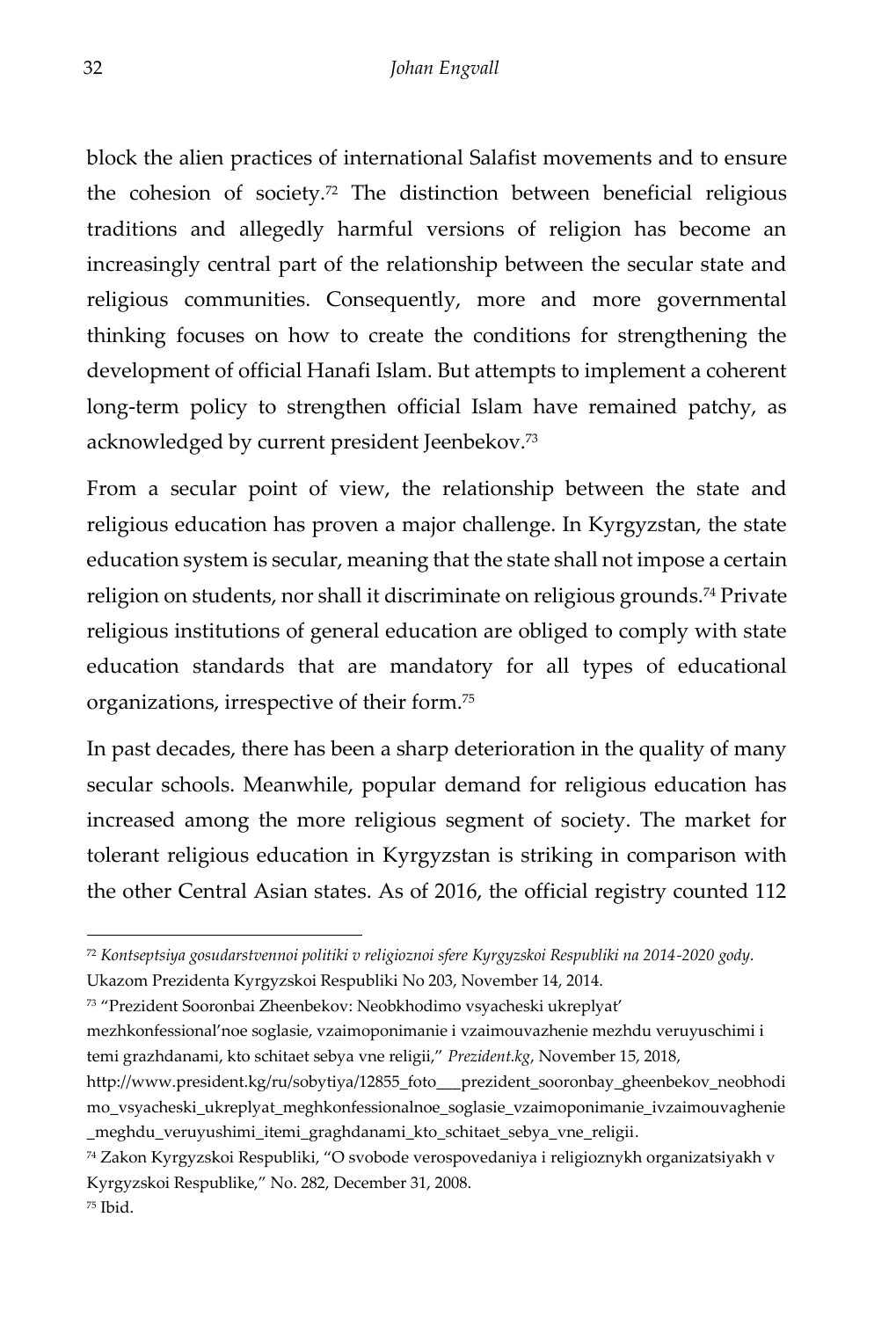Islamic educational institutions, including an Islamic university, nine Islamic institutes and 102 madrasas (of which 84 were active). Meanwhile, Kazakhstan had 13 Islamic educational institutions, Uzbekistan 11 and in Tajikistan there was only one registered Islamic institute in the entire country.<sup>76</sup> Thus, Kyrgyzstan counted four times more registered Islamic educational institutions than Kazakhstan, Tajikistan and Uzbekistan combined. To put this number into perspective, Kyrgyzstan's population is just 6 million compared with the other three countries combined population of almost 60 million.

Officially, there are approximately 6,000 pupils registered in various madrasas. The real numbers are likely to be significantly higher since several religious schools operate without registration. Reporting has noted that these unregistered schools suffer from poor infrastructure and low quality of education.<sup>77</sup> There is an ongoing political debate on whether the growth of madrasas pose a threat to the quality of education in the country.<sup>78</sup> To bring order in this chaotic field and to better integrate religious schools into the general education system, there have been attempts made to introduce laws that regulate and streamline studies at those schools. However, thus far these initiatives have been unsuccessful.<sup>79</sup>

In 2017, the government handed the country's only Islamic university – the Hazreti Umar Islamic University – a state license to grant state diplomas. The rationale behind the decision was to boost the occupational and educational opportunities for the university's students.<sup>80</sup> Besides the Islamic

<sup>76</sup> Nogoibaeva (ed.), *Islam i gosudarstvo*, p. 10.

<sup>77</sup> See Munara Borombaeva, "Kyrgyzstan: A Taste of Secularism in Religious Schools," *IWPR*, July 23, 2019.

<sup>78</sup> "Kolichestvo medrese ugrozhaet kachestvu obrazovaniya?" *Radio Azattyk*, March 29, 2018, https://rus.azattyk.org/a/kyrgyzstan-religion-bulan-madrasah/29132424.html.

 $79$  The SCRA initiated a first legislative attempt in 2009; in 2013, a second attempt to pass a law on religious education and institutions failed to pass the second parliamentary hearing.

<sup>80</sup> *Kyrgyz Republic 2017 International Religious Freedom Report*.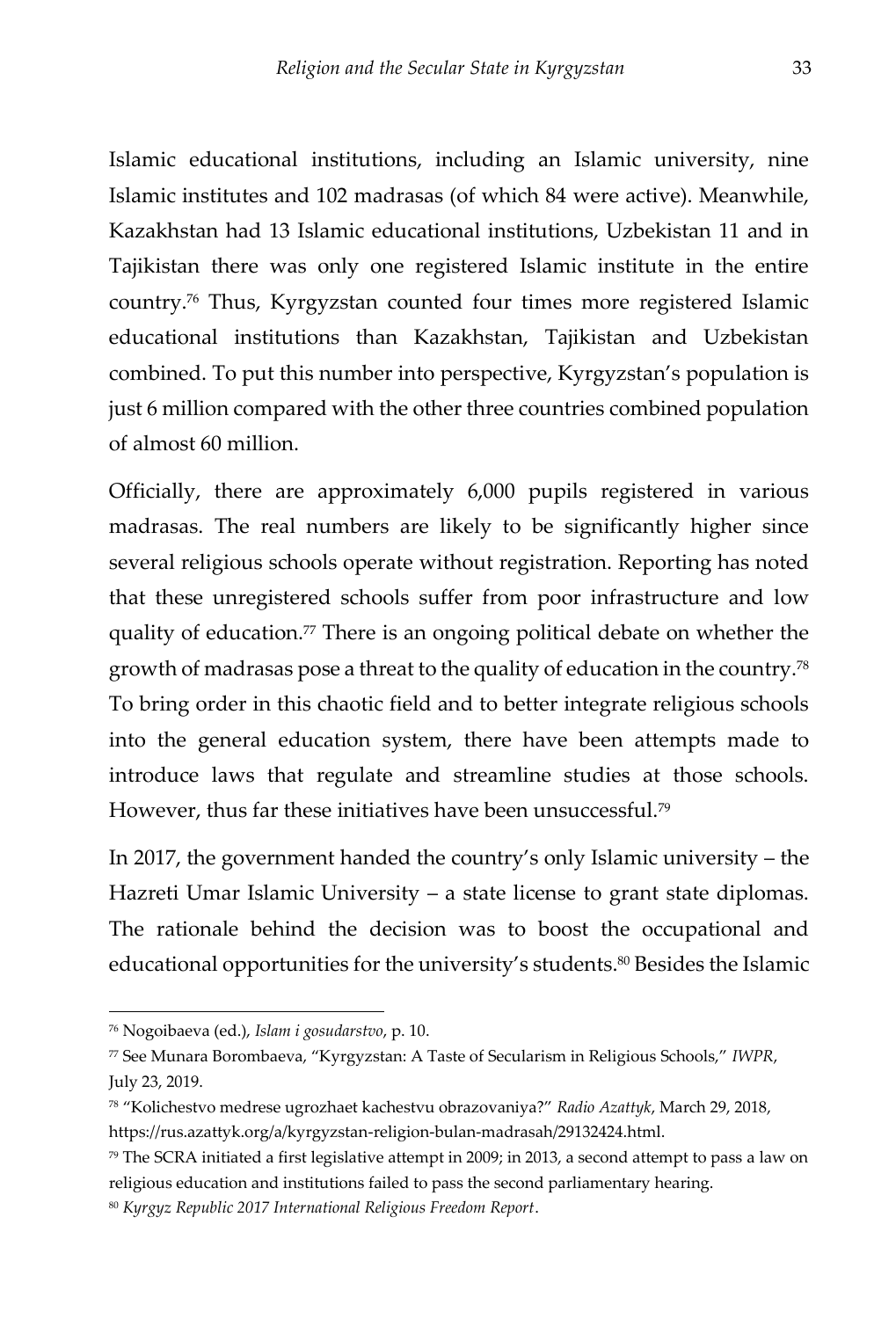University, faculties at Turkish-Kyrgyz Manas University, Osh State University and the Humanitarian Institute of the Arabayev State University provide for theology education. Turkey finances the theology faculties at the Manas University and Osh State University, while the Kyrgyz government finances the Arabayev State University's institute, which has as its task to prepare staff for the Muftiate.

#### <span id="page-35-0"></span>**Institutions**

The institution with the most uninterrupted presence in the religious sphere in Kyrgyzstan is the Muslim Spiritual Administration, or Muftiate – the national inheritor of the Soviet era Spiritual Administration of the Muslims of Central Asia and Kazakhstan in Tashkent. The overarching task of the Muftiate is to promote Hanafi Sunni Islam as the traditional form of Islam practiced in the country. It is also responsible for exercising control over mosques, madrasas and Islamic organizations operating in the country as well as supervising the sphere of religious education. On paper, the Muftiate is responsible for the examination and registration of Muslim clerics in order to ensure their level of competency. Each of Kyrgyzstan's seven provinces (oblasts) as well as the cities of Bishkek and Osh have their own provincial offices, called kazyats, which are controlled by the republican Muftiate.<sup>81</sup>

Although *de jure* autonomous from the political leadership, the Muftiate in practice represents an extended arm of the state in the attempt to ensure that Islam is compatible with the state interest. Put differently, it is a semi-official body partly intended to be an intermediary between the state and the Muslim communities. A Grand Mufti, who is elected by the Council of Ulema, leads the Muftiate. The Mufti appoints provincial religious leaders

<sup>81</sup> See the official webpage of the Muftiate at https://muftiyat.kg/.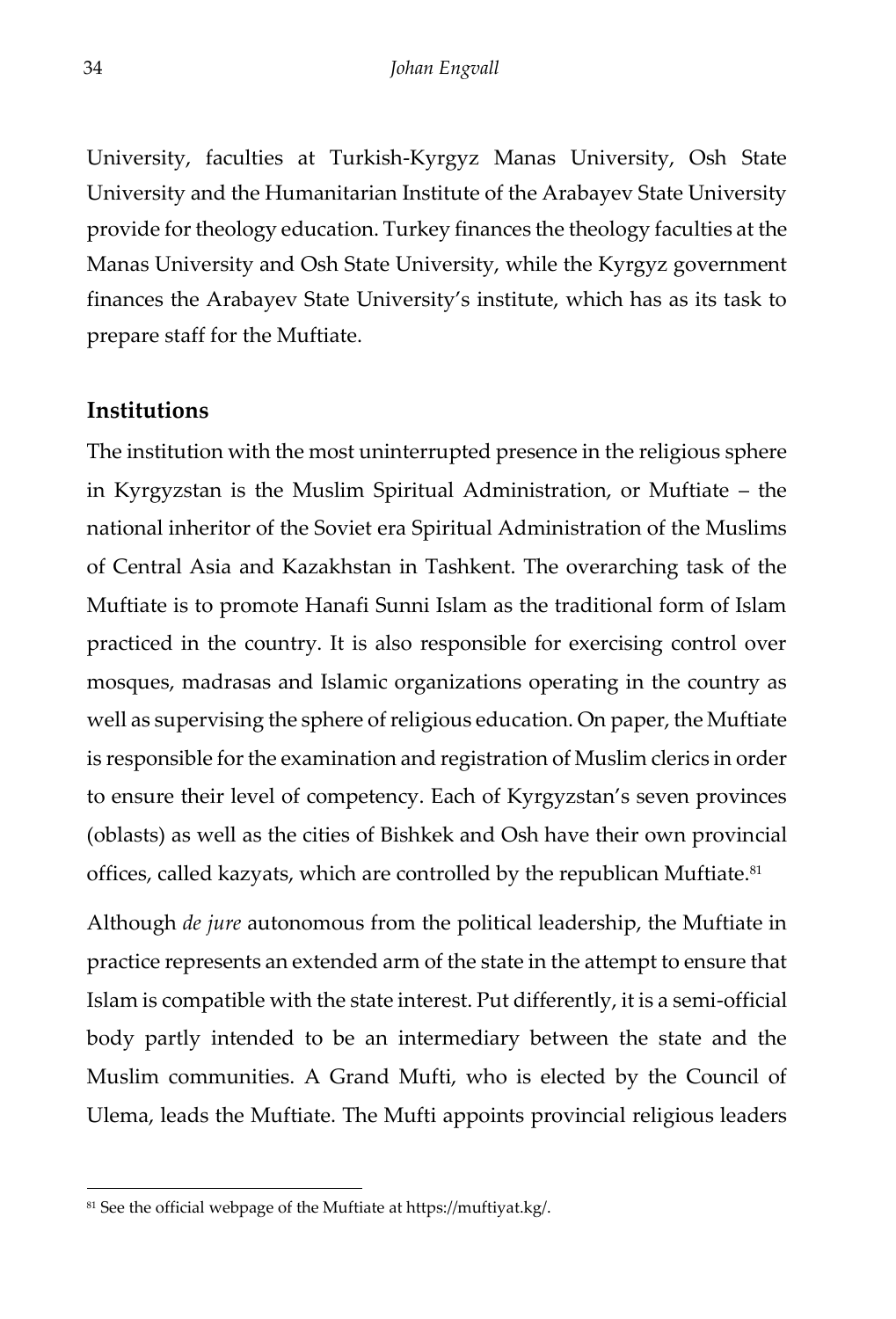(*kazi*). The Muftiate's reputation has suffered from several scandals. A highprofiled case related to the selling of seats for the hajj reserved on an annual basis for pilgrims from Kyrgyzstan. While in theory, the Muftiate distribute tickets by a lottery, in practice bribing officials in the Muftiate became standard practice in order to go to Mecca.<sup>82</sup> The position of Grand Mufti has also been the subject of much controversy in the last decade. In the period 2010-2014 no less than six different Grand Muftis were elected and quickly replaced due to different controversies, scandals and religious as well as political power struggles. However, the current Grand Mufti, Maksatbek Toktomushev, has remained in charge since 2014. His background in Tablighi Jamaat has been the source of some controversy.<sup>83</sup> However, in interviews he does not see any potential tension between the Hanafi tradition in Kyrgyzstan and the Hanafi style represented by Tablighi Jamaat, arguing that the call to Islam (*dawat*) practiced by followers of Tablighi Jamaat represents one of the most effective tools to spread and strengthen Hanafi Islam.<sup>84</sup>

In parallel to the Muftiate, the government relies on the State Commission for Religious Affairs (SCRA) to enable the authorities to exercise control over religious organizations and to oversee the implementation of the law's provisions on religion. As with the Muftiate, the institutional origins of the

<sup>82</sup> "Kyrgyzstan: Hajj Questions Highlight Opaque Nature of Muftiate," *Eurasianet*, January 14, 2013, https://eurasianet.org/kyrgyzstan-hajj-questions-highlight-opaque-nature-of-muftiate. <sup>83</sup> Bayram Balci, "The rise of the Jama'at al Tabligh in Kyrgyzstan: the revival of Islamic ties between the Indian subcontinent and Central Asia?" *Central Asian Survey*, 31, no. 1 (2012), pp. 61- 76; Madina Sheralieva, "I. o muftiya Kyrgyzstana Maksatbek azhy Toktomushev yavlyaetsya posledovatelem islamskogo techeniya 'Tabligi Dzhamaat' – initsiativnaya gruppa musul'man," *K-News*, January 30, 2014, https://knews.kg/2014/01/30/i-o-muftiya-kyirgyizstana-maksatbek-ajyitoktomushev-yavlyaetsya-posledovatelem-islamskogo-techeniya-tabligi-djamaat-initsiativnayagruppa-musulman/).

<sup>84</sup> Shabdanova, "Muftii".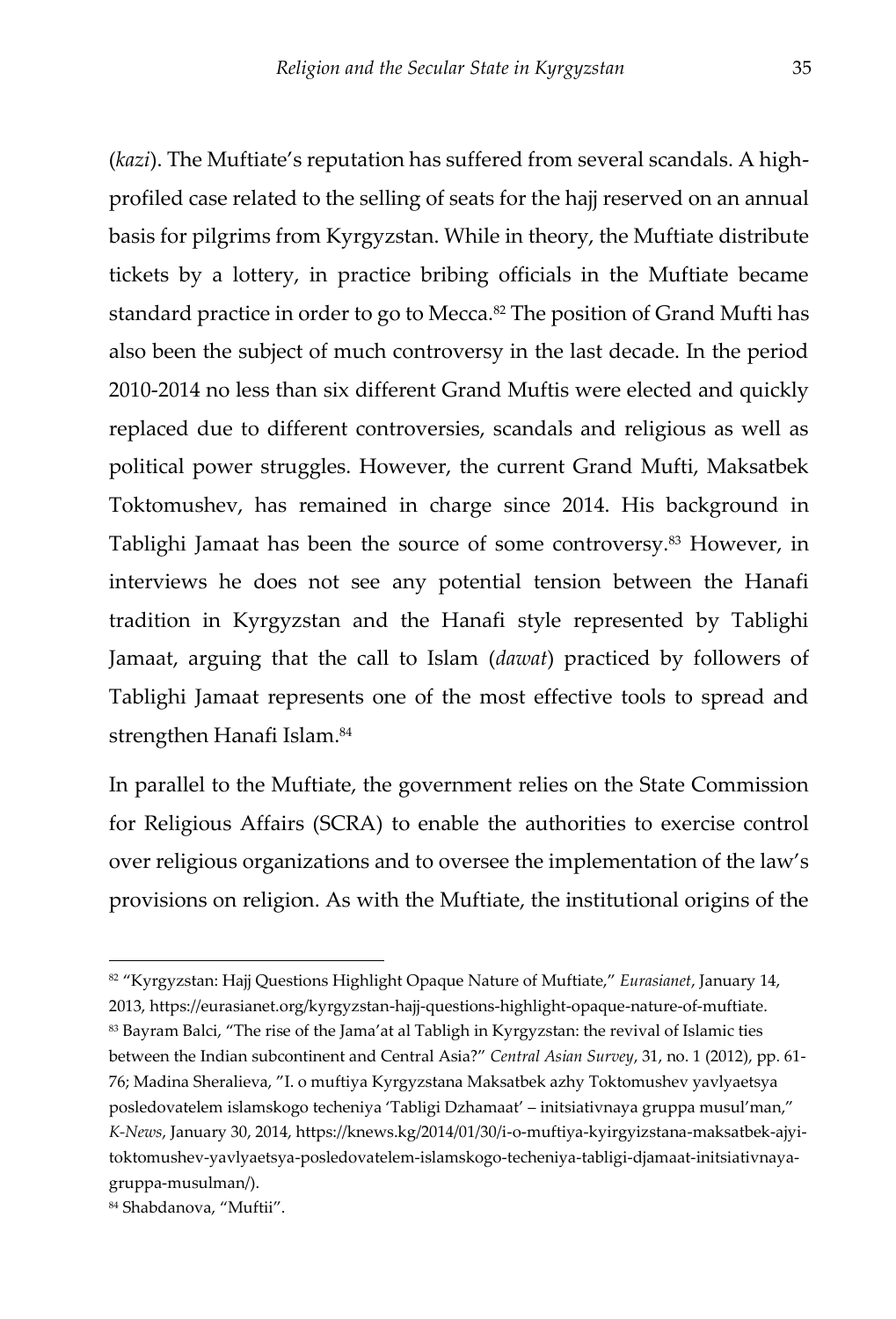SCRA dates back to the Soviet Union, namely the Soviet State Committee for Religious Affairs. The SCRA is subordinated to the president who also appoints its director.<sup>85</sup> According to the law "On freedom of religion and religious organizations in the Kyrgyz Republic", no religious communities or religious educational institutions are allowed to operate without registering with the SCRA.<sup>86</sup> Thus, officially, the right to practice one's religion and beliefs is conditional on doing so within the framework of a registered organization. In practice, however, as the case with the nonregistered but freely acting Tablighi Jamaat shows, this condition is not carved in stone.<sup>87</sup>

The SCRA is authorized to reject registration of religious groups if they are considered a threat to national security, social stability, interethnic and interdenominational harmony, public order, health or morality.<sup>88</sup> The SCRA has also adopted a decree that sets out the standards for how religious organizations report on their institution, staff and activities. It is authorized to abolish and initiate legal proceedings against an organization that systematically fails to provide its reporting in a timely manner.<sup>89</sup> Consistent with the official emphasis on strengthening the position of Hanafi tradition, the SCRA has become increasingly restrictive in the approval of various other religious denominations and their organizations.<sup>90</sup>

<sup>85</sup> On the history of the SCRA, see http://old.religion.gov.kg/ru/.

<sup>86</sup> "O svobode verospovedaniya i religioznykh organizatsiyakh", Article 8, part 2-5.

<sup>87</sup> The SCRA has indicated that the government may have to step in to regulate the *dawat* process of Tablighi Jamaat, see Duisheeva, "Should Tablighi Jamaat be banned in Kyrgyzstan?"

<sup>88</sup> *Kyrgyz Republic 2017 International Religious Freedom Report*.

<sup>89</sup> Dmitry Kabak and Gulshaiyr Abdirasulova, "About the realization of the right for religious freedom in Kyrgyzstan," in *Open Viewpoint, Freedom of Religion or Belief in the Kyrgyz Republic: an overview*, Bishkek, 2013, p. 24.

<sup>90</sup> Those denied registration include the Evangelical Lutheran Church, the Church of the Seventhday Advantist and Jehovah's Witnesses in the Kyrgyz Republic.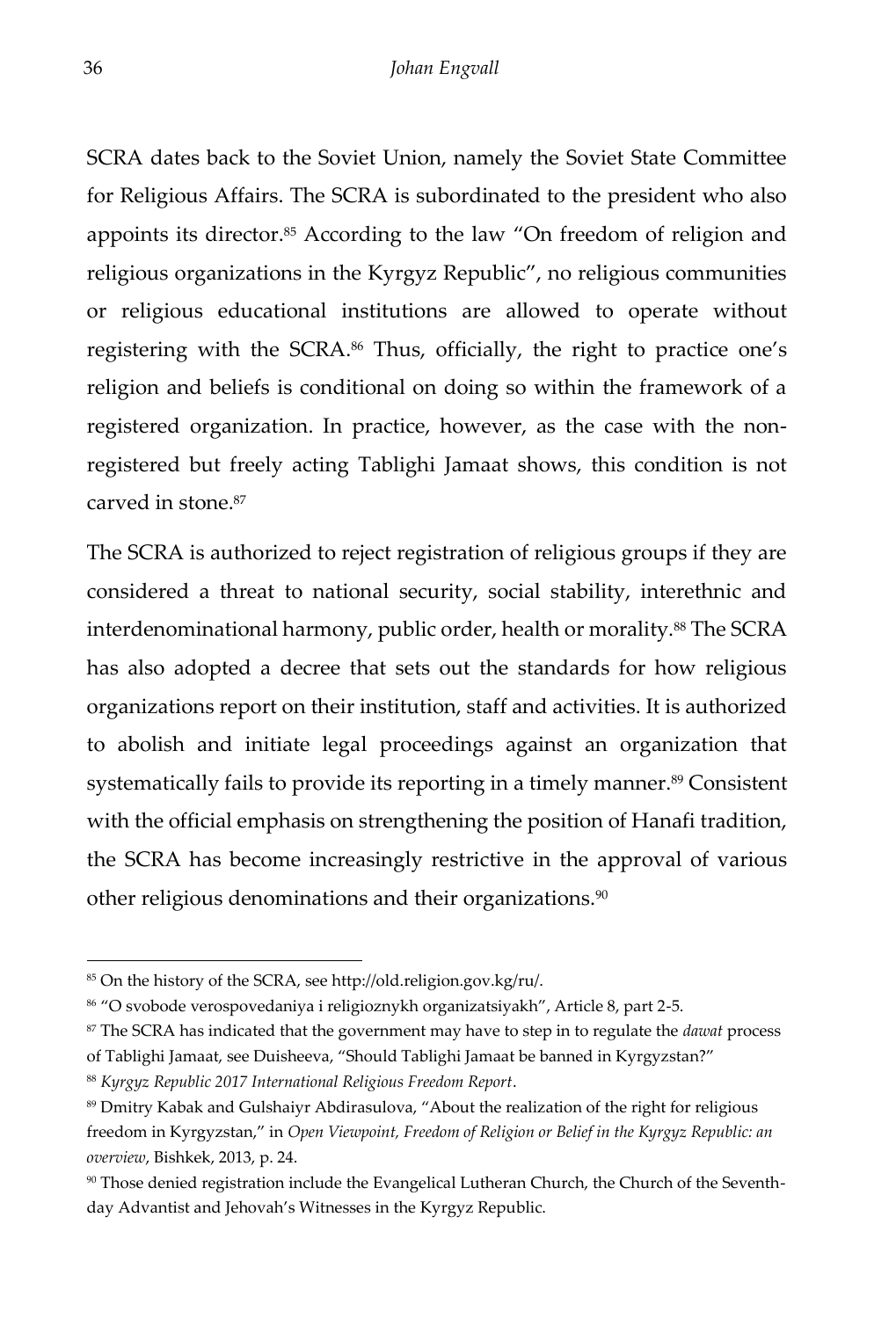Since 2014, there is also an additional formally non-governmental institution involved in spiritual matters – the Yiman Fund for spiritual and cultural development. Created by an executive order of then-president Atambayev, it is a legal entity with the mandate to "pursue social, charitable, cultural, educational and other socially useful non-commercial goals".<sup>91</sup> Much of its work has been devoted to religious matters. For example, it sponsors educational activities for Imams and provides monthly stipends to the Muftiate's highest representatives and to clerics. Since the fund is officially not part of the state apparatus, the financial support it provides to religious organizations does not violate Kyrgyz legislation.<sup>92</sup>

#### <span id="page-38-0"></span>**Laws and Policies**

Kyrgyzstan adopted a first law on freedom of religion and religious organizations already in December 1991. This marked the first time that "freedom of religion was legally proclaimed and enshrined in law."<sup>93</sup> The adoption of the first constitution of the Kyrgyz Republic in 1993 established some basic principles for the regulation of the state policy on religion and religious organizations. However, it was not until the adoption of a Presidential Decree on Measures Exercising the Rights of Kyrgyz Citizens to Freedom of Conscience and Religion in late 1996 that a legal document was in place that stressed a more active role of the state in regulating the religious sphere.<sup>94</sup> Eventually, discussions also intensified over the need to replace the liberal law on freedom of religion and religious organizations

<sup>91</sup> See the official website of the Yiman Fund, http://ru.iyman.kg/.

<sup>92</sup> Nogoibaeva (ed.), *Islam i gosudarstvo*, p. 44.

<sup>93</sup> *Kontseptsiya gosudarstvennoi politiki v religioznoi sfere Kyrgyzskoi Respubliki*. Postanovleniem Pravitel'stva Kyrgyzskoi Respubliki No 324, May 6 2006, Part 4.

<sup>94</sup> Ibid.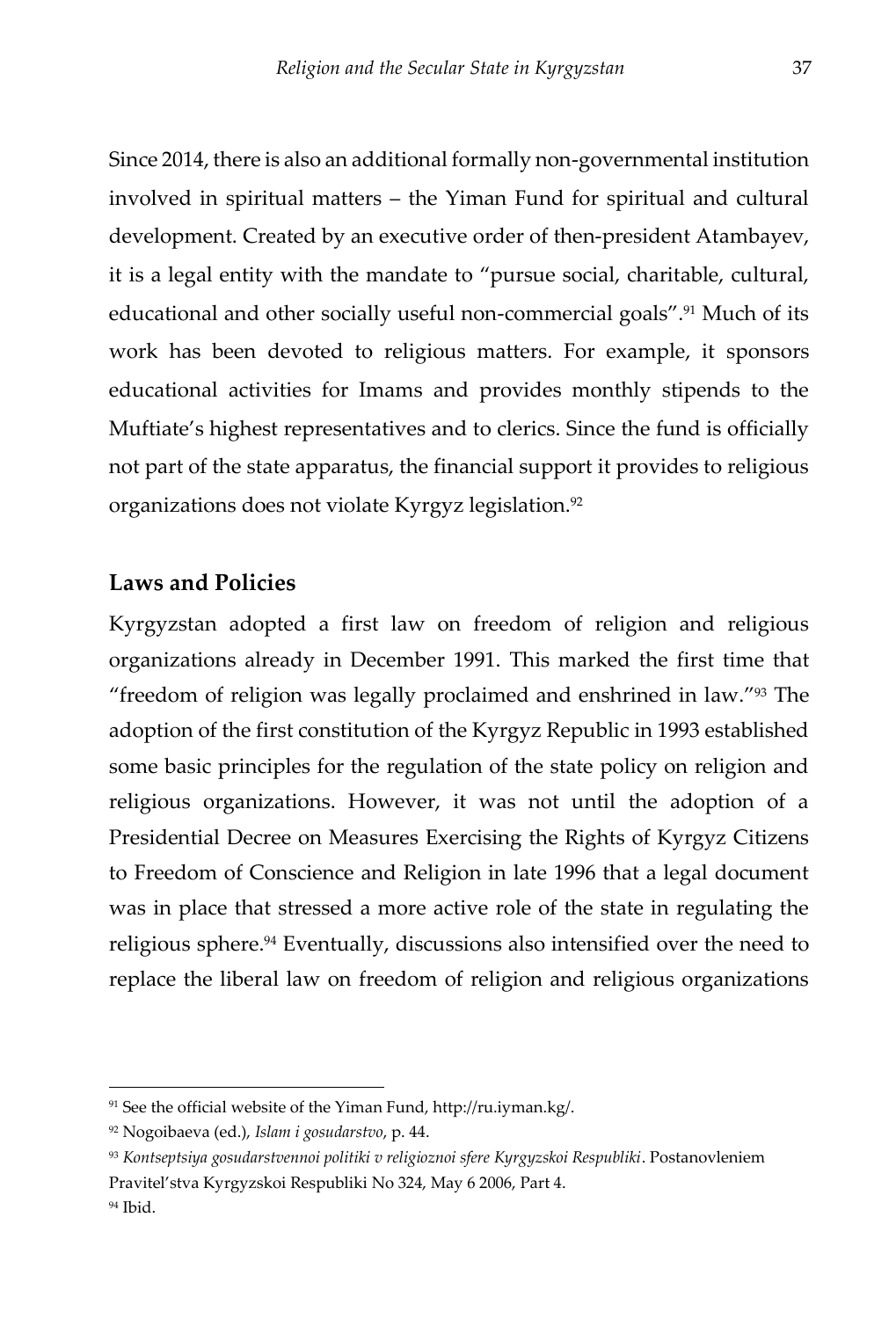with a new law on religion that would hand greater controlling powers to the state.

However, it took until the end of 2008 and a new president to adopt the new law on freedom of religion and religious organizations.<sup>95</sup> The law hardened the requirements for registration and emphasized the state's obligation to guarantee "spiritual security". It also banned the distribution of religious materials in public places and later added restrictions on the import of religious materials and gave the state enhanced powers to censor religious materials.<sup>96</sup> A major incentive behind the law was to restrict the activities of foreign religious organizations that had established a secret presence and threatened intra- and inter-religious peace and harmony in the country. Since then, the parliament has approved several amendments to the law, including an expansive ban on proselytizing and an increase in the number of members required to register as a religious organization.<sup>97</sup>

While the new constitution adopted by referendum in 2010 emphasized the right of freedom of religion for all Kyrgyzstani citizens, amendments to the subordinate law on religion and religious organizations have confirmed its constraining and policing spirit rather than align with the liberal baseline of the constitution.<sup>98</sup> Thus, Kyrgyzstan's legislative challenge in the religious sphere has been to strike a balance between the emphasis on the right to freedom of religion, on the one hand, and legally restricting the activities of religious extremist groups perceived as a national security threat on the other. International experts, for example from the OSCE's Office for Democratic Institutions and Human Rights (ODIHR), have criticized the stricter government policies for encroaching upon the rights and freedoms

<sup>95 &</sup>quot;O svobode verospovedaniya i religioznykh organizatsiyakh",

<sup>96</sup> Olcott, "Religion and State Policy in Central Asia," p. 6.

<sup>97</sup> *Kyrgyz Republic 2017 International Religious Freedom Report*.

<sup>98</sup> Kabak and Abdirasulova, "About the realization of the right for religious freedom in Kyrgyzstan," p. 39.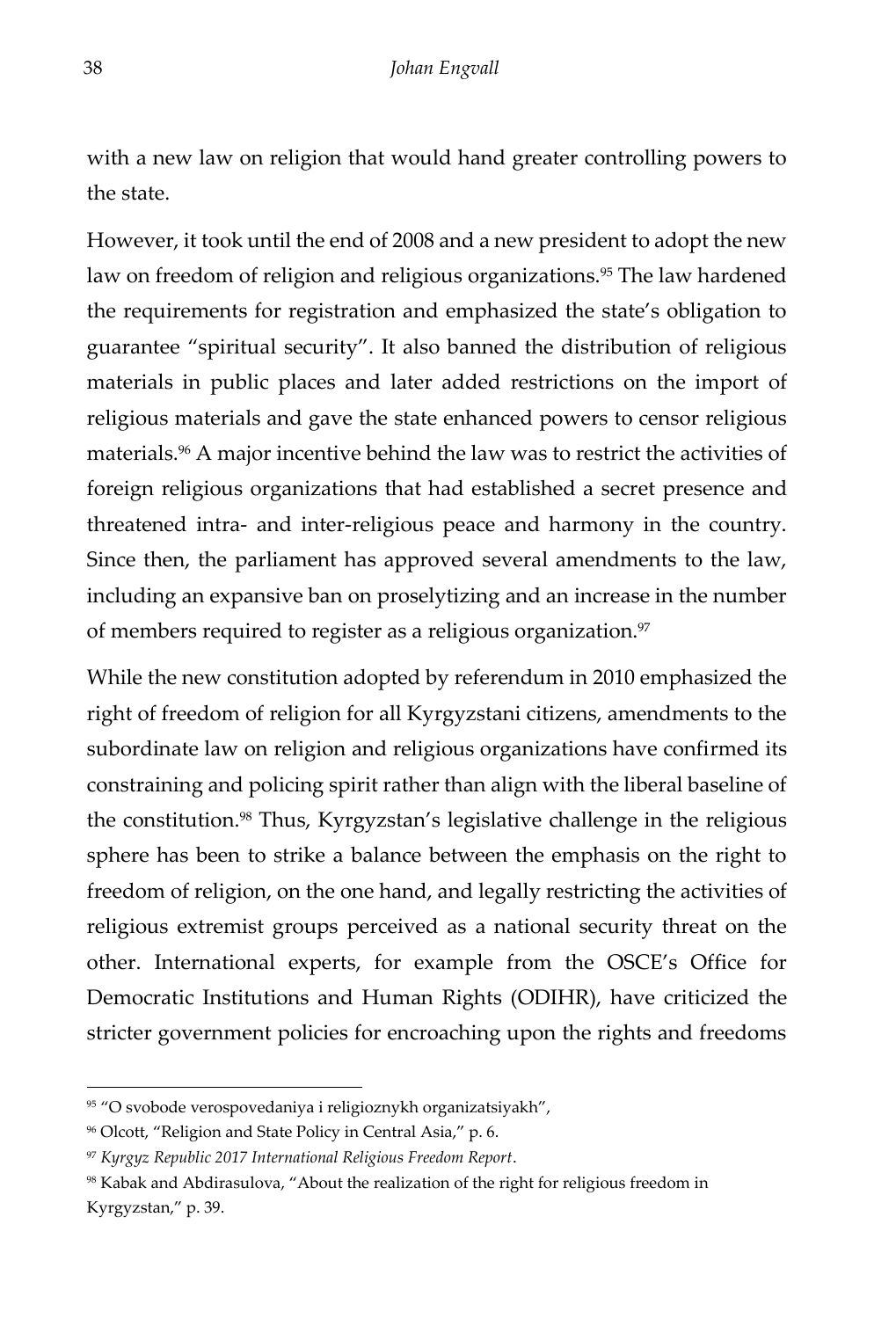of individuals.<sup>99</sup> In turn, the government has pointed to the dangers of a situation where the religious sphere is left unattended. In an economically, politically and socially divided state, there is some merit to this argument.

Attempting to specify the nature of Kyrgyzstan's model of secularism, the authorities have adopted two concept papers on state policy in the sphere of religion. The first was produced in 2006, during Kurmanbek Bakiyev's presidency.<sup>100</sup> Deemed poorly implemented and insufficient for copying with the quick and multifaceted religious developments, it was replaced by a new concept in 2014, during Almazbek Atambayev's presidential term.<sup>101</sup> The explicit purpose of the 2014 concept, or strategy, was to make official control in the religious sphere more effective. It sets out the main directions of state policy regarding three principal issues: cooperation with religious organizations; religious education; and prevention of religious extremism.<sup>102</sup> Atambayev argued that the concept would serve as a counterbalance to the religious laxness enshrined in the constitution, which had "allowed the religious sphere to take its own course".<sup>103</sup> The concept was accompanied by an implementation plan that runs until 2020.<sup>104</sup>

To summarize, Kyrgyzstan's evolving model of the relationship between the government and religion is primarily driven by three main aspects – support of official Hanafism; the need for state intervention into the activities of religious institutions; and the prevention of religious extremism. Overall, the institutions tasked with handling religious organizations are

<sup>99</sup> OSCE/ODIHR, "Comments on 'The Concept on State Policy in the Sphere of Religion of the Kyrgyz Republic," March 27, 2014.

<sup>&</sup>lt;sup>100</sup> Kontseptsiya gosudarstvennoi politiki v religioznoi sfere Kyrgyzskoi Respubliki, May 6, 2006.

<sup>101</sup> *Kontseptsiya gosudarstvennoi politiki v religioznoi sfere Kyrgyzskoi Respubliki na 2014-2020 gody.* <sup>102</sup> Ibid, p. 3.

<sup>103</sup> Felix Corley, "Kyrgyzstan: freeing belief communities from state interference 'a mistake'," *Forum 18*, February 27, 2014, https://www.refworld.org/pdfid/531452694.pdf.

<sup>&</sup>lt;sup>104</sup> There is little public information available indicating the extent to which the concept has been implemented.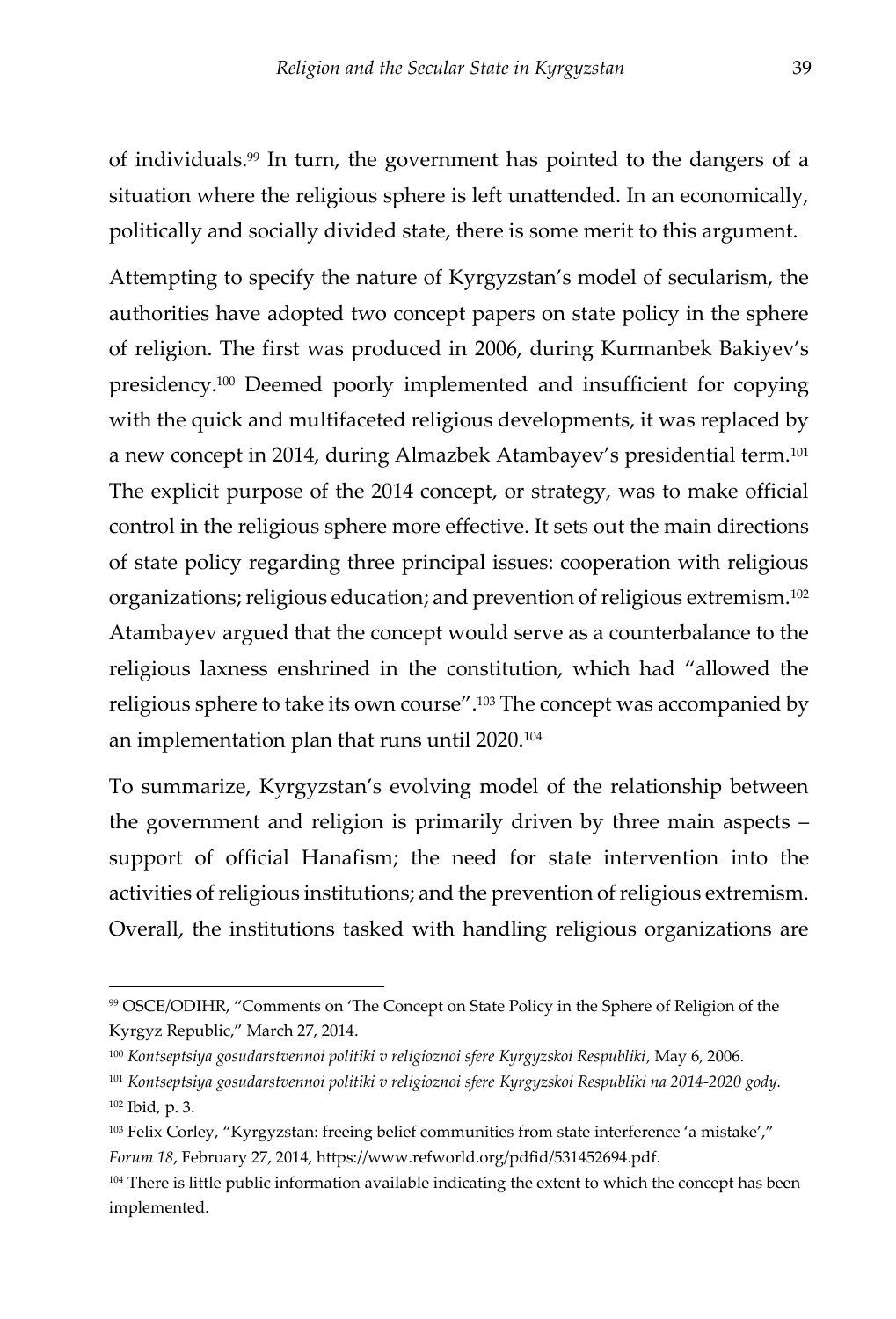united in their focus on monitoring and controlling them rather than seeking engagement and dialogue with them.<sup>105</sup> However, in comparison with its neighbors, weaker administrative capacity has made the state in Kyrgyzstan less able to implement control and deploy policing measures in the religious sphere. Thus, to some extent, a more pluralistic religious context lingers on by default.

<sup>105</sup> Wolters, "The State and Islam in Central Asia", p. 7.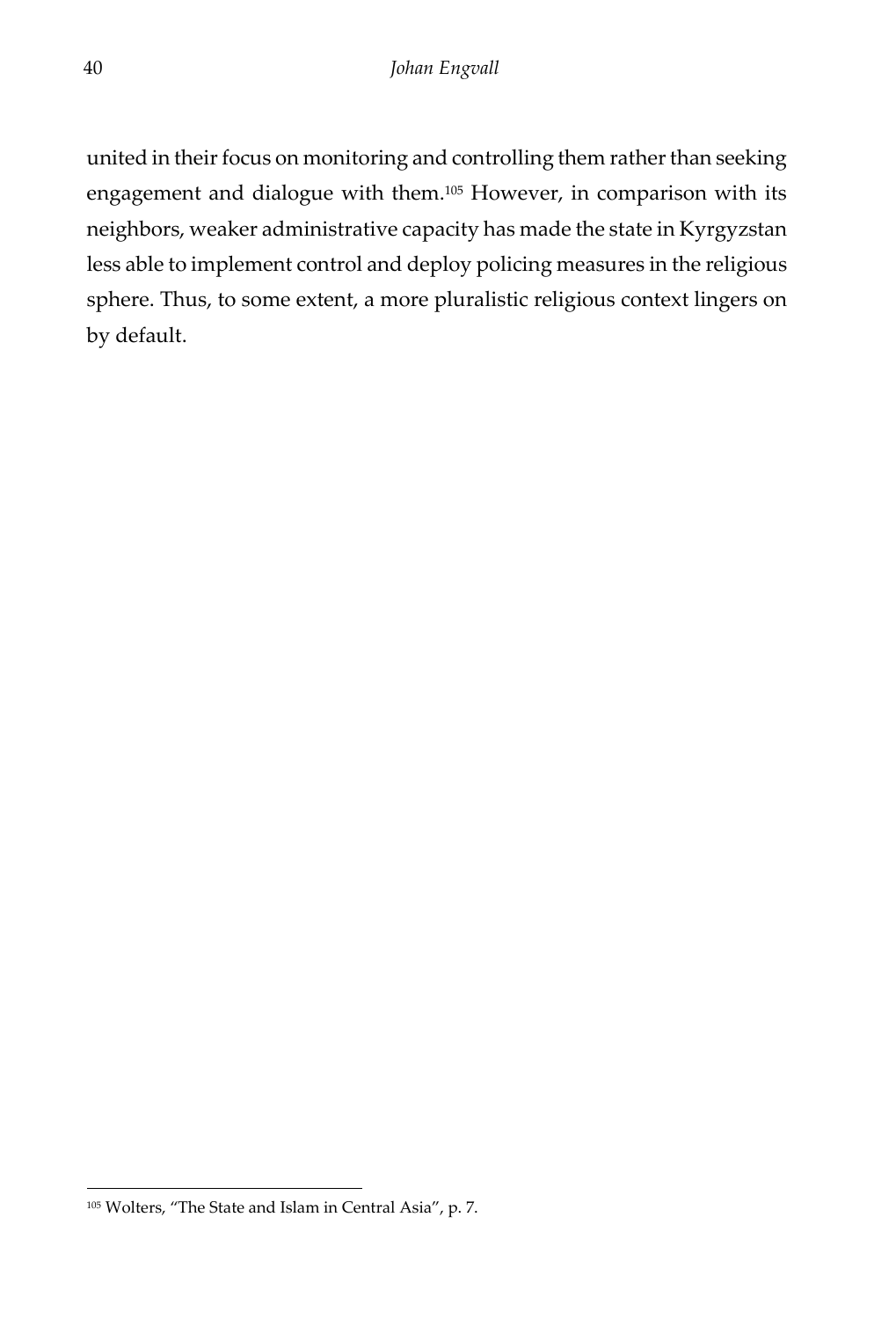#### <span id="page-42-0"></span>**Kyrgyzstan's Presidents in a Comparative Perspective**

In comparison to the other Central Asian states, each of which are into only their second presidencies since independence, Kyrgyzstan is already experiencing its fifth president.<sup>106</sup> A closer look at the different presidencies reveal certain changes in religious policies.

First president Askar Akayev (1990-2005) performed some early symbolic religious acts, such as swearing his oath when first taking up the office as president on the Koran, as well as visiting Saudi Arabia on a kind of semiofficial hajj in 1992. However, overall, Islam did not feature prominently in his projects to develop national ideology, as he preferred other sources to provide moral and spiritual guidance. To fill the ideological void left by the fall of communism in the early 1990s, Akayev developed the national concept "Kyrgyzstan – Our Common Home", which focused on developing an inter-ethnic accord in the multinational state. In the mid-1990s, the president shifted emphasis to developing a Kyrgyz identity around the Epic of Manas. In the summer of 1995, the government organized celebrations commemorating the 1,000th anniversary of the epic.<sup>107</sup> In his 2001 memoirs, Akayev devoted special chapters to both projects, while briefly discussing the role of religion in a sub-section to the chapter on "Kyrgyzstan – our common home", with particular emphasis placed on describing his deep admiration for Patriarch Alexei II of Moscow and All Russia.<sup>108</sup>

<sup>106</sup> Including the one-and-a-half-year interim presidency of Roza Otunbayeva (2010-11).

<sup>107</sup> Erica Marat, "Imagined Past, Uncertain Future: The Creation of National Ideologies in

Kyrgyzstan and Tajikistan," *Problems of Post-Communism*, 55, no. 1 (2008), pp. 14-17.

<sup>108</sup> Askar Akayev, *Pamyatnoe desyatiletie*, Bishkek: 2001, pp. 200-203.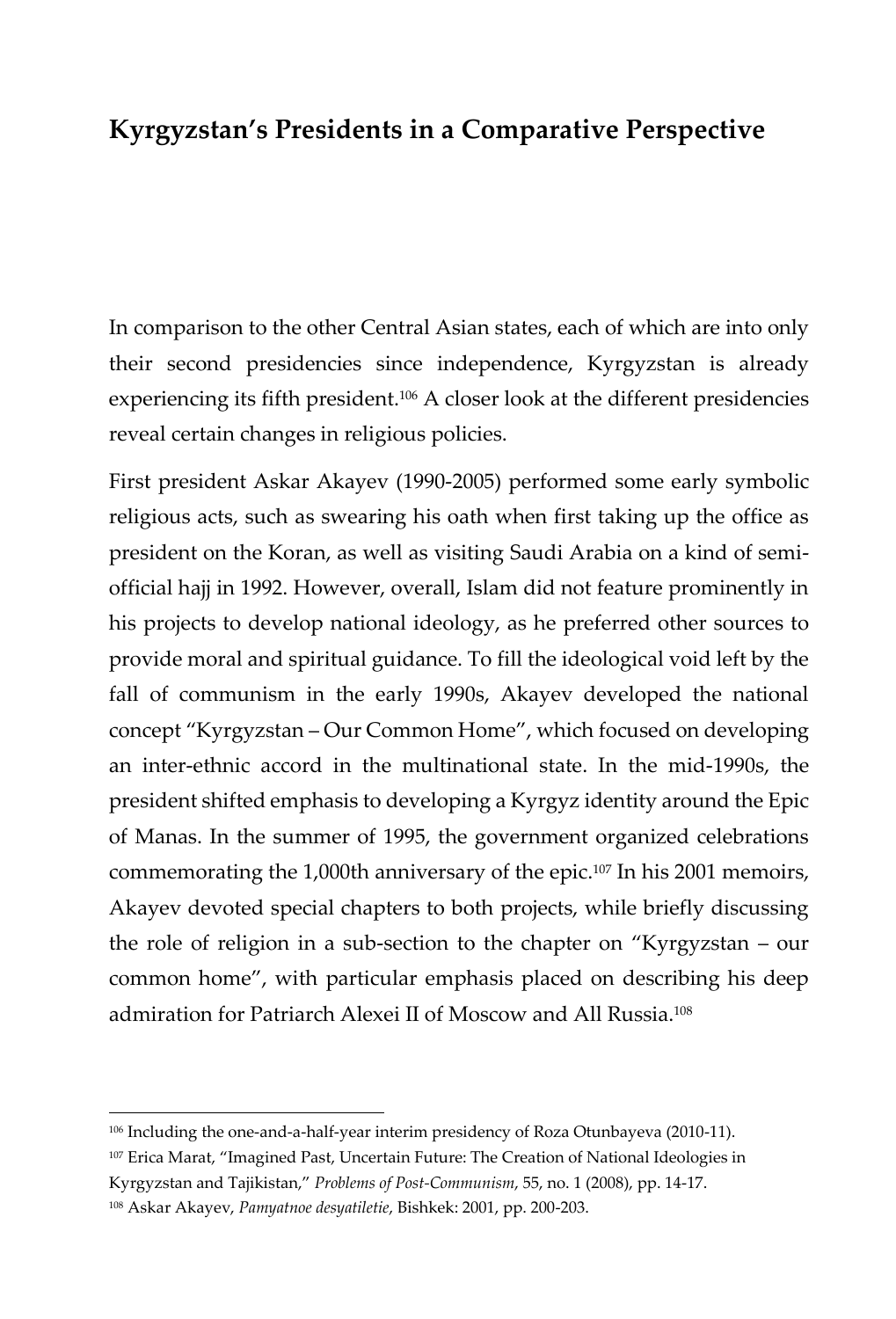Indeed, Akayev did not single out Islam as particularly important in relation to other religions. When addressing the role of Islam in Kyrgyzstan, he emphasized its folkloric anatomy, and contrasted the moderate nature of Islam in Kyrgyzstan and its intertwined relationship with Kyrgyz cultural traditions with ideological and fanatical expressions of Islam found elsewhere in the world.<sup>109</sup> Confining Islam to the private sphere, Akayev did not pray in public or engage in any other symbolic religious acts.

There were both strengths and weaknesses to Akayev's approach. On the one hand, he did not politicize religion; on the other, his apparent disinterest left Islamic currents largely to their own devices. In fact, it can be argued that the lack of top-level attention opened the door to foreign Muslim donors playing a decisive role in forming Kyrgyzstan's religious awakening. This was particularly the case in the Fergana Valley. According to Eric McGlinchey, the growing supply of – and demand for – the services of Islamic associations emerged as a response to a weak and ineffective state apparatus. As such, Islamic organizations function as a substitute for a corrupt, ineffective state unable to perform its basic duties in providing public goods and services.<sup>110</sup> This was prominently clear at the local level, where mosques have become the main sites for a sense of community and social interaction.

If Akayev, the physicist, was a product of the Soviet intelligentsia, his successor Kurmanbek Bakiyev (2005-10), a factory manager, or a so-called red director, was a product of the Soviet industrialization of Kyrgyzstan. They both shared a lack of personal affinity to Islam. Bakiyev did not present any ideological narratives of how to develop Islam or integrate it into the nation-building process, limiting his ambitions to contrasting the Muftiate,

<sup>109</sup> Julie McBrien and Mathijs Pelkmans, "Turning Marx on his Head: Missionaries, 'Extremists' and Archaic Secularists in Post-Soviet Kyrgyzstan," *Critique of Anthropology*, 28, no. 1 (2008), p. 91.

<sup>110</sup> McGlinchey, "Islamic Revivalism."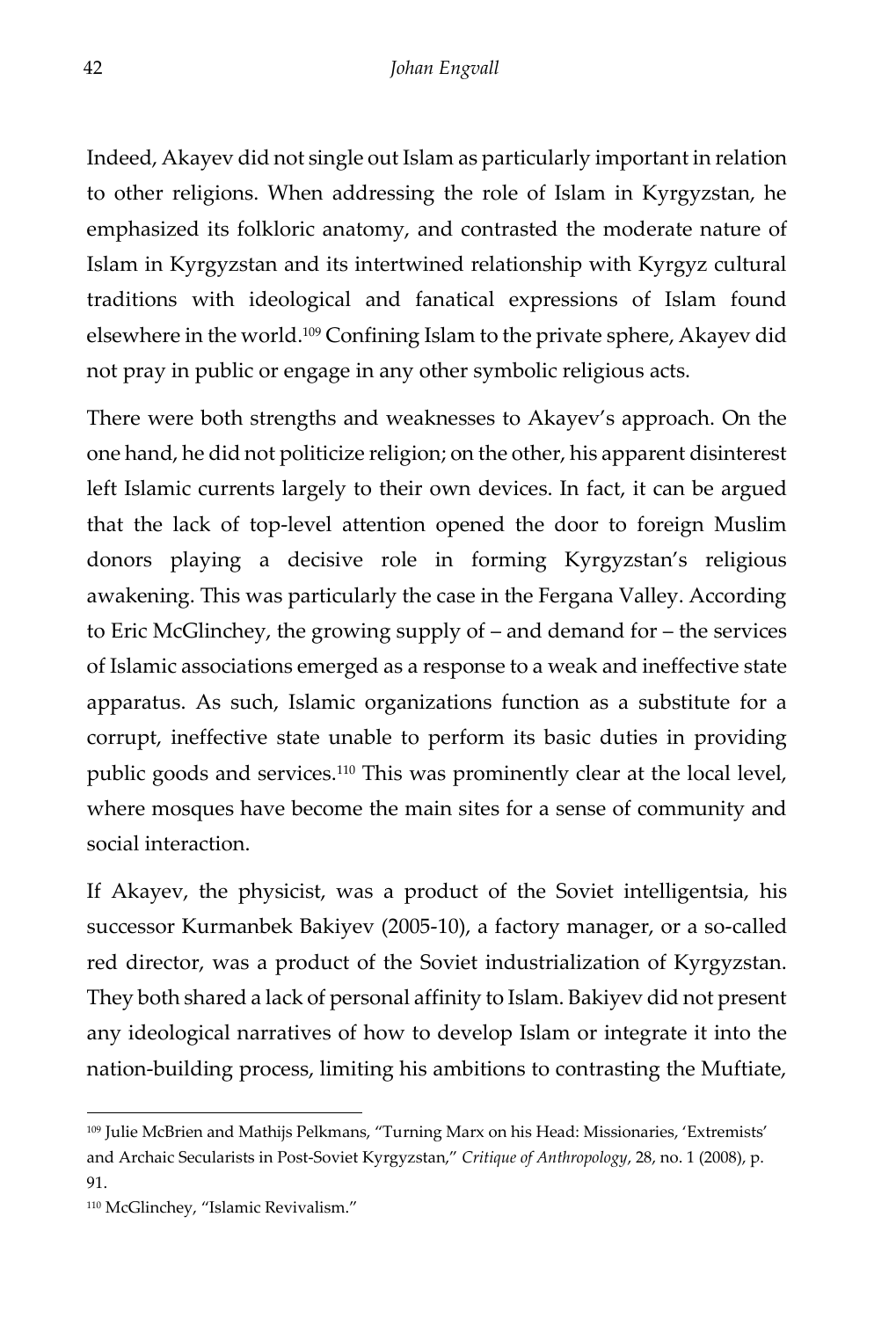and the tolerant and peaceful Islam it represented, with religious extremism imposed on Kyrgyzstan from the outside.

That said, compared to his predecessor, Bakiyev paid closer attention to Islam as a potential threat. Bakiyev quickly strengthened policies and laws in the religious sphere, first by adopting the previously mentioned first state concept in the religious sphere in 2006, and subsequently by introducing a new law on religion. His policies signaled an increased securitization of Islam: stricter laws, policies and expanding powers of law enforcement agencies in dealing with religious issues were justified in terms of maintaining national security and eliminating terrorism. Bakiyev viewed all forms of Islam not controlled by the state with deep suspicion. Uzbek neighborhoods were particularly vulnerable to the activities of the state security services in hunting down radicals. In attempting to strengthen Kyrgyzstan's partnership with the U.S. in the war on terror, Bakiyev promoted the idea of a U.S.-built anti-terrorism training center in the Fergana Valley.<sup>111</sup> However, the center failed to materialize due to Bakiyev's sudden fall from power in April 2010.

Almazbek Atambayev represented another typical post-Soviet elite category: the opportunistic and charismatic businessman-turned-politician. In comparison with Akayev and Bakiyev's rather firm distancing from religion, Atambayev's presidency (2010-17) provided a less straightforward separation between religion and secularism.<sup>112</sup> In public speeches and interviews, Atambayev frequently invoked references to the Koran and

<sup>111</sup> Farangis Najibullah, "Petraeus Visits Kyrgyzstan Amid U.S. Plans for Counterterror Center," *RFE/RL*, March 10, 2010,

https://www.rferl.org/a/Petraeus\_Visits\_Kyrgyzstan\_Amid\_US\_Plans\_For\_Antiterror\_Center/19 79680.html.

<sup>112</sup> Roza Otunbayeva's year and a half long stint as interim president in 2010-11 were largely overshadowed by the inter-ethnic conflict in southern Kyrgyzstan. She introduced some attempts to strengthen interfaith dialogue as part of post-conflict rehabilitation. Overall, however, her short presidency stands as a parenthesis in the history of modern Kyrgyzstan.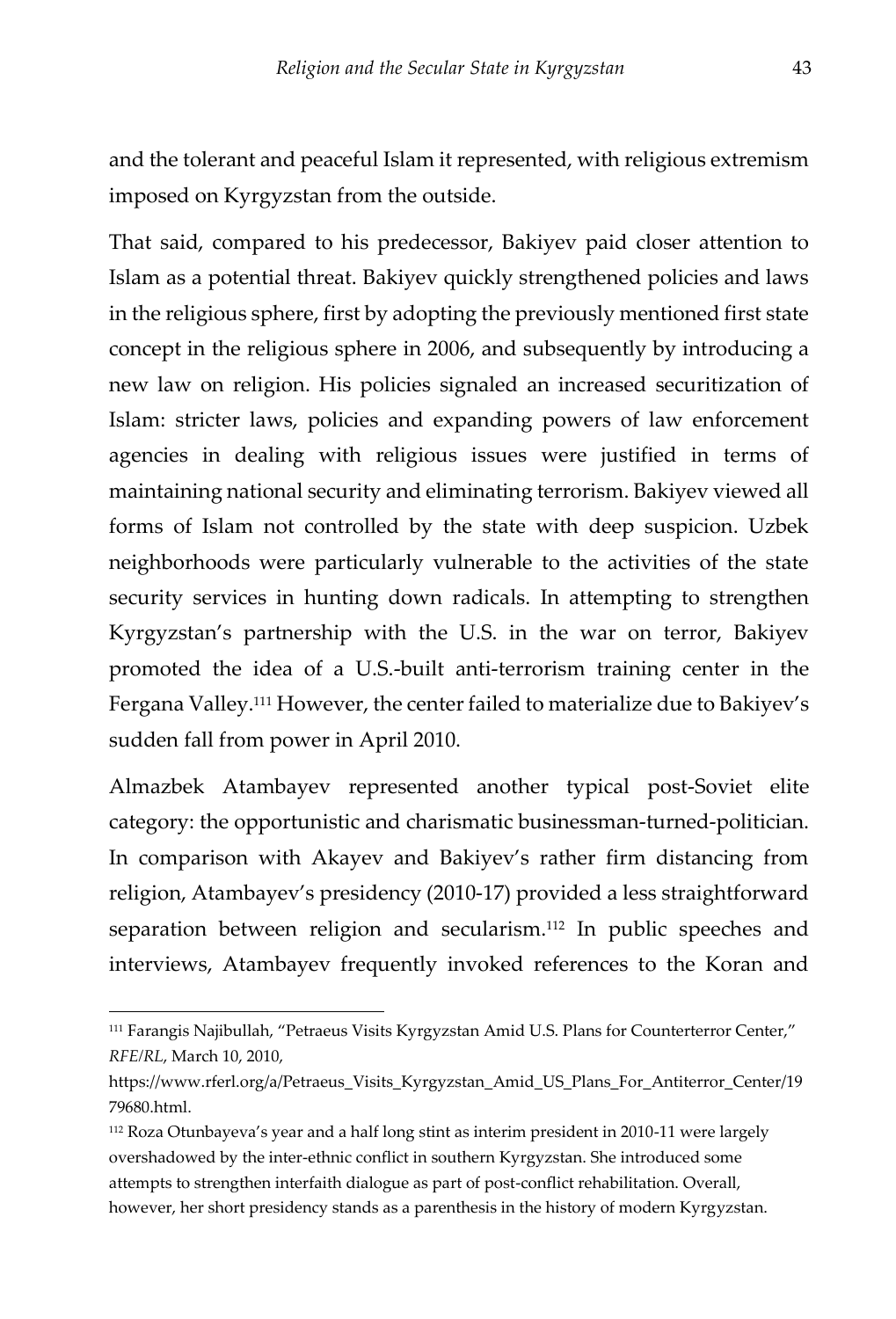Islamic principles. Keen on emphasizing his own knowledge of the religious script, he did not shy away from diving into discussions on the relationship between religion, identity and security.

Concomitantly, Atambayev was even more vocal than his predecessors in criticizing the spread of forms of Islam considered alien to Kyrgyzstan. He repeatedly lashed out against foreign Islamic culture gaining traction at the expense of the domestic culture. He was particularly worried about what he saw as a growing trend in the country to associate Islam with dress codes, such as men wearing long beards and women covering their faces.<sup>113</sup> A recurring theme in his speeches was the need to make sure that religious norms did not undermine the national spiritual values of the Kyrgyz. In order to ensure that religious organizations would not "tear the country apart", Atambayev's policy initiatives called for establishing stronger state regulations in the religious sphere. He also continued the practice of securitizing religious extremism, devoting several sessions in the Defense Security Council on how to address it. In the end, while acknowledging the religious aspect to a greater extent than his predecessors, Atambayev's confrontational style stymied the development of long-term policies on how to foster a productive relationship between the state and religion. Nonetheless, he left a few noticeable marks in terms of concrete policy initiatives, in particular the mid-term State Concept of 2014-2020, the Yiman Fund and a greater focus on issues pertaining to religious education.

Current president Sooronbay Jeenbekov is the product of yet another special feature of the Soviet system, that of agricultural collectivization, with his father being a collective farm (kolkhoz) manager. Thus far, he appears as the most religious of Kyrgyz presidents. He is openly supporting the building

<sup>113</sup> Makhinur Niyazova, "Almazbek Atambaev: Chelovek dolzhen svoim povedeniem pokazyvat', chto on veruyushchii, a ne odezhdoi," *24.kg*, November 3, 2014,

https://24.kg/obschestvo/878\_almazbek\_atambaev\_chelovek\_doljen\_svoim\_povedeniem\_pokazy ivat\_chto\_on\_veruyuschiy\_a\_ne\_odejdoy/.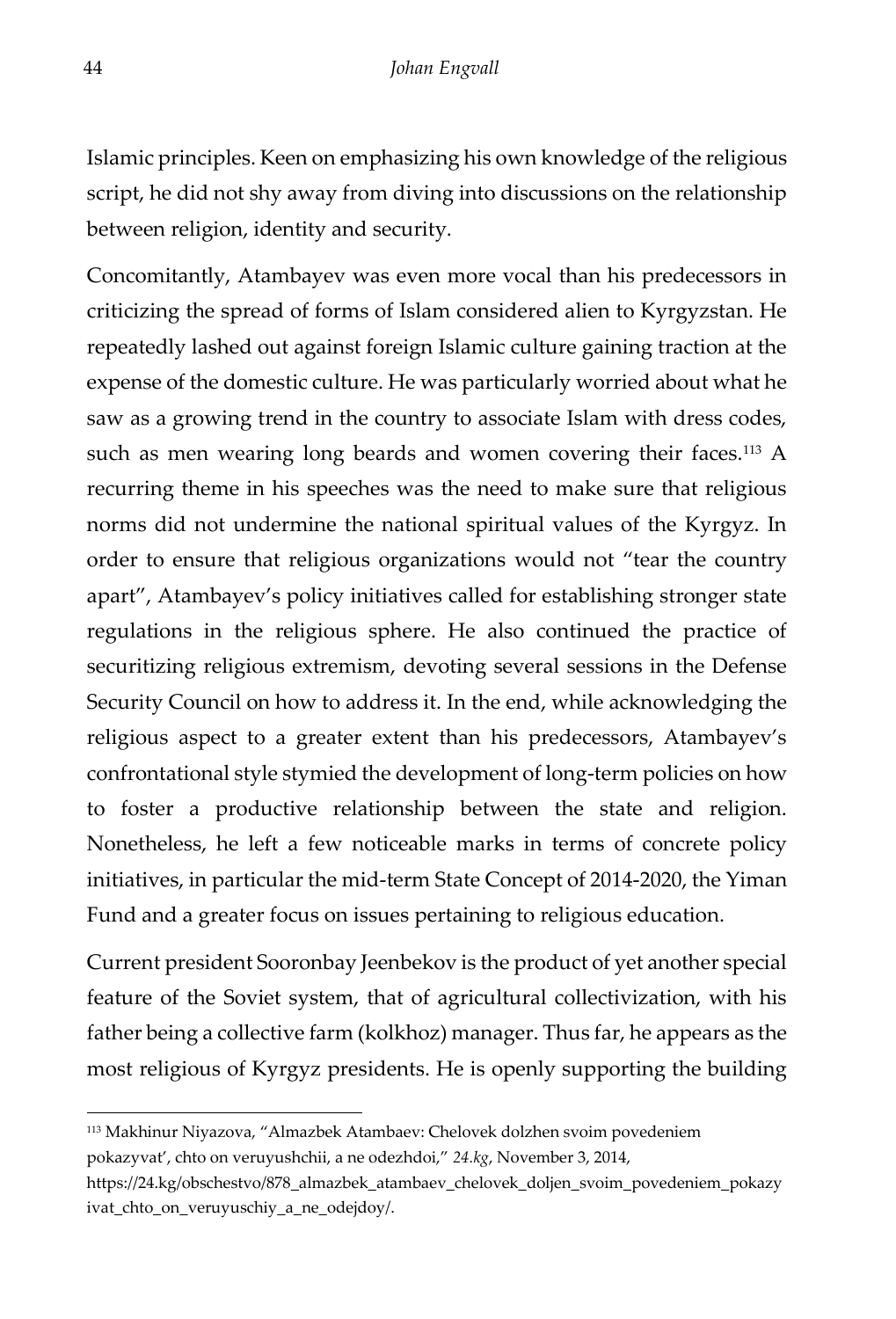of new mosques, arguing that it is beneficial for society when people follow religious mores and values.<sup>114</sup> During the 2017 presidential election campaign, he actively positioned himself as a reliable Muslim.<sup>115</sup> A conservative and uncommunicative leader, Jeenbekov's policies are riskaverse and cautious, and it is not his style to introduce new ideas or major reforms.

However, he offered some rather straightforward opinions on Islam and politics in his introductory speech to the international conference "Islam in a modern secular state" arranged in Bishkek in November 2018. Acknowledging that many problems have accumulated in the relationship between the state and religion in Kyrgyzstan over the years, he set forth four future priorities. First, only the state is strong enough to ensure religious freedom in a manner that is beneficial for the whole of society within the framework of a secular system. Therefore, the role of the state in the sphere of religion needs to be stronger than it presently is. Second, the partnership between the state and traditional religions in society needs to expand both in form and in content. Third, religious educational institutions must be integrated into a single educational system, and, in the future, there is a need to create a state-controlled Islamic Academy of Kyrgyzstan. Fourth, there is no tension between traditional Islam in Kyrgyzstan and a secular state. Promoting traditional Islamic values is necessary in order to counter radical movements and strengthen the unity of the people.<sup>116</sup>

In short, Jeenbekov's reflections on the future path of state-religion relations confirm past policies but emphasize that more effort must be put into refining these policies as well as ensuring their implementation. The ambition to establish an Islamic Academy appears inspired by Uzbek

<sup>114</sup> Author's interview with Kyrgyz journalist, July 2019.

<sup>115</sup> Nogoibaeva (ed.), *Islam i gosudarstvo*, p. 45.

<sup>116</sup> "Prezident Sooronbai Zheenbekov".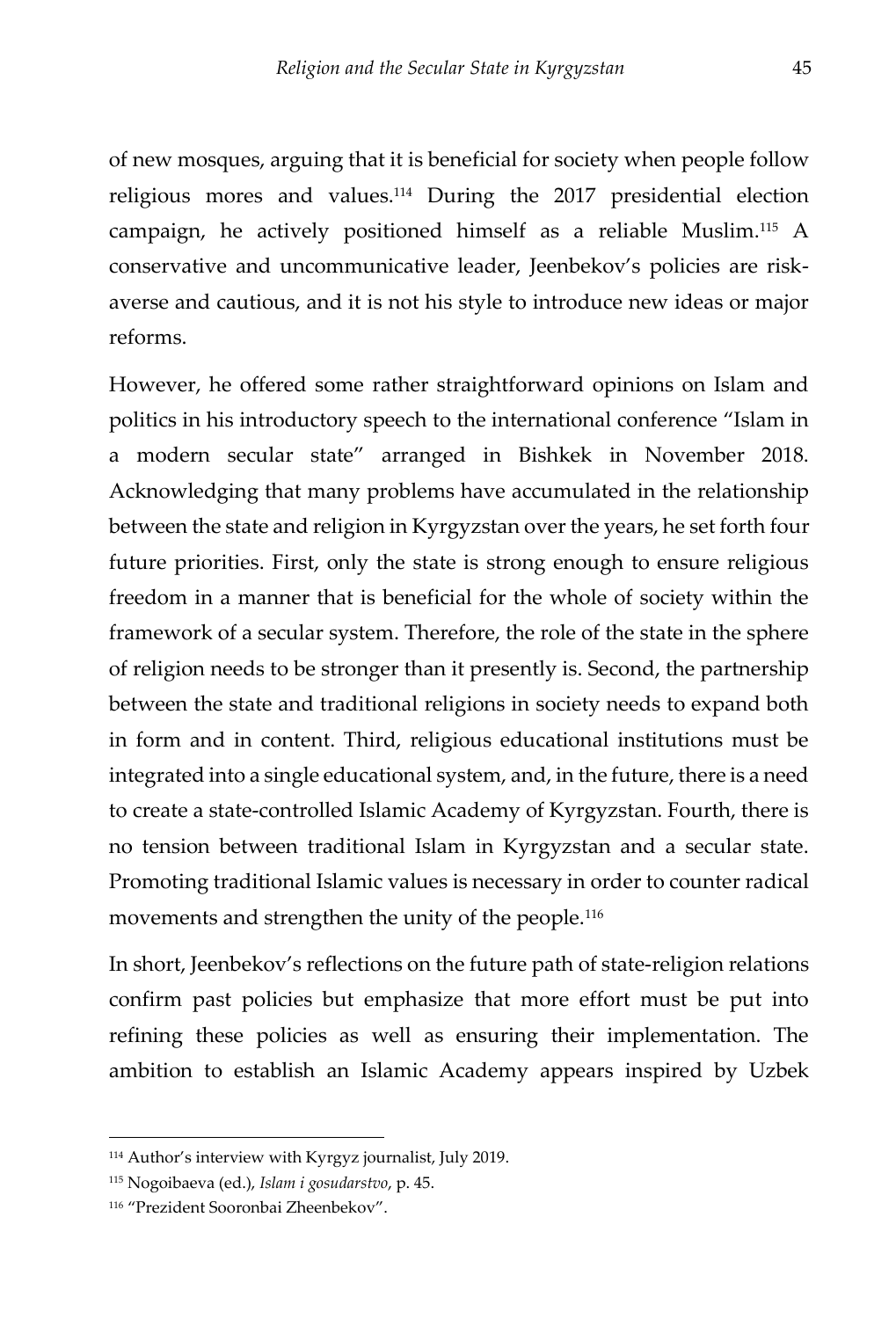President Shavkat Mirziyoyev's December 2017 resolution on establishing the Islamic Academy of Uzbekistan.<sup>117</sup> Such an academy would likely serve the purpose of addressing the lingering lack of qualified teachers in Kyrgyzstan's religious educational institutions.

In a follow-up to the international conference on "Islam in a modern secular state", Bishkek hosted a similar gathering on the theme "Orthodoxy and Islam – religions of the world" in November 2019. In his speech, President Jeenbekov took a step further in addressing the partnership between the state and religion by stressing that they share the same goals: to educate moral citizens who contribute to peace and stability in society. The formation and development of spiritual values require the active participation of religious leaders. Thus, there is a need to form an alliance between the state and traditional religions.<sup>118</sup>

To summarize, the evolution of Kyrgyzstan's secularism under its various presidents can be illustrated with the help of Starr and Cornell's continuum of five distinct models, or ideal types, of interaction between the state and religion detailed in a previous publication in this series:

> On one end is "Fusion", a merger of political and spiritual realms. The next step is "Dominant Religion", in which religious minorities are tolerated, but the state endorses one particular religion. In the middle of the continuum is the "State Neutrality" model exemplified by the United States; it is followed by what we call the "Skeptical/Insulating" model, as in France, which seeks to regulate and control religious influence on the

<sup>117</sup> See Svante E. Cornell and Jacob Zenn, *Religion and the Secular State in Uzbekistan*, Washington, DC: Central Asia-Caucasus Institute & Silk Road Studies Program, June 2018, pp. 33-34.

<sup>118</sup> "Prezident Sooronbai Zheenbekov: U gosudarstva i religii, imeyutsya obshie tseli – vospitanie vysokonravstvennogo cheloveka, lyubyashchego svoego blizhnego, svoyu stranu, a takzhe podderzhanie mira i stabil'nosti v obshchestve," *Prezident.kg*, November 21, 2019,

http://www.president.kg/ru/sobytiya/15506\_prezident\_sooronbay\_gheenbekov\_ugosudarstva\_ir eligii\_imeyutsya\_obshie\_celi\_vospitanie\_visokonravstvennogo\_cheloveka\_lyubyashego\_svoego \_blighnego\_svoyu\_stranu\_atakghe\_podderghanie\_mira\_istabilnosti\_vobshestve.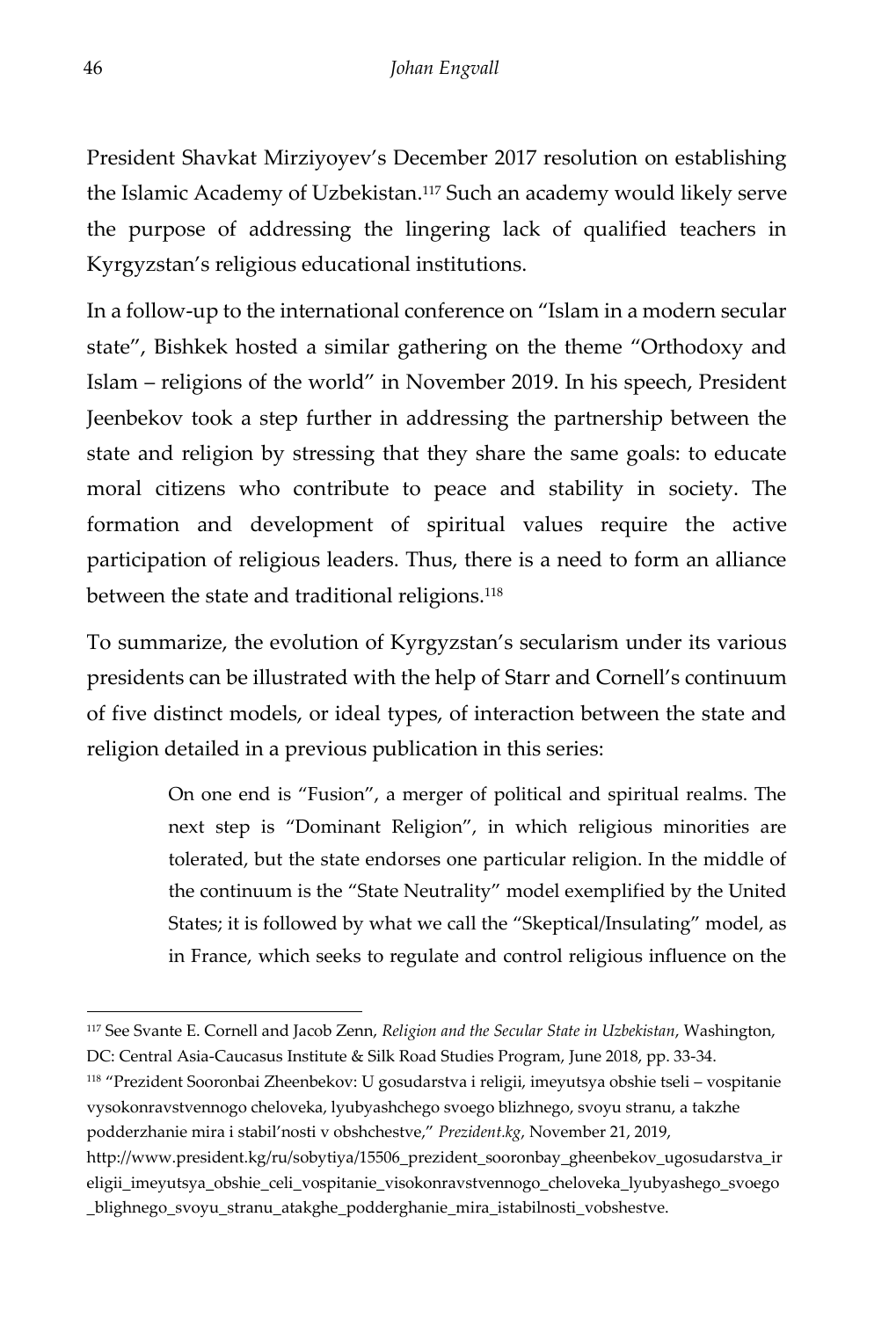state and society. Finally, the last model is the "Hostile" model, to which Soviet atheism can be counted.<sup>119</sup>

Kyrgyzstan quickly departed from the "hostile" model of Soviet atheism. During Akayev's laissez-faire approach to religion, secular governance swiftly moved to a position rather close to the state neutrality model: new religious movements from abroad could compete on relatively equal terms with the traditional religions. The second half of Akayev's tenure witnessed the state's more active involvement in the religious sphere, exemplified by stricter constraints on the registration and activities of foreign missionaries. The rise of extremism further contributed to religion being increasingly looked upon as a potential threat to the official secular state. This drove state policy in a direction that corresponds to the skeptical/insulating model's preoccupation with sheltering state and society from unwanted religious influences. In tandem, elements of the dominant religion model strengthened due to the perceived need to counter radical currents, which threaten stability as well as inter-confessional and inter-ethnic accord in society. These policy tendencies strengthened further under Bakiyev and Atambayev. Bakiyev codified the skeptical/insular thinking in law and official policy. He also elevated the special place for traditional religions more explicitly than Akayev had done. Atambayev, in turn, continued to strengthen state control to protect state and society from alien and potentially harmful Islamic traditions imported from abroad. At the same time, he endorsed traditional Islam in public and thus incorporated elements of the Dominant Religion model in a manner that set him apart from both Akayev and Bakiyev. Jeenbekov's declarations confirm the need for a state that stands as the guarantor for harmony and stability in the religious sphere. He also continues Atambayev's active and public facilitation of traditional Islam, albeit in a more subdued manner. The main

<sup>119</sup> Cornell, et al, *Religion and the Secular State in Kazakhstan*, p. 7.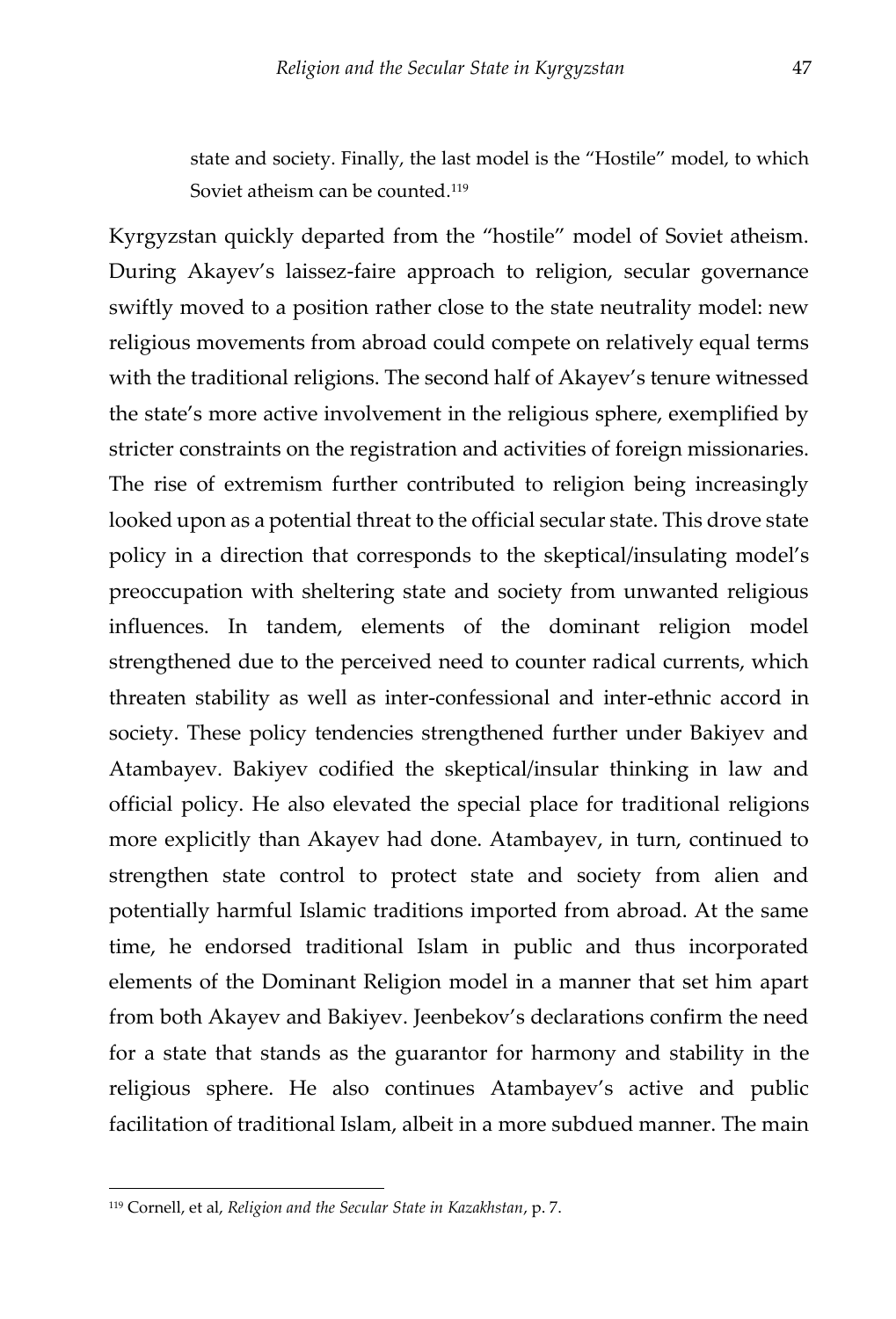difference appears to be that he seeks a political-religious relationship based more on dialogue as well as an emphasis on the need for a social partnership between political and religious leaders.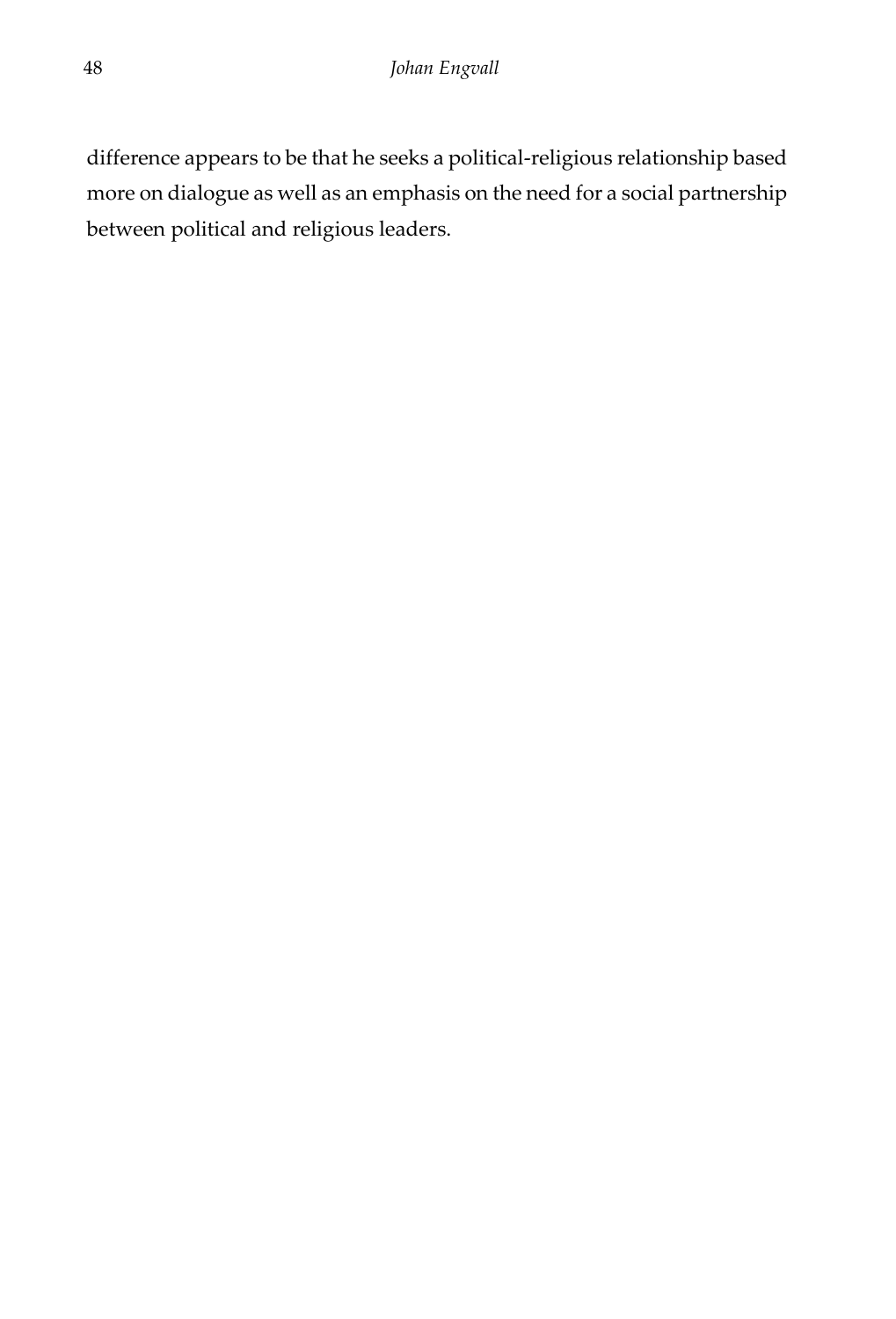#### <span id="page-50-0"></span>**Islam's Growing Political Significance**

On paper, religious organizations are prohibited from interfering in the government of the state. Nor are religious organizations allowed to participate in the activities of political parties or provide them with material or any other kind of support. While remaining a secular state, Islam in Kyrgyzstan has become an increasingly potent factor in politics, particularly during election campaigns. Thus, as society has become more religious, Islam has become an important source of legitimization for politicians and a resource for the mobilization of voters.<sup>120</sup> In particular, this has led political candidates to openly display their religiosity during election campaigns in attempts to bolster their reputation and win votes. That said, politicians need to strike a balance as portraying oneself as too conservative is likely to alienate many voters.

In the early years of independence, the rapid increase of mosques was largely the result of foreign investments, the continued proliferation is now mainly secured through the financial prowess of local sponsors, including members of parliament.<sup>121</sup> The political capital of Islam in the political process started to gain prominence in the highly contested 2005 parliamentary election campaign. While the Muftiate called on representatives of Islamic organizations to stay away from politics and prevent the politicization of Islam, many spiritual leaders saw the election as an opportunity to back candidates that promised support for their local mosques. In the run-up to the elections, several new mosques were

<sup>120</sup> "Kyrgyzstan: Election Campaigning Co-opts Islam," *IWPR*, June 26, 2017,

https://iwpr.net/global-voices/kyrgyzstan-election-campaigning-co-opts-islam.

<sup>&</sup>lt;sup>121</sup> Author interviews, Bishkek, June 2018 and July 2019.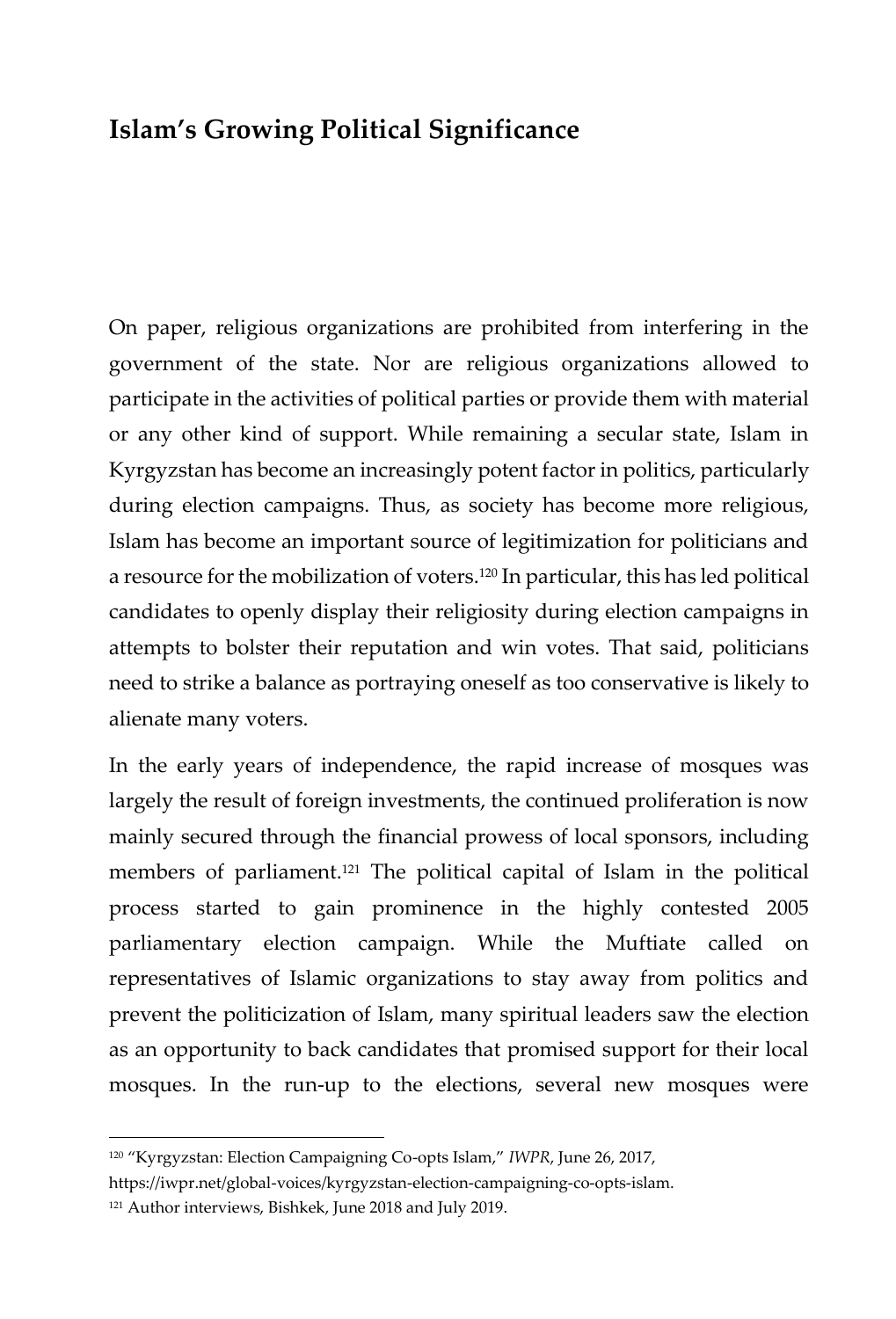registered in the country with the help of parliamentary candidates.<sup>122</sup> At times, unholy alliances emerged where local strongmen, often with links to organized crime, delivered services, built mosques and distributed some welfare, and in return enjoyed significant popularity among the local population.<sup>123</sup>

This is a reciprocal relationship. Clerics use their political connections to build up their own power bases. Politicians, in turn, enjoying clerical support strengthen their local electoral base. Thus, while it has long been true that politicians need economic capital to be successful in Kyrgyz politics, they increasingly must have their own mosque and Imam to display.

For political parties, the formation of party lists has become the subject of careful balancing between candidates with varying backgrounds that can broaden the party's appeal among voters. Parties have to factor in members that can cater towards a broad spectrum of the population, from the urban and often pro-Russian population in Bishkek to moderate Muslim Kyrgyz nationalists as well as candidates that can appeal to those conservative Islamic constituencies that pay relatively greater attention to religious identity than ethnic belonging.<sup>124</sup>

<sup>122</sup> Alisher Khamidov, "Religion plays growing role in Kyrgyzstan's parliamentary election campaign," *Eurasianet*, February 24, 2005, https://eurasianet.org/religion-plays-growing-role-inkyrgyzstans-parliamentary-election-campaign.

<sup>123</sup> Johan Engvall, "Kyrgyzstan: Anatomy of a State," *Problems of Post-Communism*, 54, no. 4 (2007), pp. 33-45.

 $124$  The example of the political party Ar Namys in the 2010 parliamentary elections illustrates the point: The party's leader Felix Kulov, a secular urban Russian-speaking individual appealing to for example the Russian minority, headed the list. Akylbek Japarov, a former minister from the Issyk-kul region with more of a typical national Kyrgyz appeal placed second on the list. The third spot was occupied by Tursunbai Bakir Uulu, one of the country's best-known Islamic conservatives. Bakir Uulu, a former MP of several convocations and Kyrgyzstan's first Ombudsman (2002-08), is perhaps the staunchest proponent of loosening the boundaries between politics and Islam in Kyrgyzstan. He has propagated for legalizing polygamy and lifting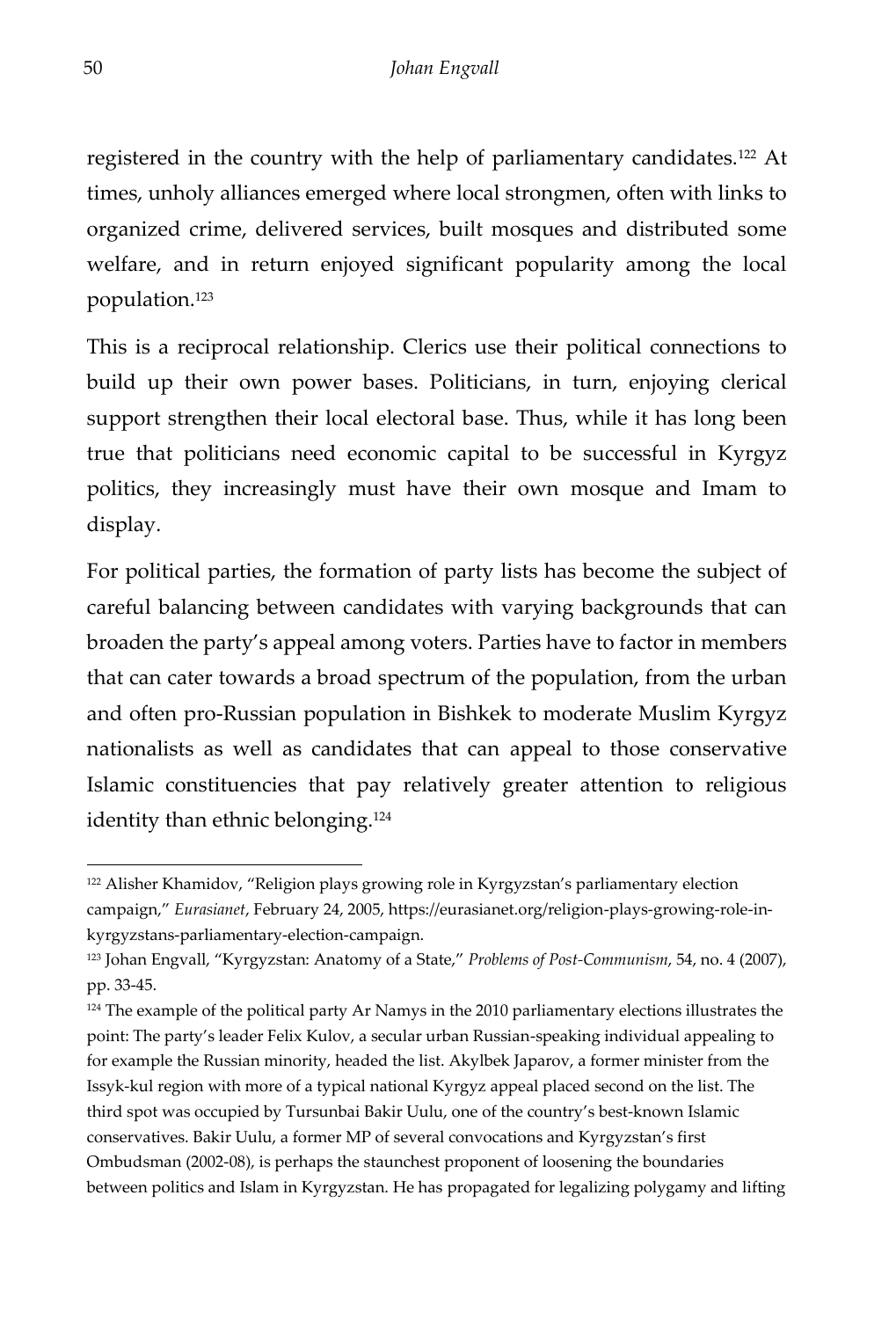As with most things political in Kyrgyzstan, the parliament represents a barometer of trends and dynamics in society, including religion. In 2011, an Islamic prayer room opened amidst some controversy inside the parliament.<sup>125</sup> Just a few years later, a larger parliamentary prayer room was approved and constructed with the help of funding from Saudi Arabia.<sup>126</sup> Lively political debates also followed proposals to introduce a longer break in all state agencies for Friday prayers.<sup>127</sup> Some lawmakers have even raised the issue of changing the day of rest from Sunday to Friday in order to conform to Muslim custom. Secular opponents in the parliament rejected the proposal, arguing that it put the secular state in peril. More political debates along these lines are to be expected.

the ban on Hizb-ut-Tahrir. When taking up his parliamentary mandate in 2010, he swore his oath on the Koran instead of the brand-new constitution. When running for president in 2017, he did not conceal his Islamic ideology.

<sup>125</sup> "Islamic Prayer Room Opened in Kyrgyz Parliament," *RFE/RL*, June 24, 2011,

https://www.rferl.org/a/islamic\_prayer\_room\_opened\_in\_kyrgyz\_parliament/24245721.html "Kyrgyz Ombudsman Opposes Prayer Room in Parliament," *RFE/RL*, January 15, 2011,

https://www.rferl.org/a/kyrgyz\_ombudsman\_opposes\_prayer\_room\_parliament/2277242.html.

<sup>126</sup> Mariya Zozulya, "Kyrgyzstan: Islam and Secularism Clash Again," *IWPR*, June 21, 2016.

<sup>127</sup> Mamataev, "Tikhii legion".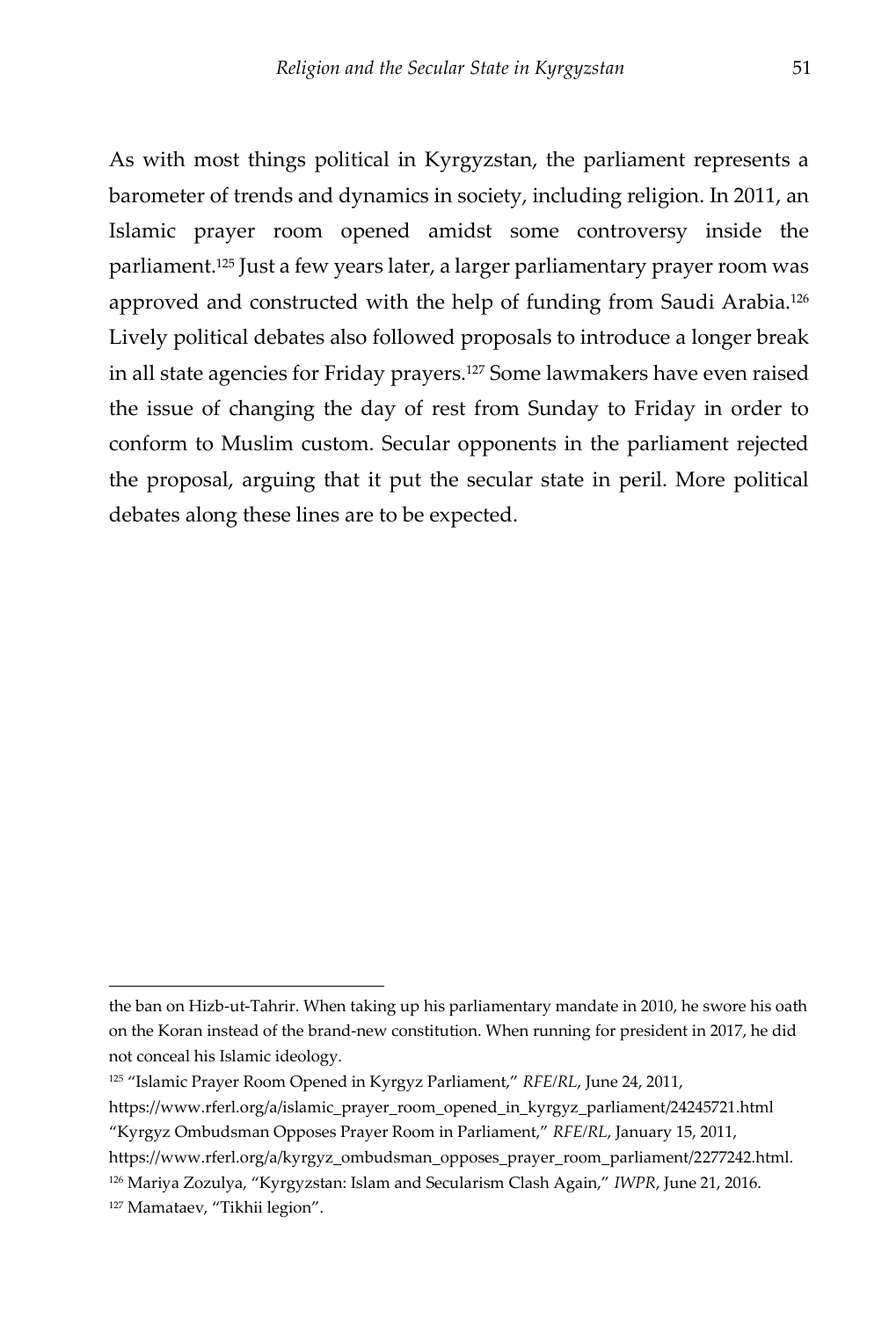#### <span id="page-53-0"></span>**Conclusion**

Kyrgyzstan's political project of secularism has had to confront and adjust to an increasingly diversified religious situation. Three main attitudes can be identified in contemporary Kyrgyz society. First, there is the predominantly secular political, economic, and intellectual elite in Bishkek. This once dominant group is gradually losing its position in a less secular society. Second, there is a large group of nationalist-minded Kyrgyz citizens who increasingly embrace moderate Hanafi Islam as part of that identity. Third, there are Islamic currents whose representatives try to convert existing Muslims to more conservative versions of Islam. It can be assumed that it is in this group that the bulk of Kyrgyzstan's relatively strong support for Sharia as an alternative to state secularism is located.

Tensions between secularists, moderate Muslims and conservatives are mostly latent, but flare up with some regularity. To illustrate, in 2015 a heated debate erupted in the country when conservatives propagated for cancelling the celebration of the New Year in Kyrgyzstan, an initiative that provoked a highly negative response from secularists and moderate Muslims alike.

Kyrgyzstan's model of secularism, if there is such a thing, draws on what at times is an uneasy mix of the country's pre-Soviet traditions, the Soviet atheist period as well as the search for a post-Soviet national identity. While Kyrgyzstan's first decade of independence was characterized by a liberal approach to the sphere of religion, measures have thereafter been taken to strengthen the government's regulatory powers and take a more proactive approach to religious matters. Since the trend is that the role of Islam is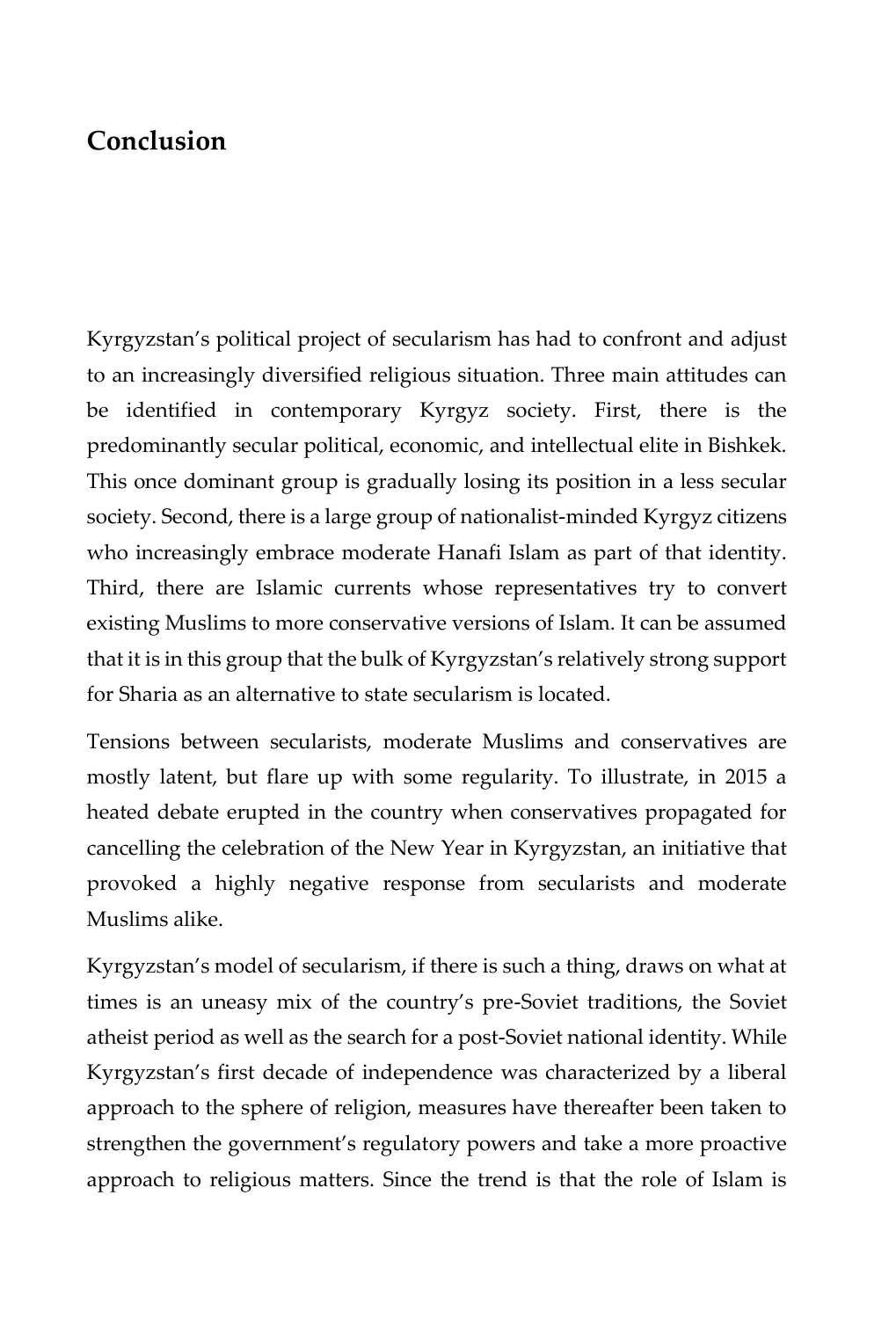growing stronger, the secular power is increasingly forced to engage in a dialogue with Islam and try to find some common understanding, particularly with the growing section of nationalist minded Muslims. The chosen path is to underline the compatibility of the Hanafi tradition and secular statehood. Notwithstanding, the stricter state approach that the state is gradually introducing, in comparison to other post-Soviet states, Kyrgyzstan's religious space remains unmatched in its openness.

A generational gap has increasingly opened-up in the religious sphere. Conservative Islamic ideologies, whether political as in the case of Hizb-ut-Tahir or apolitical as with Tablighi Jamaat, are particularly attractive among the youth, who also dominate the composition of these movements.

Kyrgyzstan stands at a crossroads. Jeenbekov may be the last of the Kyrgyz presidents from the Soviet generation. The question is, what comes with a new generation in power, and whether a post-Soviet generation of leaders will maintain the separation between politics and religion. Much depends on which of the three above-mentioned groups will constitute the backbone of future decision-makers.

In addition to the generational factor, there is a geographical component to the religious divide in Kyrgyzstan. Kyrgyzstan's north-south divide, whether politically manipulated or not, continues to hang over politics, society and religion. While regional stereotypes are widespread in Kyrgyzstan, there is little doubt that on a general level, people in the south tend to be more religious than the people in the north.

Besides the cataclysmic disruption that followed the dissolution of the Soviet Union, Kyrgyzstan has been through several upheavals since independence, including two revolutions and a violent inter-ethnic conflict between Kyrgyz and Uzbeks in the south. Throughout it all, the country has suffered from ineffective governance, serious economic hardships and pervasive corruption. Nonetheless, despite these structural problems and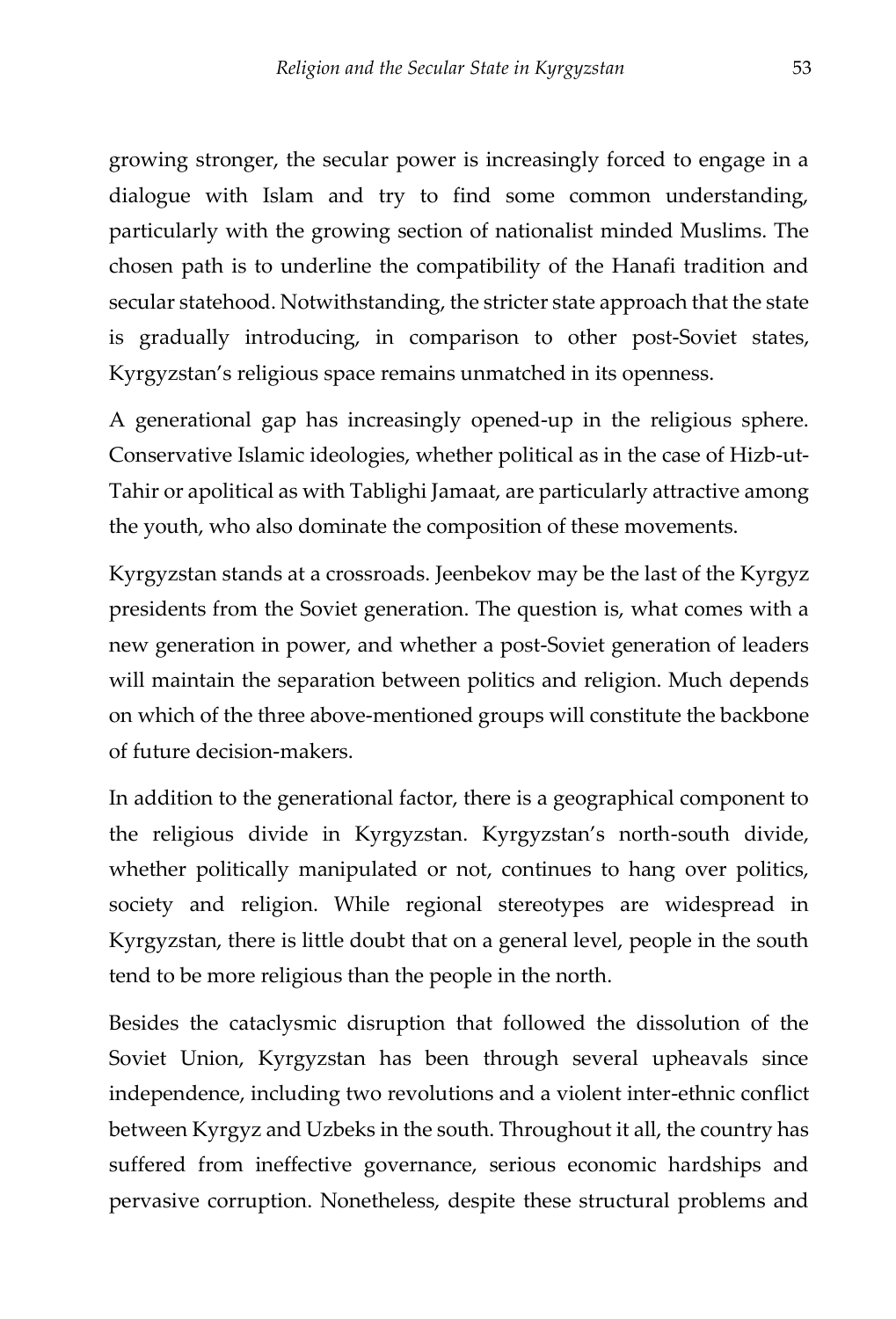the proven societal ability to mobilize against the government, religion has yet to become a serious mobilizing political factor. This indicates that thus far, the general state approach taken to religion resonates fairly well among the population.